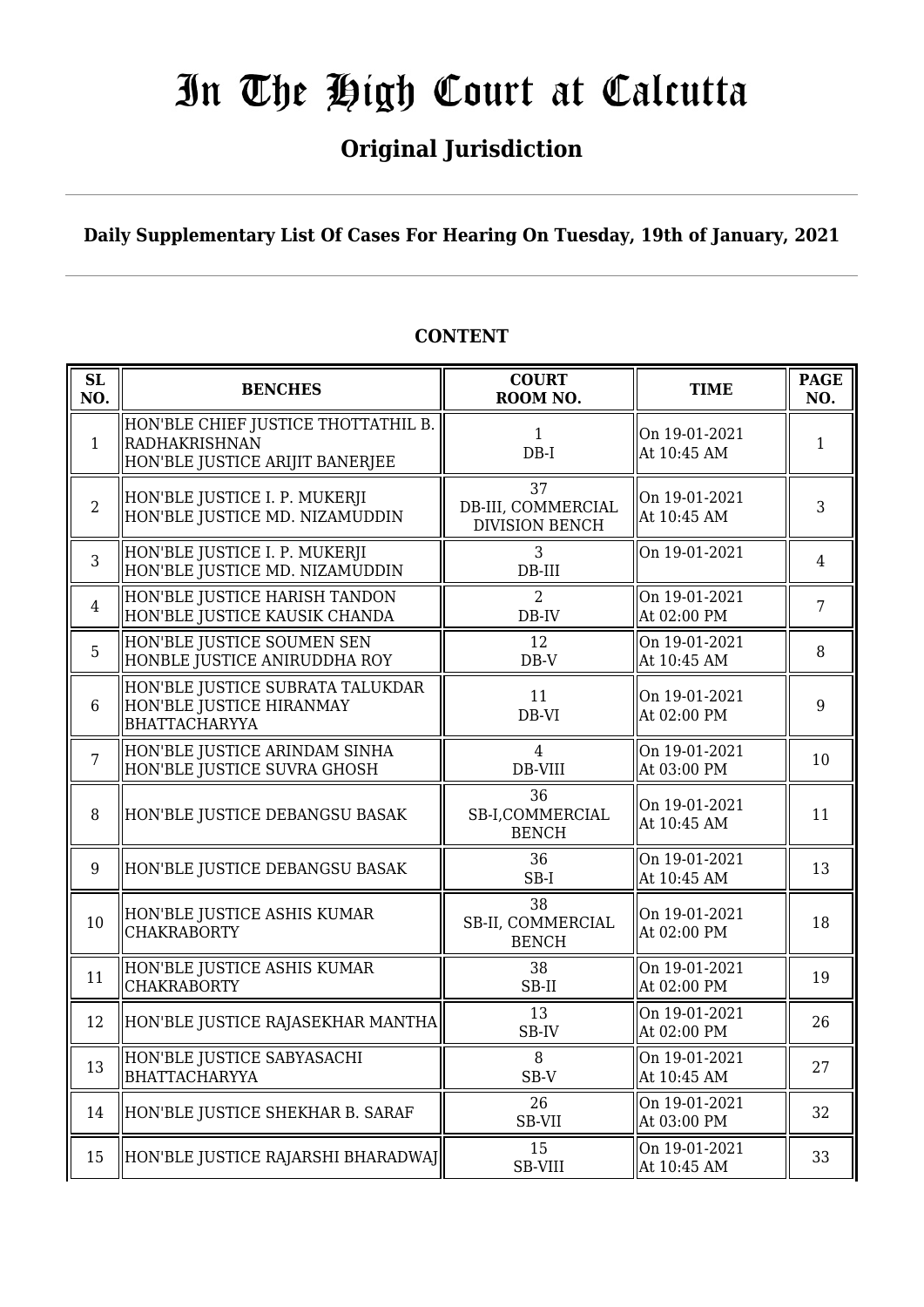| SL<br>NO. | <b>BENCHES</b>                                 | <b>COURT</b><br>ROOM NO. | <b>TIME</b>                  | <b>PAGE</b><br>NO. |
|-----------|------------------------------------------------|--------------------------|------------------------------|--------------------|
| 16        | HON'BLE JUSTICE SHAMPA SARKAR                  | 19                       | On 19-01-2021<br>At 10:45 AM | 34                 |
| 17        | HON'BLE JUSTICE RAVI KRISHAN KAPUR             | 10<br>$SB-X$             | On 19-01-2021<br>At 10:45 AM | 35                 |
| 18        | HON'BLE JUSTICE ARINDAM<br>  MUKHERJEE         | 23<br>SB-XI              | On 19-01-2021<br>At 02:00 PM | 36                 |
| 19        | HON'BLE JUSTICE BISWAJIT BASU                  | 18<br>SB-XII             | On 19-01-2021<br>At 10:45 AM | 37                 |
| 20        | HON'BLE JUSTICE AMRITA SINHA                   | 24<br><b>SB-XIII</b>     | On 19-01-2021<br>At 10:45 AM | 38                 |
| 21        | HON'BLE JUSTICE ABHIJIT<br><b>GANGOPADHYAY</b> | 22<br><b>SB-XIV</b>      | On 19-01-2021<br>At 03:30 PM | 40                 |
| 22        | HON'BLE JUSTICE JAY SENGUPTA                   | 32                       | On 19-01-2021<br>At 03:00 PM | 41                 |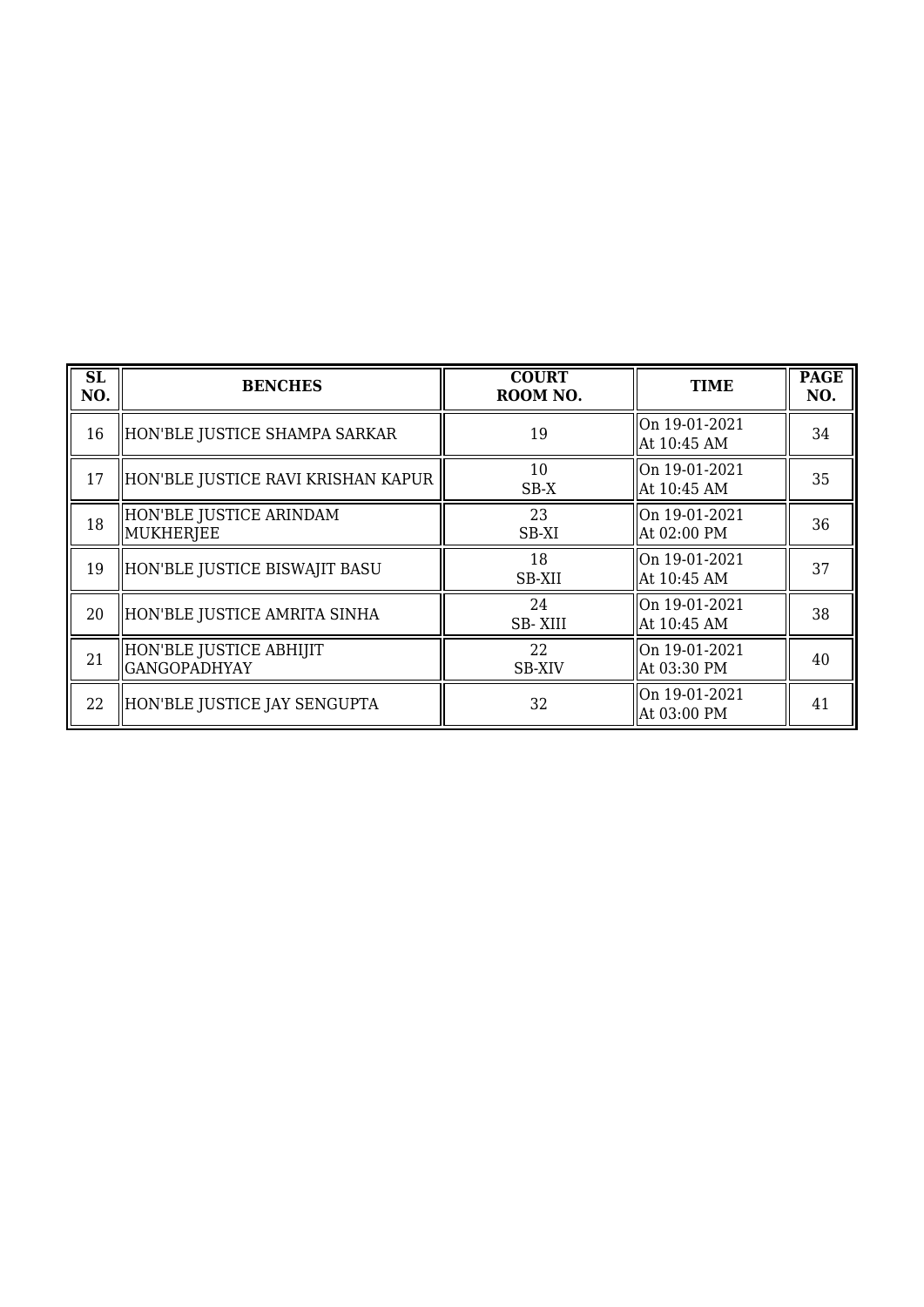

### **Original Side**

**DAILY CAUSELIST For Tuesday The 19th January 2021**

**COURT NO. 1**

### **DIVISION BENCH (DB-I)**

**AT 10:45 AM**

**HON'BLE CHIEF JUSTICE THOTTATHIL B. RADHAKRISHNAN HON'BLE JUSTICE ARIJIT BANERJEE (VIA VIDEO CONFERENCE)**

#### **ON AND FROM WEDNESDAY, THE 13TH JANUARY, 2021 - APPEALS FROM ORDERS RELATING TO RESIDUARY UNDER GROUP - IX INCLUDING APPLICATIONS CONNECTED THERETO;**

**PUBLIC INTEREST LITIGATION; CRIMINAL CONTEMPT MATTERS; APPEALS UNDER SECTION 19(1)(a) OF THE CONTEMPT OF COURT'S ACT; APPLICATIONS UNDER SECTION 27 OF THE ELECTRICITY REGULATORY COMMISSION ACT, 1998, INCLUDING APPLICATIONS CONNECTED THERETO;**

**HABEAS CORPUS;**

**ANY OTHER MATTER, IRRESPECTIVE OF CLASSIFICATION, AS DIRECTED BY THE HON'BLE CHIEF JUSTICE.**

**NOTE:MATTERS WILL BE TAKEN UP THROUGH PHYSICAL HEARING ONLY WHEN BOTH THE PARTIES ARE AGREED.**

> **NOTE:(1) ON THURSDAY, APPEALS FROM ORDERS RELATING TO RESIDUARY UNDER GROUP-IX INCLUDING APPLICATIONS CONNECTED THERETO, WILL BE TAKEN UP.**

**(2) ON FRIDAY, PUBLIC INTEREST LITIGATION MATTERS WILL BE TAKEN UP. NOTE: NO MENTIONING IN COURT**

#### **PUBLIC INTEREST LITIGATION**

| IA NO. GA/31/2020 | STATE OF WEST BENGAL |               |              |
|-------------------|----------------------|---------------|--------------|
| (Old No:          |                      | ABHISEK GUHO. | M S YADAV D. |
| GA/353/2020)      | UNION OF INDIA.      |               | MITRA(RES.2) |

In WPO/3794/1994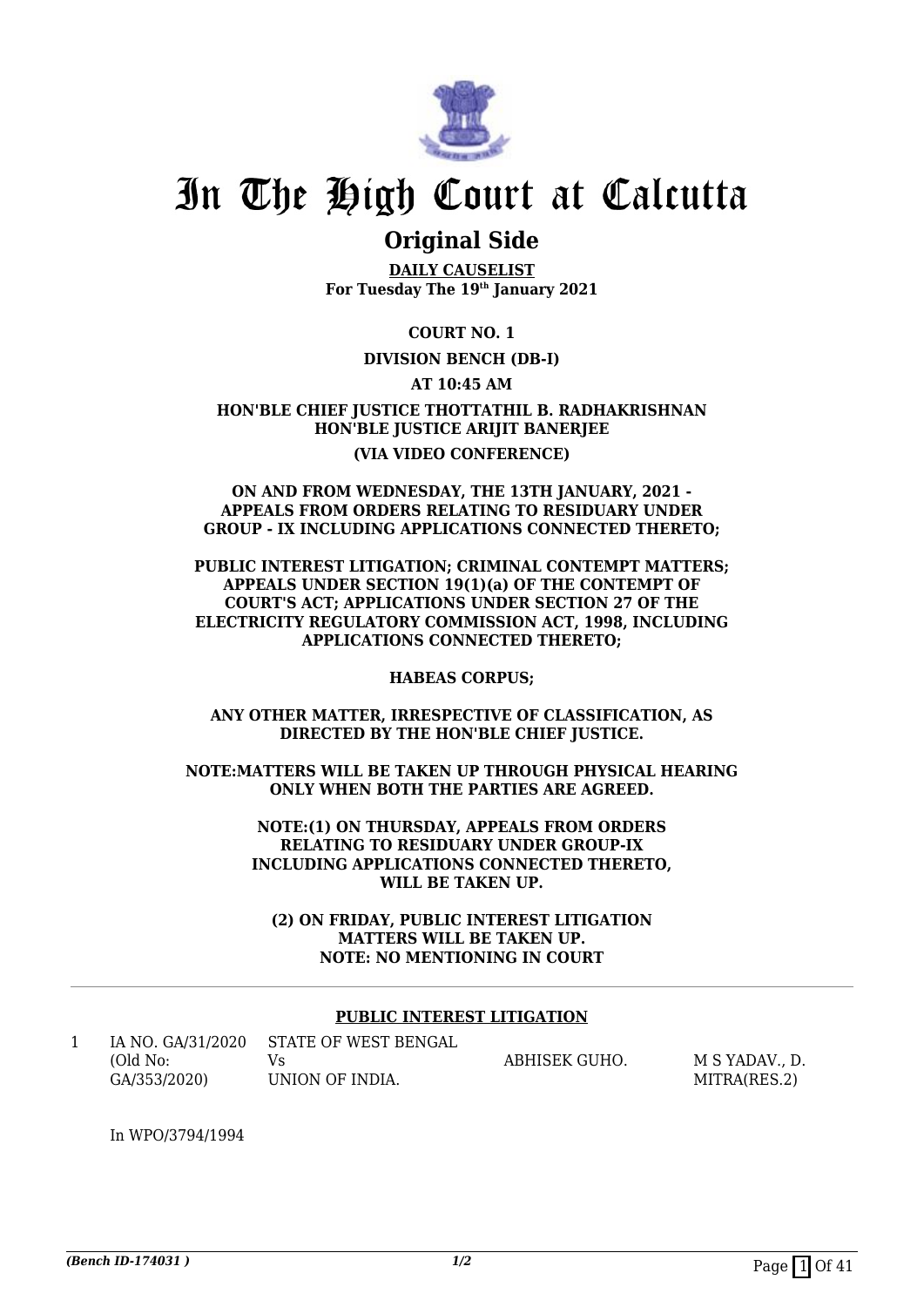| 2 | IA NO. GA/32/2020<br>In WPO/3794/1994 | STATE OF WEST BENGAL<br>Vs<br>UNION OF INDIA. | ABHISEK GUHO. | M S YADAV., D.<br>MITRA(RES.2) |
|---|---------------------------------------|-----------------------------------------------|---------------|--------------------------------|
| 3 | IA NO. GA/33/2020<br>In WPO/3794/1994 | STATE OF WEST BENGAL<br>Vs<br>UNION OF INDIA. | ABHISEK GUHO. | M S YADAV., D.<br>MITRA(RES.2) |
| 4 | IA NO. GA/34/2020<br>In WPO/3794/1994 | STATE OF WEST BENGAL<br>Vs<br>UNION OF INDIA. | ABHISEK GUHO. | M S YADAV., D.<br>MITRA(RES.2) |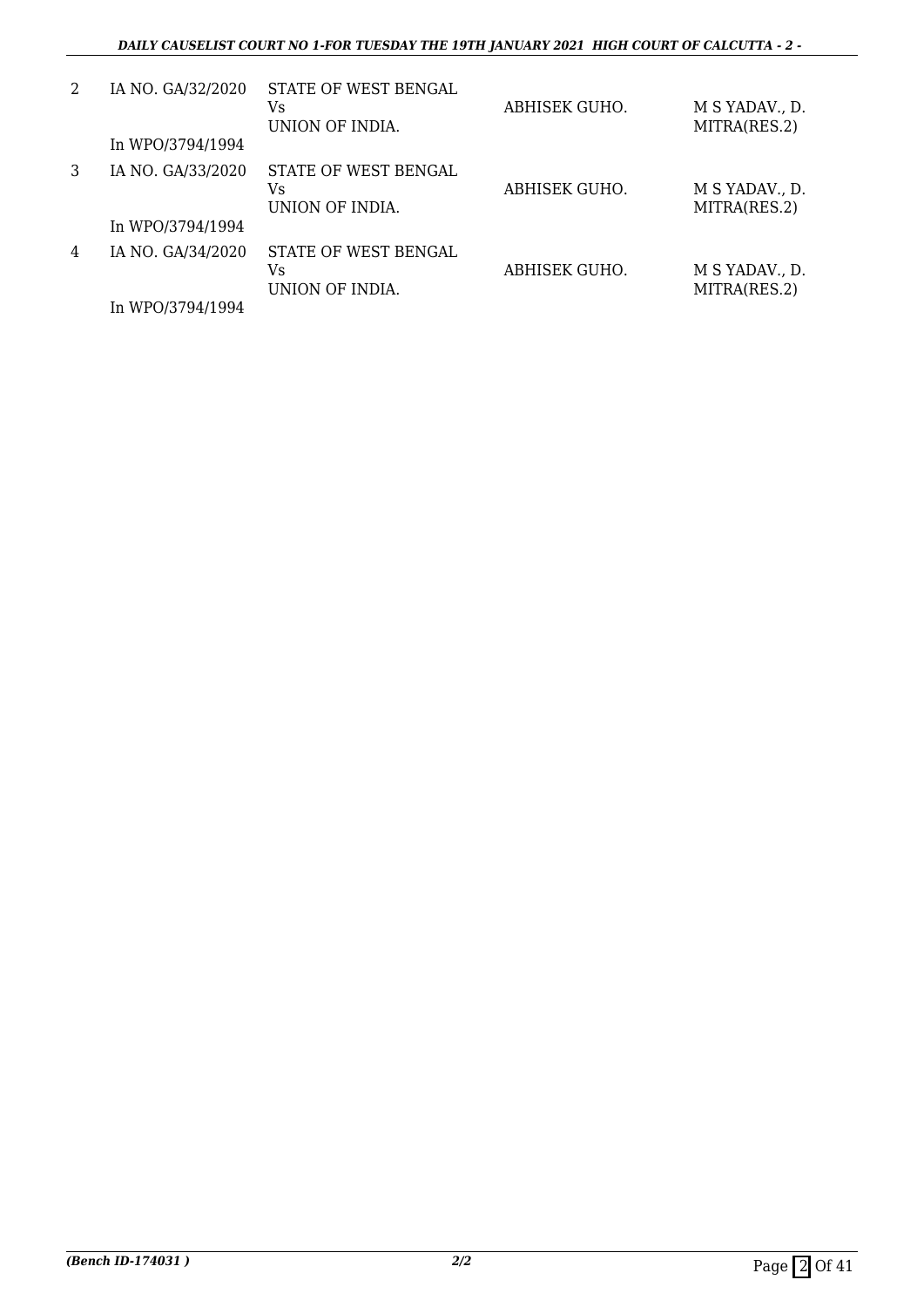

### **Original Side**

**DAILY CAUSELIST For Tuesday The 19th January 2021**

**COURT NO. 37**

**DIVISION BENCH (DB-III, COMMERCIAL DIVISION BENCH)**

**AT 10:45 AM**

**HON'BLE JUSTICE I. P. MUKERJI HON'BLE JUSTICE MD. NIZAMUDDIN (VIA VIDEO CONFERENCE)**

#### **NOTE:MATTERS WILL BE TAKEN UP THROUGH PHYSICAL HEARING ONLY WHEN BOTH THE PARTIES ARE AGREED.**

**NOTE: (1) THIS LIST WILL BE TAKEN UP EVERYDAY FROM 10:45 A.M. TILL RECESS OR UNTIL ITS EXHAUSTION WHICHEVER IS EARLIER.**

**(2) IF THERE IS NO COMMERCIAL COURT MATTERS IN THE LIST, MENTIONING OF COMMERCIAL COURT MATTERS WILL BE ENTERTAINED AT COURT NO. 3 ON THE REGULAR BASIS.**

**(3) COMMERCIAL COURT SHALL NOT SIT AT COURT NO. 37 IF THERE IS NO COMMERCIAL MATTER.**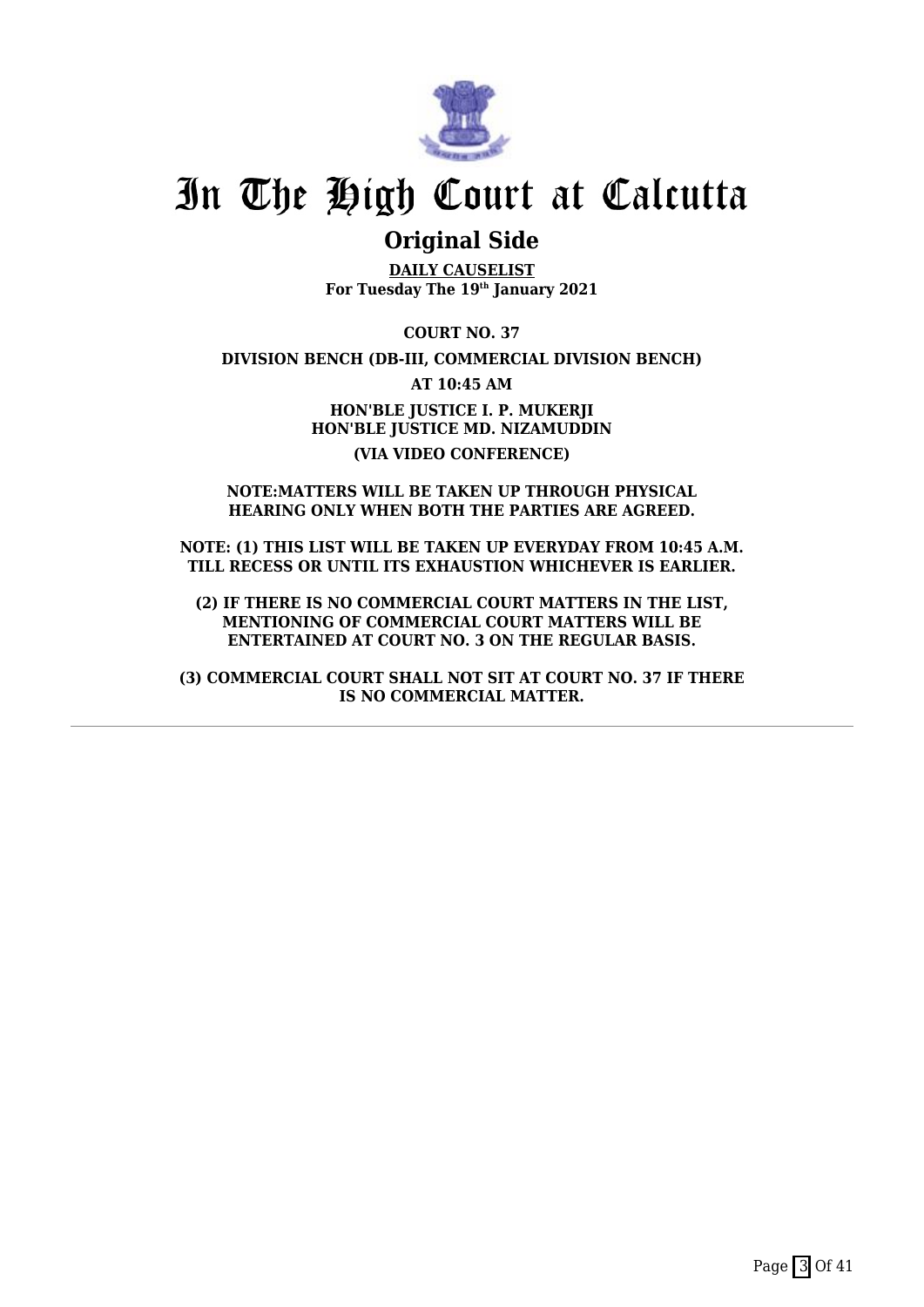

### **Original Side**

**DAILY CAUSELIST For Tuesday The 19th January 2021**

### **COURT NO. 3**

### **DIVISION BENCH (DB-III)**

### **HON'BLE JUSTICE I. P. MUKERJI HON'BLE JUSTICE MD. NIZAMUDDIN**

**AFTER COMMERCIAL COURT**

**------------------------------------------**

#### **(VIA VIDEO CONFERENCE)**

**ON AND FROM FRIDAY, 15TH JANUARY, 2021 TO FRIDAY, 29TH JANUARY, 2021 - WILL TAKE, IN ADDITION TO THEIR OWN LIST AND DETERMINATION, THE LIST AND DETERMINATION OF HON'BLE JUSTICE RAJESH BINDAL AND HON'BLE JUSTICE ANIRUDDHA ROY.**

> **NOTE:MATTERS WILL BE TAKEN UP THROUGH PHYSICAL HEARING ONLY WHEN BOTH THE PARTIES ARE AGREED.**

**NOTE: (1)THIS LIST WILL BE TAKEN UP AT 2:00 P.M. OR AT 10:45 A.M. IF THERE IS NO COMMERCIAL COURT MATTERS OR ON EXHAUSTION OF THE COMMERCIAL COURT LIST WHICHEVER IS EARLIER**

**(2) IF THERE IS NO COMMERCIAL COURT MATTERS IN THE LIST, MENTIONING OF COMMERCIAL COURT MATTERS WILL BE ENTERTAINED AT COURT NO. 3 ON THE REGULAR BASIS.**

**(3) COMMERCIAL COURT SHALL NOT SIT AT COURT NO. 37 IF THERE IS NO COMMERCIAL MATTER.**

**(4) MENTIONING WILL BE ENTERTAINED ONLY ON MONDAY.**

**APPEALS FROM DECREE**

#### 1 IA NO. GA/6/2020 [NOT BEYOND 12:15 P.M.] In APD/63/2013 STATE OF RAJASTHAN & ANR.  $V<sub>c</sub>$ I.K.MERCHANTS LIMITED. & ORS. ATISH GHOSH ATISH GHOSH 2 APD/46/2019 WITH CS/361/2012 MAHUA MOITRA VS DIPAK KUMAR GHOSH & ORS. FOX & MANDAL

IA NO: GA/1/2018(Old No:GA/1169/2018)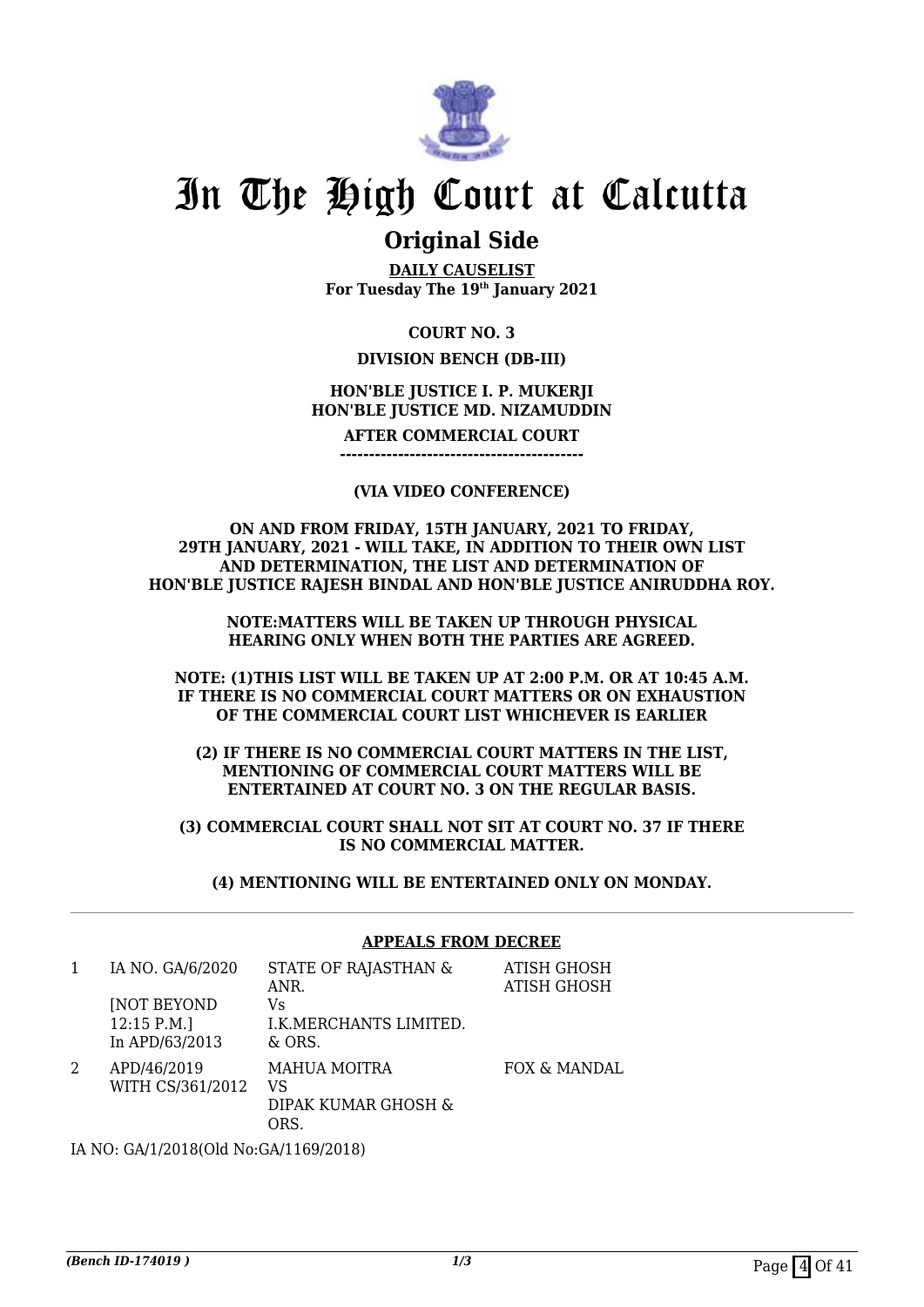PRATYUSH PATWARI

3 APD/41/2019 [S.A.] WITH CS/302/2005 PUNJAB NATIONAL BANK VS APEEJAY HOPUSE PRIVATE LIMITED

### **APPEALS FROM ORDERS**

4 APO/42/2020 WITH CS 61/2014 SURAVEE BUSINESS SERVICES PVT LTD VS CHITTAVALSAH JUTE MILLS LTD C K JAIN AND CO

### IA NO: GA/1/2020(Old No:GA/611/2020), GA/2/2020(Old No:GA/612/2020)

5 APO/63/2020 WITH TS 3/2017 RE - JAGDISH PRASAD TULSHAN (DEC.) -AND-MALATI TULSHAN VS ABHISHEK AGARWALLA AND ANR. PIJUSH KANTI HAJRA

#### IA NO: GA/1/2020, GA/2/2020

6 APO/64/2020 WITH TS 3/2017 RE- JAGDISH PRASAD TULSHAN (DEC.) -AND-MALATI TULSHAN VS ABHISHEK AGARWALLA AND ANR. PIJUSH KANTI HAJRA

### IA NO: GA/1/2020, GA/2/2020

### **WRIT APPEALS**

7 APO/163/2019 WITH WPO/337/2018 THE KOLKATA MUNICIPAL CORPORATION AND ORS. VS M/S. JAGANNATH ENTERPRISE AND ORS. H. S. MONDAL

### IA NO: GA/1/2020(Old No:GA/406/2020), GA/2/2020

8 APO/463/2014 WITH WPO 420/2013 CHENNAI NETWORK INFRASTRUCTURE LIMITED &ANR. VS KOLKATA MUNICIPAL CORPORATION & ORS. H.N. DATTA & CO.

### IA NO: GA/2/2019

| 9  | APO/467/2014     | <b>DISHNET WIRELESS</b> | <b>ATISH GHOSH &amp;</b> |
|----|------------------|-------------------------|--------------------------|
|    | WITH WPO         | LIMITED & ORS.          | <b>ASSOCIATES</b>        |
|    | 388/2014         | VS                      |                          |
|    |                  | THE KOLKATA MUNICIPAL   |                          |
|    |                  | CORPORATION & ORS.      |                          |
| 10 | APO/471/2014     | INDUS TOWERS LTD & ORS. | KHAITAN & CO             |
|    | WITH WPO 11/2013 | <b>VS</b>               |                          |
|    | FMA 807/2015 CAN | THE KOLKATA MUNICIPAL   |                          |
|    | 11536/2014 (A/S) | CORPORATION & ORS.      |                          |
|    | MATTERS)         |                         |                          |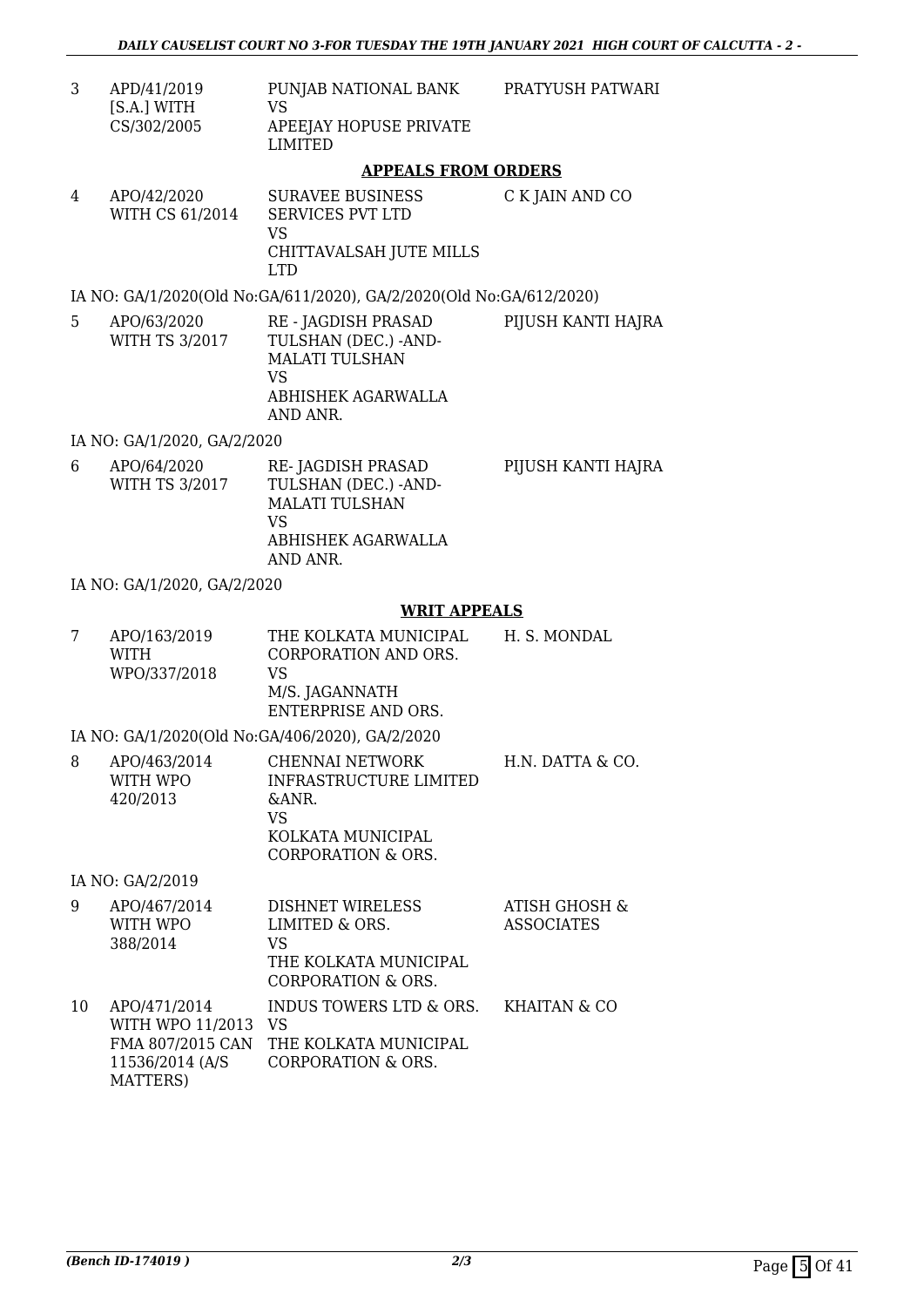| 11 | APO/475/2014<br>WITH WPO<br>339/2014        | VIOM NET WORKS LIMITED<br><b>AND ANOTHER</b><br><b>VS</b><br>KOLKATA MUNICIPAL<br><b>CORPORATION AND</b><br><b>OTHERS</b> | H.N. DATTA & CO.                         |
|----|---------------------------------------------|---------------------------------------------------------------------------------------------------------------------------|------------------------------------------|
|    | IA NO: GA/3/2019                            |                                                                                                                           |                                          |
| 12 | APO/554/2017<br>WITH WPO 49/2017            | <b>DEBRAJ DHUR &amp;ORS</b><br><b>VS</b><br>KOLKATA MUNICIPAL<br><b>CORPORATION &amp; ORS</b>                             | PINGAL<br><b>BHATTACHARYYA</b>           |
|    | IA NO: GA/2/2017(Old No:GA/3496/2017)       |                                                                                                                           |                                          |
| 13 | APO/555/2017<br>WITH WPO/49/2017            | KOLKATA MUNICIPAL<br>CORPORATION & ANR.<br><b>VS</b><br>DEBRAJ DHUR & ORS.                                                | H. S. MONDAL                             |
| 14 | APO/164/2019<br><b>WITH</b><br>WPO/338/2019 | THE KOLKATA MUNICIPAL<br>CORPORATION AND ORS.<br><b>VS</b><br>M/S. INPULSE HEALTH<br>CARE AND ORS.                        | H. S. MONDAL                             |
|    |                                             | IA NO: GA/1/2020(Old No:GA/407/2020), GA/2/2020                                                                           |                                          |
| 15 | APO/208/2019<br>WITH WPO<br>1811/2003       | SALMA BEGUM & ANR.<br><b>VS</b><br>ANANJAN MITTER & ORS.                                                                  | <b>MR BRATIN KUMAR</b><br>DEY            |
|    |                                             | IA NO: GA/4/2019(Old No:GA/392/2019), GA/5/2019(Old No:GA/393/2019)                                                       |                                          |
| 16 | APO/34/2020<br>WITH WPO<br>1442/2008        | <b>COMMISSIONER OF</b><br>CENTRAL EXCISE,<br>KOLKATA-IV,<br>COMMISSIONERATE,<br><b>VS</b><br>ASSAM TUBES LTD. & ORS.      | <b>BHASKAR PROSAD</b><br><b>BANERJEE</b> |
|    |                                             | IA NO: GA/1/2017(Old No:GA/1892/2017), GA/2/2017(Old No:GA/1893/2017)                                                     |                                          |
| 17 | APO/136/2020<br><b>WITH</b><br>WPO/340/2018 | M/S JAGANNATH<br><b>ENTERPRISE AND ANR</b><br><b>VS</b><br>THE KOLKATA MUNICIPAL<br><b>CORPORATION AND ORS</b>            | <b>MAYUKH MAITRA</b>                     |
|    | IA NO: GA/2/2020                            |                                                                                                                           |                                          |
| 18 | APO/138/2020<br><b>WITH</b><br>WPO/339/2018 | M/S IMPULSE HEALTH<br><b>CARE AND ORS</b><br><b>VS</b><br>THE KOLKATA MUNICIPAL<br>CORPORATION AND ORS                    | <b>MAYUKH MAITRA</b>                     |

IA NO: GA/2/2020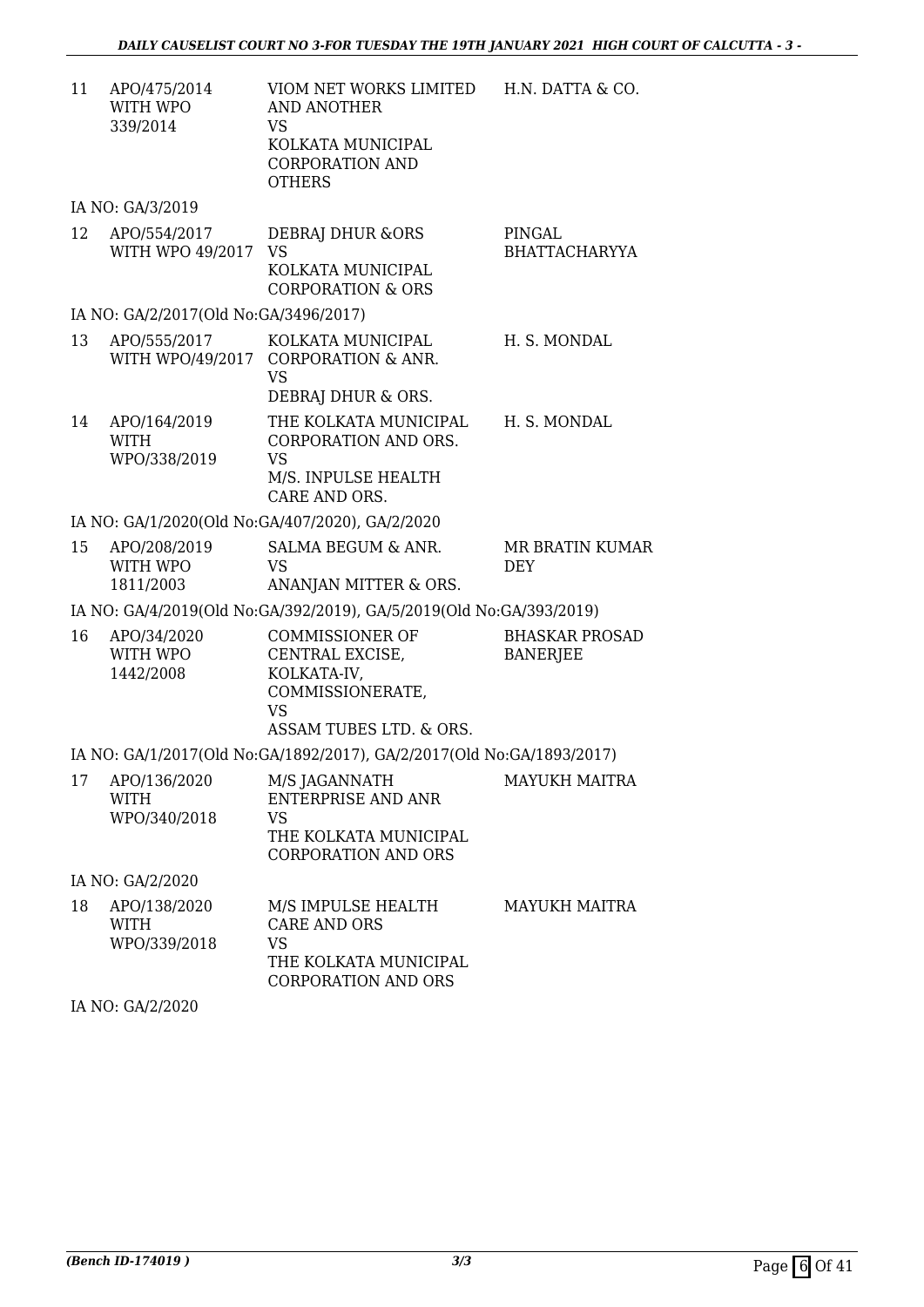

### **Original Side**

**DAILY CAUSELIST For Tuesday The 19th January 2021**

**COURT NO. 2**

**DIVISION BENCH (DB-IV )**

**AT 2:00 PM**

**HON'BLE JUSTICE HARISH TANDON HON'BLE JUSTICE KAUSIK CHANDA**

**(VIA VIDEO CONFERENCE) NOTE:MATTERS WILL BE TAKEN UP THROUGH PHYSICAL HEARING ONLY WHEN BOTH THE PARTIES ARE AGREED.**

**NOTE: ORIGINAL SIDE MATTERS SHALL BE TAKEN UP ON FRIDAY AT 2:00 P.M.**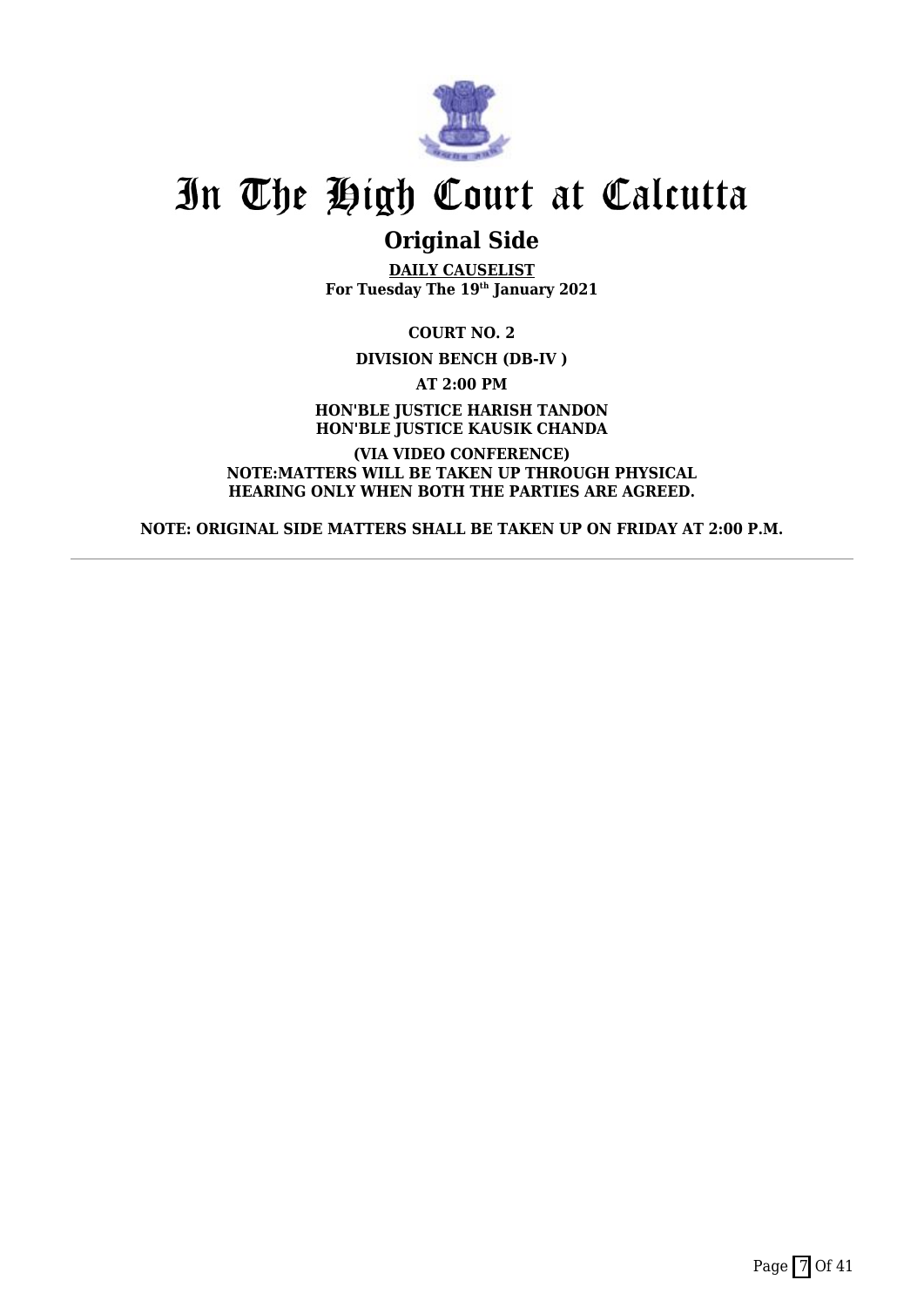

### **Original Side**

**DAILY CAUSELIST For Tuesday The 19th January 2021**

**COURT NO. 12**

### **DIVISION BENCH (DB-V)**

**AT 10:45 AM**

### **HON'BLE JUSTICE SOUMEN SEN HONBLE JUSTICE ANIRUDDHA ROY (VIA VIDEO CONFERENCE)**

### **NOTE:MATTERS WILL BE TAKEN UP THROUGH PHYSICAL HEARING ONLY WHEN BOTH THE PARTIES ARE AGREED.**

**NOTE: ORIGINAL SIDE MATTERS SHALL BE TAKEN UP ON TUESDAY AT THE FIRST SITTING OF THE COURT.**

**NOTE: MENTIONING WILL BE ALLOWED STRICTLY UPON NOTICE TO THE OTHER SIDE.**

**ON AND FROM MONDAY, 18 TH JANUARY, 2021 TO FRIDAY, 29TH JANUARY, 2021 WILL SIT TOGETHER AND TAKE THE LIST AND DETERMINATION OF HON'BLE JUSTICE SOUMEN SEN AND HON'BLE JUSTICE SAUGATA BHATTACHARYYA**

### **TO BE MENTIONED**

|                               | ****** ******^***^**^                                 |             |
|-------------------------------|-------------------------------------------------------|-------------|
| 202/2011                      | <b>FORTUNE INVESTORS &amp;</b><br>TRADERS LTD. & ORS. |             |
| APO/143/2015<br>[S.A.]WITH CS | PUNJAB NATIONAL BANK<br>VS                            | SANJIB DAWN |
|                               |                                                       |             |

#### **NEW APPLICATIONS**

2 APOT/837/1998 RAJORSHI DE VS S.GHOSH

UNIVERSITY OF CALCUTTA

IA NO: GA/1/1998(Old No:GA/4076/1998)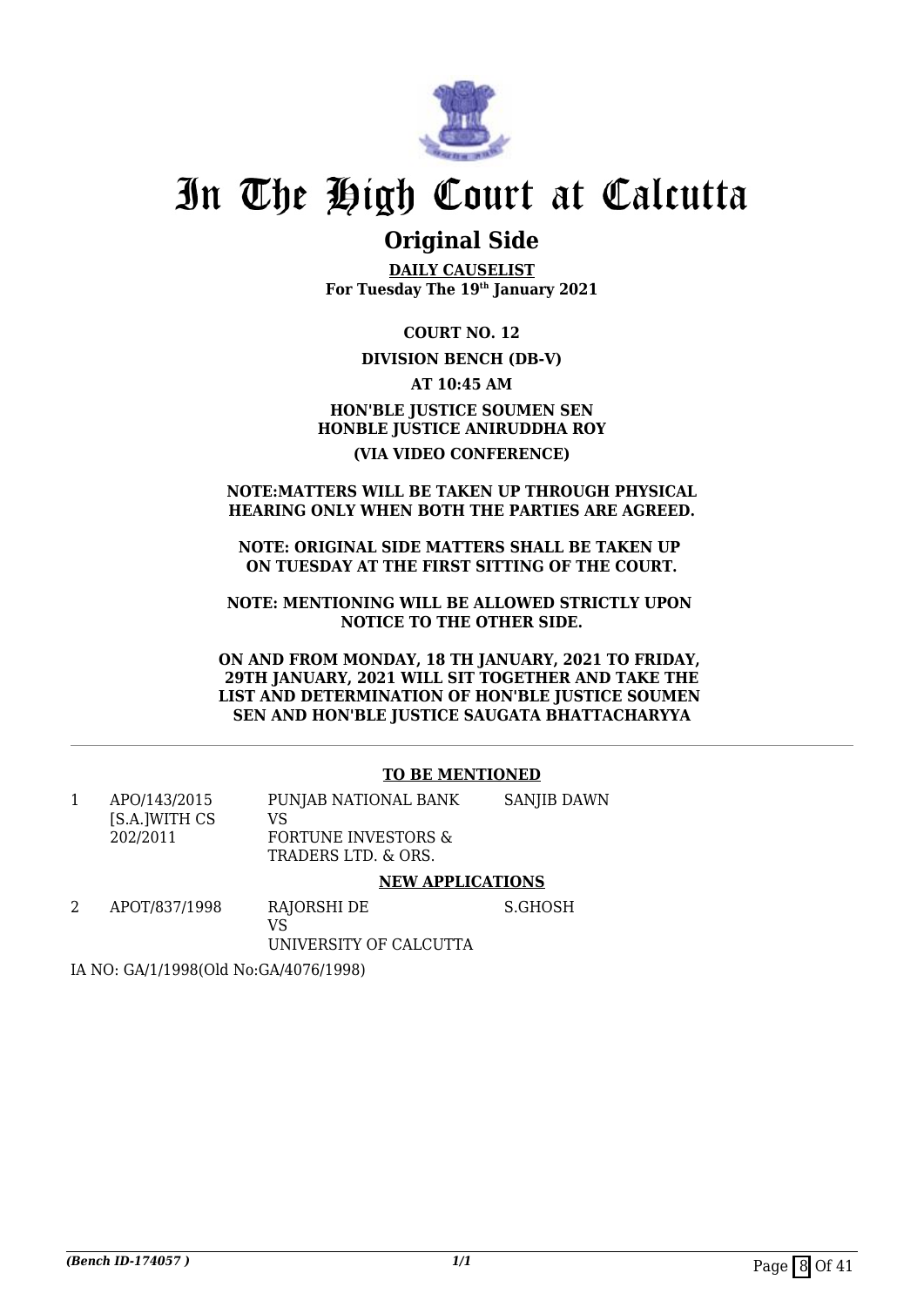

### **Original Side**

**DAILY CAUSELIST For Tuesday The 19th January 2021**

**COURT NO. 11**

### **DIVISION BENCH (DB-VI)**

**AT 2:00 PM**

**HON'BLE JUSTICE SUBRATA TALUKDAR HON'BLE JUSTICE HIRANMAY BHATTACHARYYA (VIA VIDEO CONFERENCE)**

#### **NOTE:MATTERS WILL BE TAKEN UP THROUGH PHYSICAL HEARING ONLY WHEN BOTH THE PARTIES ARE AGREED.**

**ON TUESDAY AND THURSDAY ORIGINAL SIDE MATTERS WILL BE TAKEN UP AFTER RECESS.**

### **TO BE MENTIONED**

1 ITA/43/2012  $[S.A.]$ PROBIR ROY VS COMMISSIONER OF INCOME TAX, KOLKATA - XVII

MUKHERJEE

SOUMAVA

### **SPECIALLY FIXED APPLICATION**

2 APO/28/2020 WITH WPO/628/2018 SURAJIT BISWAS ALIAS GOBINDO VS PROBIR KUMAR DAS AND ORS MODAN MOHAN ROY

IA NO: GA/1/2020(Old No:GA/707/2020)

#### **FOR HEARING**

3 APO/51/2020 WITH WPO/203/2018 SHELTER PROJECTS LIMITED AND ANR VS THE KOLKATA MUNICIPAL CORPORATION AND ORS TANUSREE DAS

IA NO: GA/1/2020, GA/2/2020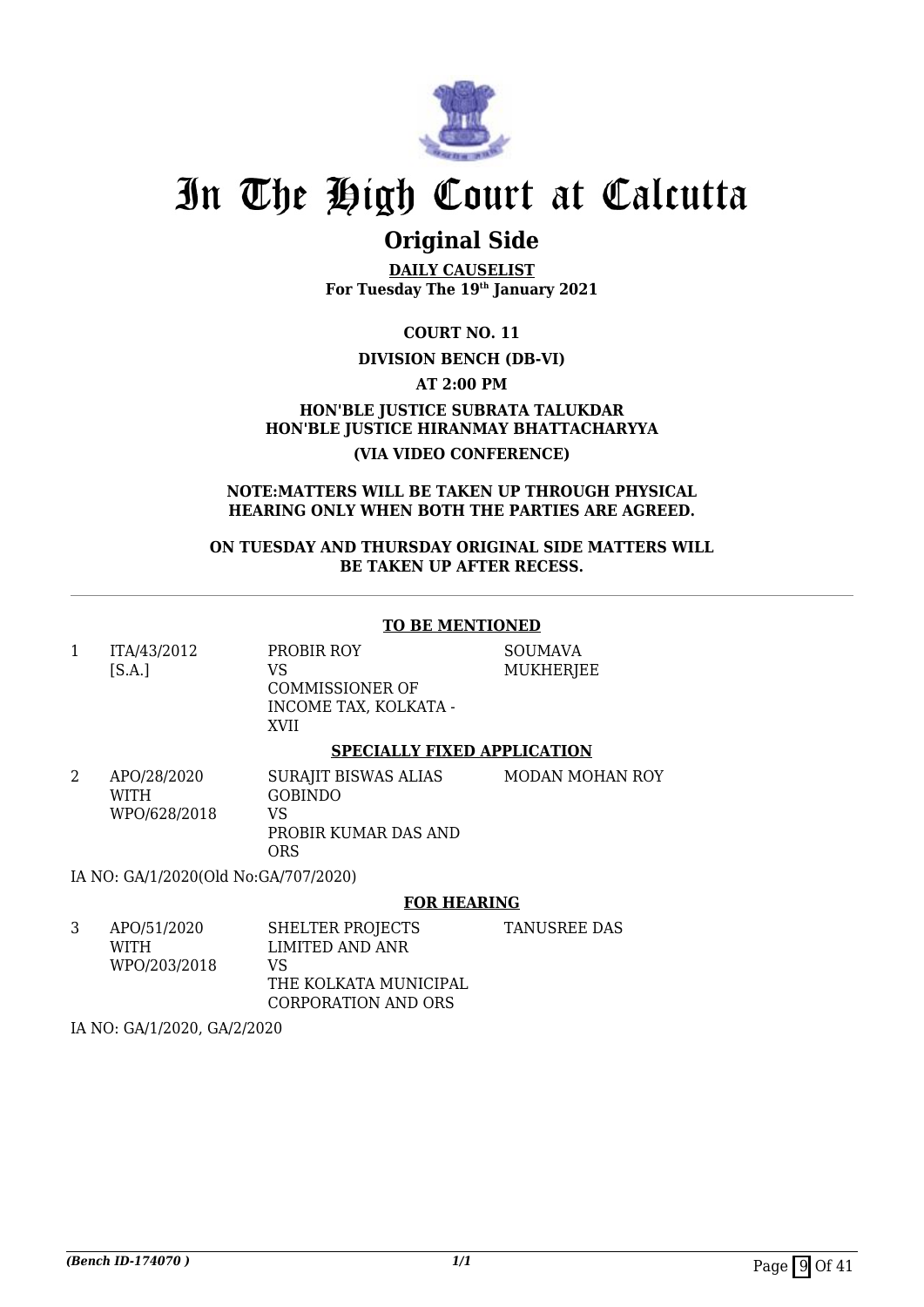

## **Original Side**

**DAILY CAUSELIST For Tuesday The 19th January 2021**

> **COURT NO. 4 DIVISION BENCH (DB-VIII)**

> > **AT 3:00 PM**

### **HON'BLE JUSTICE ARINDAM SINHA HON'BLE JUSTICE SUVRA GHOSH (VIA VIDEO CONFERENCE)**

**NOTE:MATTERS WILL BE TAKEN UP THROUGH PHYSICAL HEARING ONLY WHEN BOTH THE PARTIES ARE AGREED.**

### **APPEALS FROM ORDERS**

1 IA NO. GA/1/2021 In APOT/2/2021

SOMJIT BANERJEE Vs UNION OF INDIA AND ORS

ANJAN BHATTACHARYA ANJAN BHATTACHARYA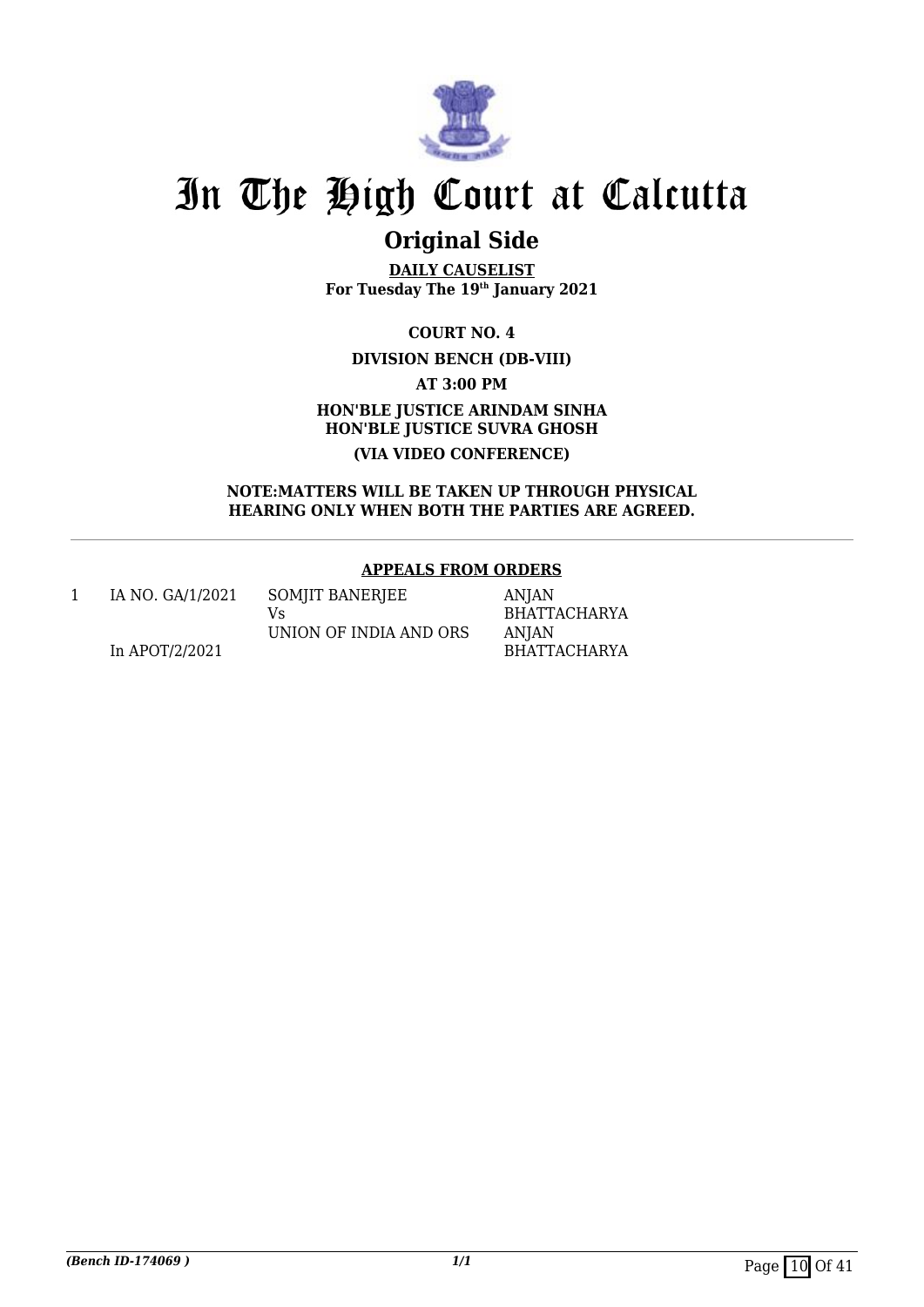

## **Original Side**

**DAILY CAUSELIST For Tuesday The 19th January 2021**

**COURT NO. 36 SINGLE BENCH (SB-I,COMMERCIAL BENCH) AT 10:45 AM HON'BLE JUSTICE DEBANGSU BASAK (VIA VIDEO CONFERENCE)**

### **NOTE:MATTERS WILL BE TAKEN UP THROUGH PHYSICAL HEARING ONLY WHEN BOTH THE PARTIES ARE AGREED.**

### **PRESENTATION OF PLAINT**

| $\mathbf{1}$ | CS/5/2021                        | M/S. GHOSE ESTATES<br><b>VS</b><br>DEBSONS PRIVATE LIMITED                                             | D. N. MISRA                                |
|--------------|----------------------------------|--------------------------------------------------------------------------------------------------------|--------------------------------------------|
|              | IA NO: GA/1/2021                 |                                                                                                        |                                            |
| 2            | CS/8/2021                        | <b>HOOGHLY</b><br>INFRASTRUCTURE PVT LTD.<br><b>VS</b><br>UNITED INDIA INSURANCE<br><b>COMPANY LTD</b> | L.P. AGARWALLA AND<br>CO.                  |
|              |                                  | <b>NEW MOTION (UNDER COMMERCIAL DIVISION)</b>                                                          |                                            |
| 3            | IA NO. GA/2/2021                 | KHADIM INDIA LIMITED<br><b>V<sub>S</sub></b><br><b>LEHAR FOOTWEARS</b>                                 | <b>ATISH GHOSH</b><br><b>ATISH GHOSH</b>   |
|              | In CS/1/2021                     | <b>LIMITED</b>                                                                                         |                                            |
| 4            | IA NO. GA/2/2021<br>In CS/3/2021 | MASCOT PETROCHEM<br>PRIVATE LIMITED<br><b>Vs</b><br>S. B. CONSTRUCTION AND                             | <b>VIKAS BAISYA</b><br><b>VIKAS BAISYA</b> |
|              |                                  | CO. AND ORS.                                                                                           |                                            |
| 5            | AP/16/2021                       | SK. JASIMUDDIN<br><b>VS</b><br>CHOLAMANDALAM<br><b>INVESTMENT AND</b><br>FINANCE CO. LTD.              | <b>MUKHERJE</b><br><b>ASSOCIATES</b>       |
| 6            | AP/17/2021                       | SK. MOFIZUDDIN<br><b>VS</b><br>CHOLAMANDALAM<br><b>INVESTMENT AND</b><br>FINANCE CO. LTD.              | <b>MUKHERJE</b><br><b>ASSOCIATES</b>       |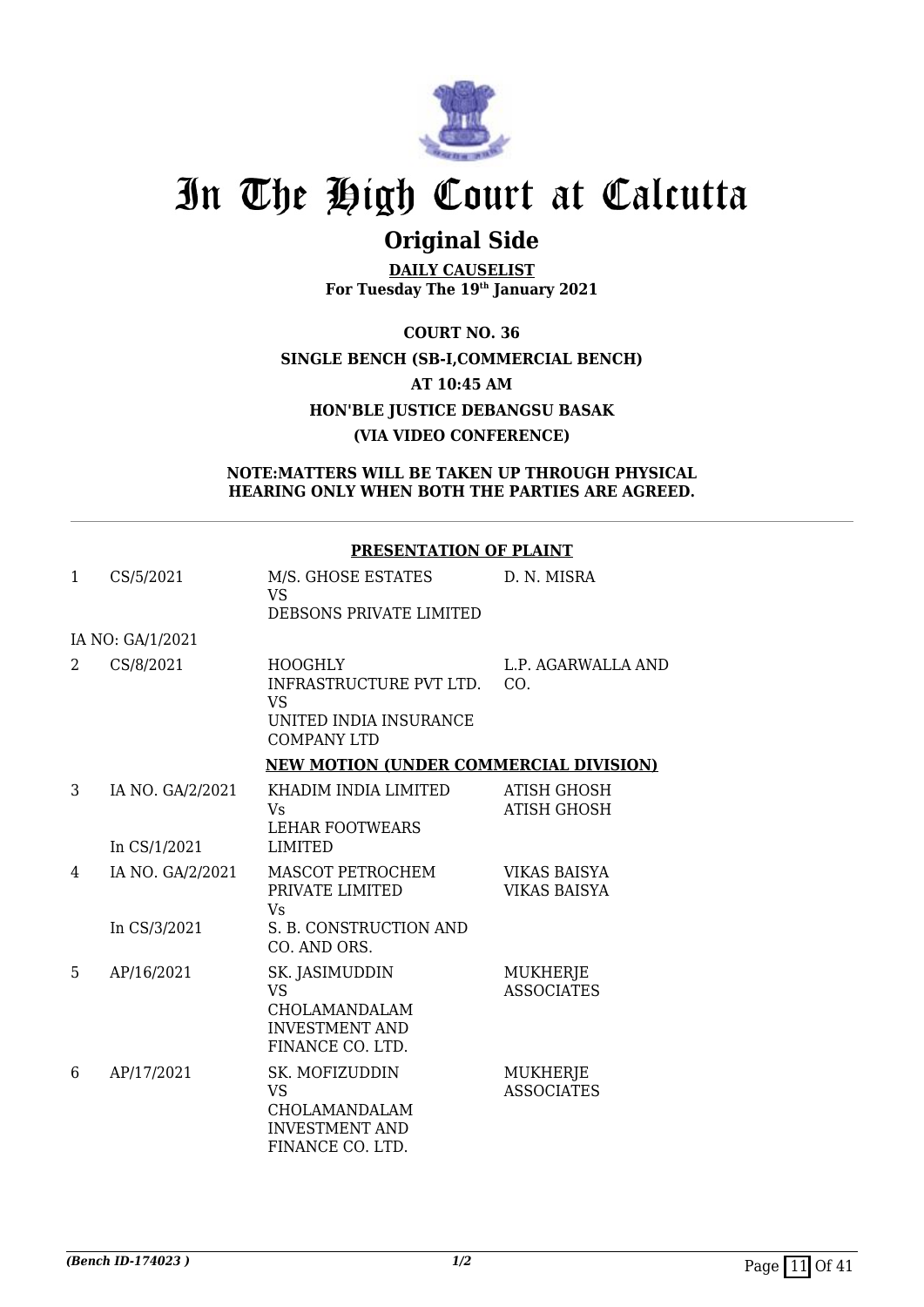7 AP/37/2021 TATA CAPITAL FINANCIAL SERVICES LTD VS SKBM MINING PROJECTS PVT LTD AND ANR ABM ASSOCIATES 8 AP/38/2021 TATA CAPITAL FINANCIAL SERVICES LTD VS SKBM MINING PROJECTS PVT LTD AND ANR ABM ASSOCIATES

### **CHAMBER APPLICATION FOR FINAL DISPOSAL(UNDER COMMERCIAL DIVISION)**

( AT 2:00 P.M. )

| IA NO. GA/2/2019<br>AMITA DANI AND ORS<br>(Old No:<br>Vs.<br>SUDHA KANKARIA<br>GA/2511/2019) | CHOUDHURY AND CO<br>CHOUDHURY AND CO |
|----------------------------------------------------------------------------------------------|--------------------------------------|
|----------------------------------------------------------------------------------------------|--------------------------------------|

In CS/116/2019

| 10 | IA NO. GA/1/2019 | AMITA DANI AND ORS | CHOUDHURY AND CO |
|----|------------------|--------------------|------------------|
|    | (Old No:         | Vs.                | CHOUDHURY AND CO |
|    | GA/1721/2019)    | SUDHA KANKARIA     |                  |

In CS/116/2019

### **ADJOURNED MOTION (UNDER COMMERCIAL DIVISION)**

( AT 2:00 P.M. )

| 11 | IA NO. GA/1/2019<br>(Old No:<br>GA/2174/2019) | IL AND FS FINANCIAL<br>SERVICES LTD.<br>Vs<br>ADITYA KHAITAN AND ORS.                                  | <b>HSA</b><br><b>SOUMAVA</b><br>MUKHERJEE | KHAITAN AND CO.<br>(FOR RES.9,6) |
|----|-----------------------------------------------|--------------------------------------------------------------------------------------------------------|-------------------------------------------|----------------------------------|
|    | In CS/177/2019                                |                                                                                                        |                                           |                                  |
| 12 | IA NO. GA/1/2020                              | BERGER PAINTS INDIA<br>LIMITED<br>Vs                                                                   | <b>AMAN BAID</b><br><b>AMAN BAID</b>      |                                  |
|    | In CS/64/2020                                 | <b>JSW PAINTS PRIVATE</b><br>LIMITED                                                                   |                                           |                                  |
| 13 | IA NO. GA/1/2020                              | <b>LADYMOON TOWERS</b><br>PRIVATE LIMITED<br>Vs                                                        | SWATI AGARWAL<br><b>SWATI AGARWAL</b>     |                                  |
|    | In CS/99/2020                                 | MAHENDRA INVESTMENT<br><b>ADVISORS PRIVATE</b><br><b>LIMITED</b>                                       |                                           |                                  |
| 14 | AP/308/2020                                   | <b>CUPRUM BAGRODIA</b><br><b>LIMITED</b><br><b>VS</b><br><b>GAINWELL COMMOSALES</b><br>PRIVATE LIMITED | SHARMA KAJARIA<br>AND CO.                 |                                  |
| 15 | AP/400/2020                                   | <b>MAA SIDDESWARI</b><br>DEVELOPERS PVT. LTD.<br><b>VS</b><br>RAJ KUMAR SINGH AND<br>ORS.              | <b>AVISHEK GUHA</b>                       |                                  |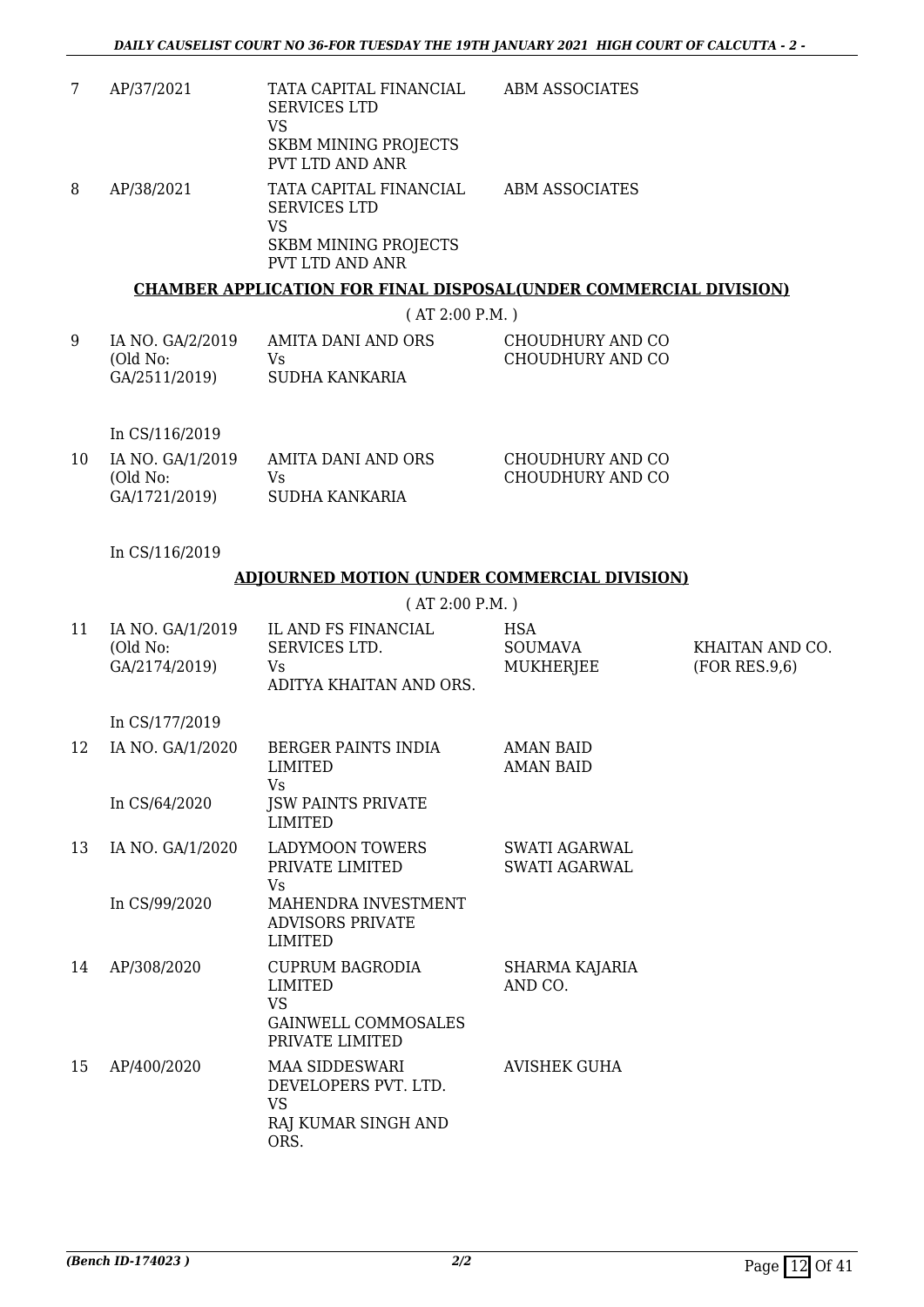

### **Original Side**

**DAILY CAUSELIST For Tuesday The 19th January 2021**

### **COURT NO. 36 SINGLE BENCH (SB-I) AT 10:45 AM HON'BLE JUSTICE DEBANGSU BASAK (VIA VIDEO CONFERENCE)**

### **NOTE:MATTERS WILL BE TAKEN UP THROUGH PHYSICAL HEARING ONLY WHEN BOTH THE PARTIES ARE AGREED.**

### **PRESENTATION OF PLAINT**

- 1 CS/96/2020 SANGITA SAHA AND ANR VS JAYA SAHA AND ANR SWARAJIT DEY **NEW MOTIONS** 2 IA NO. GA/15/2020 PURSHOTTAM LAL
- (Old No: GA/25/2020) JHUNJHUNWALLA & ORS. Vs MISRILAL SANGANERIA & ORS.

In CS/272/1933

3 IA NO. GA/14/2020 (Old No: GA/24/2020) PURSHOTTAM LAL JHUNJHUNWALLA & ORS. Vs MISRILAL SANGANERIA & ORS.

In CS/272/1933

4 IA NO. GA/10/2019 (Old No: GA/2362/2019) PURSHOTTAM LAL JHUNJHUNWALLA & ORS. Vs MISRILAL SANGANERIA & ORS.

In CS/272/1933

5 IA NO. GA/12/2020 (Old No: GA/22/2020) PURSHOTTAM LAL JHUNJHUNWALLA & ORS. Vs MISRILAL SANGANERIA & ORS.

In CS/272/1933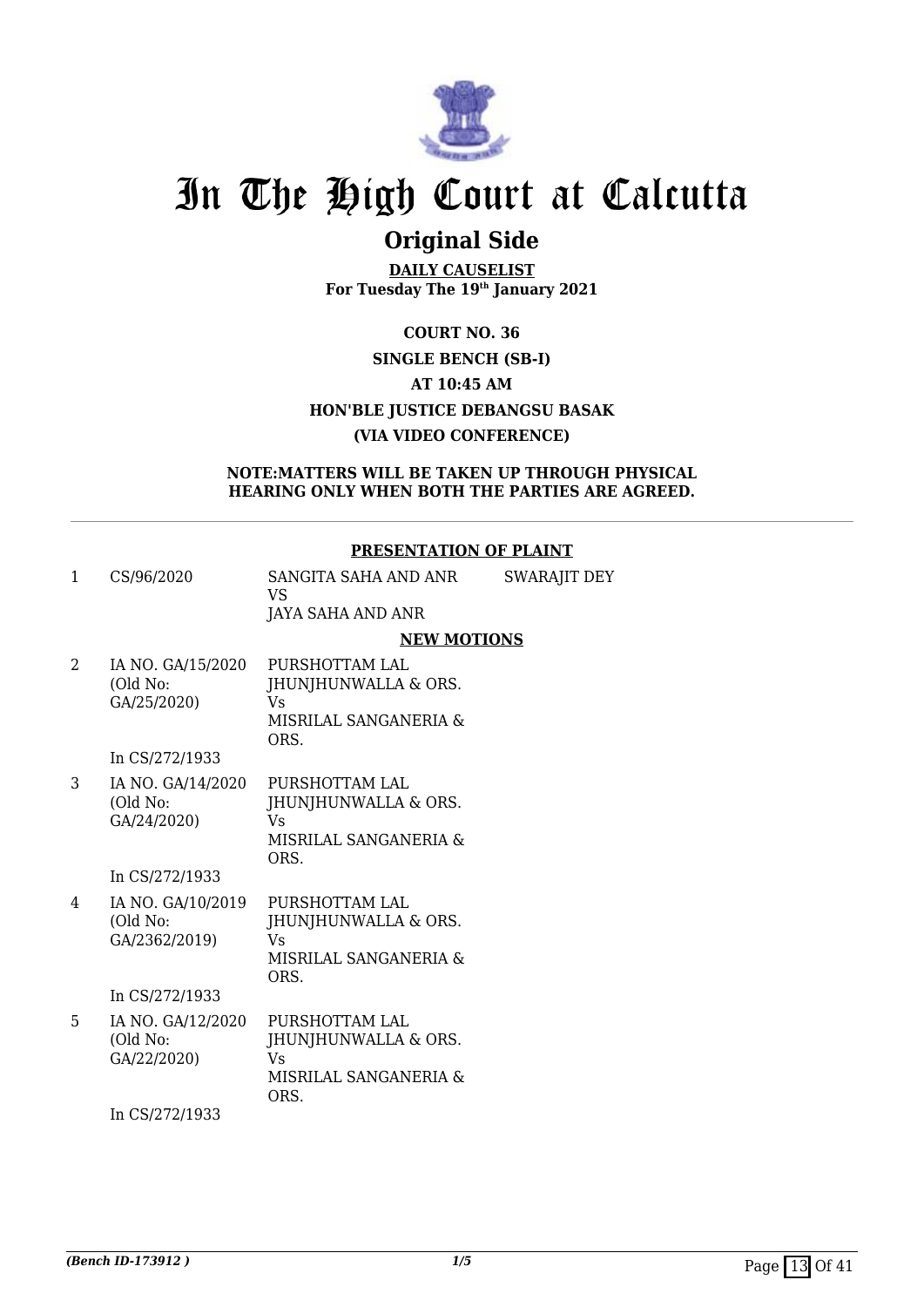| 6  | IA NO. GA/13/2020<br>(Old No:<br>GA/23/2020)                    | PURSHOTTAM LAL<br>JHUNJHUNWALLA & ORS.<br><b>Vs</b><br>MISRILAL SANGANERIA &<br>ORS. |                                                          |                                                                                                                                                 |
|----|-----------------------------------------------------------------|--------------------------------------------------------------------------------------|----------------------------------------------------------|-------------------------------------------------------------------------------------------------------------------------------------------------|
| 7  | In CS/272/1933<br>IA NO. GA/6/2018<br>(Old No:<br>GA/1946/2018) | PURSHOTTAM LAL<br>JHUNJHUNWALLA & ORS.<br><b>Vs</b><br>MISRILAL SANGANERIA &         | M/S RAJENDRA LAL<br><b>DUTT &amp; CO</b>                 |                                                                                                                                                 |
|    | In CS/272/1933                                                  | ORS.                                                                                 |                                                          |                                                                                                                                                 |
| 8  | IA NO. GA/35/2021                                               | PRADEEP KUMAR SARAFF<br>Vs<br><b>SMT.BINA DEVI SARAFF</b>                            | <b>TAPAN KUMAR</b><br>MUKHOPADHYAY<br><b>TAPAN KUMAR</b> | <b>SAYANTAN</b><br>BOSE, DEBRAJ<br>DE(DEF. NO.4)                                                                                                |
|    | In CS/3/2010                                                    | AND ORS.                                                                             | MUKHOPADHYAY                                             | PRADEEP KUMAR<br>(DEF. 8)<br><b>SAYANTAN</b><br>BOSE, DEBRAJ<br>DE(DEF. NO.4)<br>PRADEEP KUMAR<br>(DEF. 8)                                      |
| 9  | IA NO. GA/6/2021                                                | MANMATHA NAH GHOSH &<br><b>ANR</b><br>Vs                                             | <b>VICTOR MOSES</b><br><b>VICTOR MOSES &amp; CO</b>      | <b>SOUMITRA</b><br><b>GANGULY FOR RES 4</b><br>IN GA 3520 OF 2018,                                                                              |
|    | In CS/252/2018                                                  | RAMKRISHNA DAS AND amp<br><b>ORS</b>                                                 |                                                          | KOUSHIK BHATTA<br>FOR DEF 1,2,3<br><b>SOUMITRA</b><br><b>GANGULY FOR RES 4</b><br>IN GA 3520 OF 2018,<br>KOUSHIK BHATTA<br><b>FOR DEF 1,2,3</b> |
| 10 | IA NO. GA/5/2020<br>(Old No:<br>GA/627/2020)                    | MANMATHA NAH GHOSH &<br><b>ANR</b><br>Vs<br>RAMKRISHNA DAS AND amp<br><b>ORS</b>     | <b>VICTOR MOSES</b><br><b>VICTOR MOSES &amp; CO</b>      | <b>SOUMITRA</b><br><b>GANGULY FOR RES 4</b><br>IN GA 3520 OF 2018,<br>KOUSHIK BHATTA                                                            |
|    | In CS/252/2018                                                  |                                                                                      |                                                          | FOR DEF 1,2,3<br><b>SOUMITRA</b><br><b>GANGULY FOR RES 4</b><br>IN GA 3520 OF 2018,<br>KOUSHIK BHATTA<br><b>FOR DEF 1,2,3</b>                   |
| 11 | IA NO. GA/3/2019<br>(Old No:<br>GA/2688/2019)                   | <b>HALDIRAM LIMITED</b><br>Vs<br>MOTILAL PODDAR AND ORS                              | SINGHANIA AND CO<br>SINGHANIA AND CO                     |                                                                                                                                                 |
|    | In CS/107/2019                                                  |                                                                                      |                                                          |                                                                                                                                                 |
| 12 | AP/162/2019                                                     | SREI EQUIPMENT FINANCE<br>LIMITED<br><b>VS</b><br>NIHAR RANJAN ROUT                  | <b>TIRTHANKAR DAS</b>                                    |                                                                                                                                                 |
| 13 | AP/184/2019                                                     | SREI EQUIPMENT FINANCE<br><b>LTD</b><br><b>VS</b><br><b>LALITA DEVI</b>              | TIRTHANKAR DAS                                           |                                                                                                                                                 |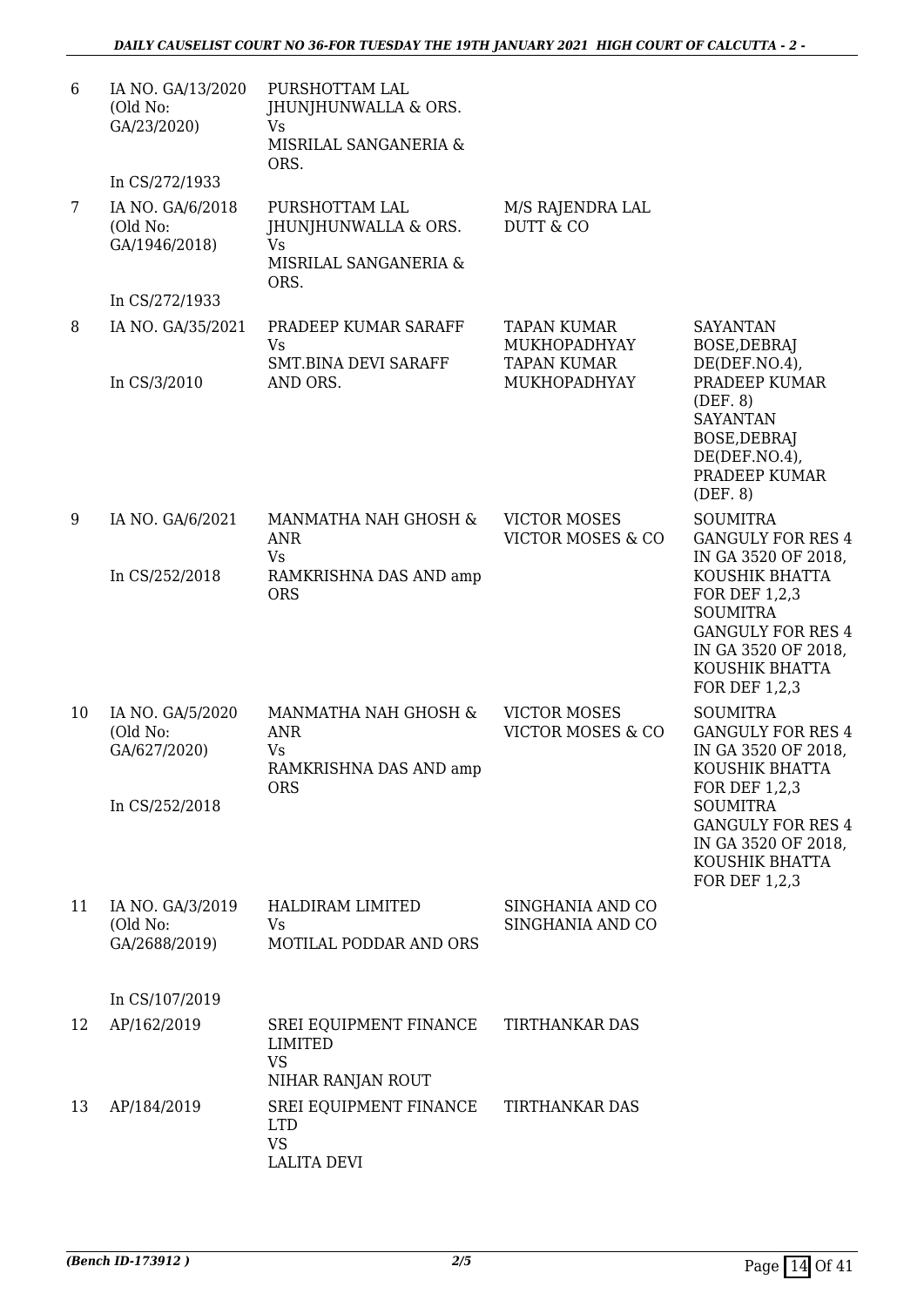| 14 | AP/194/2019       | SREI EQUIPMENT FINANCE<br><b>LTD</b><br><b>VS</b>                                     | <b>SKR AND</b><br><b>ASSOCIATES</b>          |
|----|-------------------|---------------------------------------------------------------------------------------|----------------------------------------------|
|    |                   | RAMESH BISWAL AND ANR                                                                 |                                              |
| 15 | AP/497/2019       | SREI EQUIPMENT FINANCE<br><b>LIMITED</b><br><b>VS</b>                                 | <b>CHAKRABOROTY AND</b><br><b>ASSOCIATES</b> |
|    |                   | <b>BHARATBHAI RANABHAI</b><br><b>BHARVAD</b>                                          |                                              |
| 16 | AP/113/2020       | SREI EQUIPMENT FINANCE<br><b>LIMITED</b><br><b>VS</b>                                 | <b>SKR AND</b><br><b>ASSOCIATES</b>          |
|    |                   | <b>RCC INFRA VENTURES</b><br><b>LIMITED AND 2 OTHERS</b>                              |                                              |
| 17 | AP/114/2020       | SREI EQUIPMENT FINANCE<br><b>LIMITED</b><br><b>VS</b>                                 | <b>SKR AND</b><br><b>ASSOCIATES</b>          |
|    |                   | <b>RCC INFRA VENTURES</b><br><b>LIMITED AND 2 OTHERS</b>                              |                                              |
| 18 | AP/174/2020       | SUNAINA RANI SHARMA<br><b>VS</b>                                                      | SAPTARSHI DATTA                              |
|    |                   | DIVISIONAL RAILWAY<br>MANAGER (BUILDING),<br>EASTERN RAILWAY,<br><b>HOWRAH 711101</b> |                                              |
| 19 | IA NO. GA/1/2021  | <b>TITAGARH WAGONS</b><br>LIMITED<br><b>Vs</b>                                        | SAYANTAN BOSE<br><b>SAYANTAN BOSE</b>        |
|    | In CS/2/2021      | <b>INDRAJIT BHARADWAJ</b>                                                             |                                              |
| 20 | AP/21/2021        | SANJAY YADAV<br><b>VS</b>                                                             | <b>RAJIV KUMAR</b>                           |
|    |                   | HDB FINANCIAL SERVICES<br><b>LTD</b>                                                  |                                              |
|    |                   | <b>NEW CHAMBER APPLICATIONS</b>                                                       |                                              |
| 21 | IA NO. GA/17/2021 | PURSHOTTAM LAL<br><b>JHUNJHUNWALLA &amp; ORS.</b>                                     |                                              |
|    | In CS/272/1933    | Vs<br>MISRILAL SANGANERIA &<br>ORS.                                                   |                                              |
| 22 | IA NO. GA/4/2021  | IN THE GOODS OF:<br><b>SANKARI PRASAD</b>                                             | J.N. BOSE<br>J.N. BOSE $&$ CO.               |
|    | In TS/15/2018     | CHATTERJEE, DECEASED -<br>AND-<br><b>Vs</b>                                           |                                              |
|    |                   | PRASANTA CHATTERJEE -<br>VS- KRISHNA MAJUMDER &<br>ANR.                               |                                              |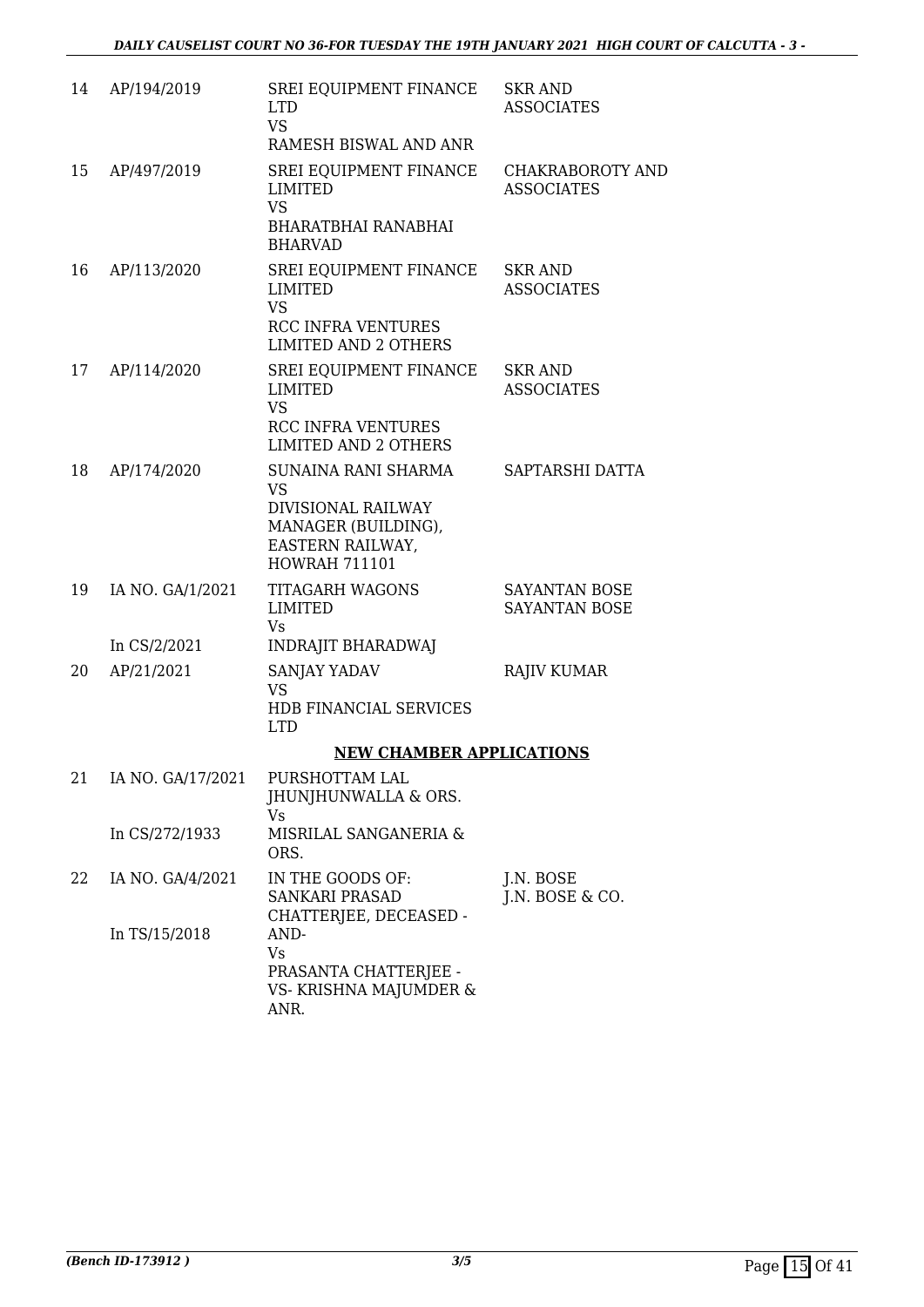| 23 | IA NO. GA/1/2019 | IN THE GOODS OF MURARI | SABYASACHI SEN |
|----|------------------|------------------------|----------------|
|    | (Old No:         | MOHAN KEJRIWAL (DEC)   | SABYASACHI SEN |
|    | GA/2820/2019)    | Vs.                    |                |

In PLA/170/2019

#### **CHAMBER APPLICATIONS FOR FINAL DISPOSAL**

|    | (AT 2:00 P.M.)                                                  |                                                                                                |                                                                                      |                                      |  |  |
|----|-----------------------------------------------------------------|------------------------------------------------------------------------------------------------|--------------------------------------------------------------------------------------|--------------------------------------|--|--|
| 24 | IA NO. GA/4/2020<br>In PLA/143/2016                             | IN THE GOODS OF: KIRAN<br>WADAN BHAGAT,<br><b>DECEASED</b><br>Vs                               | <b>BARUN KUMAR</b><br><b>SAMANTA</b>                                                 |                                      |  |  |
| 25 | IA NO. GA/4/2019<br>(Old No:<br>GA/1709/2019)                   | MAHESH PROPERTIES<br>PRIVATE LIMITED<br><b>Vs</b><br>PARTHA PRATIM MAZRA &<br>ANR.             | <b>SHAILENDRA KUMAR</b><br><b>MISHRA</b><br><b>SHAILENDRA KUMAR</b><br><b>MISHRA</b> |                                      |  |  |
| 26 | In CS/265/2016<br>IA NO. GA/2/2019<br>(Old No:<br>GA/1763/2019) | AXIS BANK LTD<br><b>Vs</b><br>MANOHAR LAL AND CO. &                                            | <b>SINHA</b><br>SINHA & CO.                                                          | KAUSHIK BANERJEE<br>KAUSHIK BANERJEE |  |  |
|    | In EC/127/2017                                                  | ANR.                                                                                           |                                                                                      |                                      |  |  |
| 27 | IA NO. GA/2/2018<br>(Old No:<br>GA/1878/2018)                   | M/S. NEUTRAL PUBLISHING<br><b>HOUSE LIMITED</b><br><b>Vs</b><br>M/S. J. M. INDUSTRIES          | NILADRI KHANRA<br>NILADRI KHANRA                                                     | <b>ANIRBAN GHOSH</b>                 |  |  |
|    | In CS/260/2017                                                  |                                                                                                |                                                                                      |                                      |  |  |
| 28 | IA NO. GA/2/2018<br>(Old No:<br>GA/3106/2018)                   | RELIABLE ROADWINGS PVT<br><b>LTD</b><br><b>Vs</b><br>BEVCON WAYORS PVT LTD<br>& ORS            | <b>AVIJIT DEY</b><br><b>SUNITA AGARWAL</b>                                           |                                      |  |  |
|    | In CS/40/2018                                                   |                                                                                                |                                                                                      |                                      |  |  |
| 29 | IA NO. GA/1/2018<br>(Old No:<br>GA/2282/2018)                   | RELIABLE ROADWINGS PVT<br><b>LTD</b><br>Vs<br>BEVCON WAYORS PVT LTD<br>& ORS                   | <b>SUNITA AGARWAL</b><br><b>SUNITA AGARWAL</b>                                       |                                      |  |  |
|    | In CS/40/2018                                                   |                                                                                                |                                                                                      |                                      |  |  |
| 30 | IA NO. GA/1/2020<br>(Old No:<br>GA/1074/2020)                   | <b>EVERGREEN DEALER</b><br>PRIVATE LIMITED<br>Vs<br>BINOD KUMAR SINGHAL,<br>PROP. OF M/S. SHRI | RAJESH UPADHYAY<br>RAJESH UPADHYAY                                                   |                                      |  |  |
|    | In CS/264/2019                                                  | <b>LAKSHMI STEEL SUPPLIERS</b>                                                                 |                                                                                      |                                      |  |  |
| 31 | IA NO. GA/1/2019<br>(Old No:<br>GA/2548/2019)                   | SPX FLOW TECHNOLOGY<br>SINGAPORE PTE LTD<br>Vs<br><b>SANJAY JAIN</b>                           | RAJASHREE<br><b>KUNDALIA</b><br><b>RAJASHREE</b><br><b>KUNDALIA</b>                  |                                      |  |  |

In EC/324/2019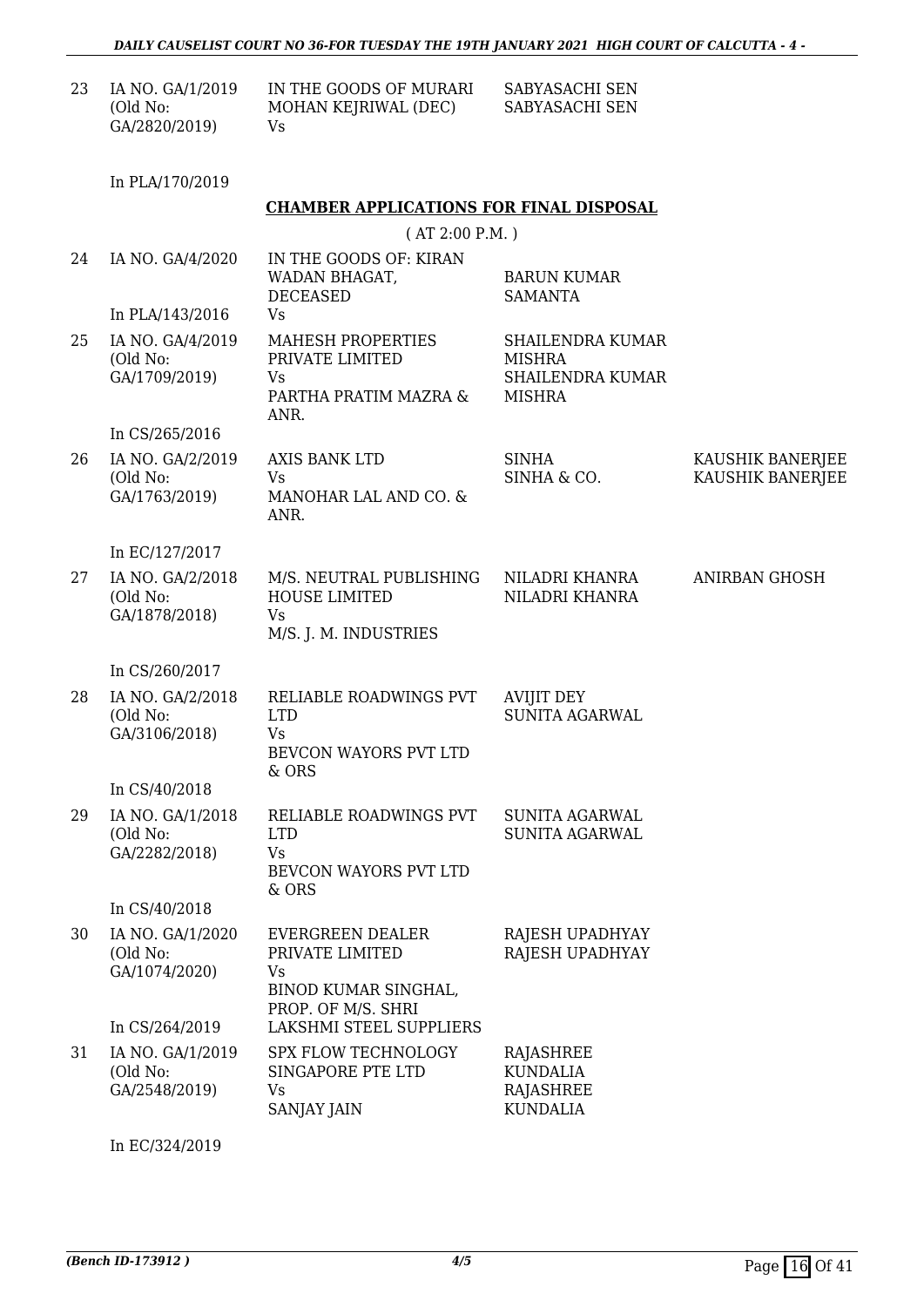32 EC/361/2019 M/S. TECHMA ENGINEERING ENTERPRISE PRIVATE LIMITED VS UNION OF INDIA SURANA AND CHOUDHURY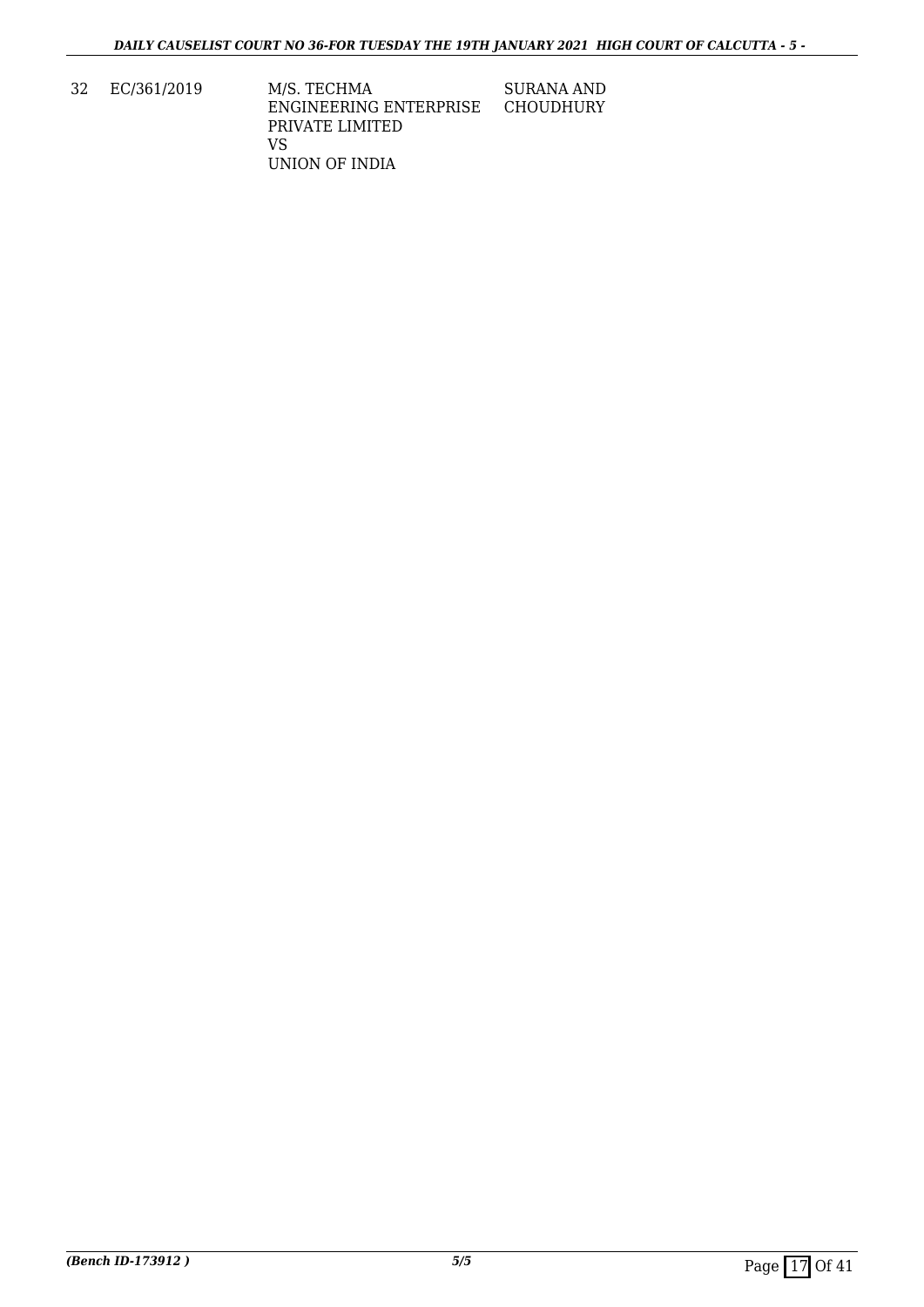

### **Original Side**

**DAILY CAUSELIST For Tuesday The 19th January 2021**

**COURT NO. 38 SINGLE BENCH (SB-II, COMMERCIAL BENCH) AT 2:00 PM HON'BLE JUSTICE ASHIS KUMAR CHAKRABORTY (VIA VIDEO CONFERENCE)**

**NOTE:MATTERS WILL BE TAKEN UP THROUGH PHYSICAL HEARING ONLY WHEN BOTH THE PARTIES ARE AGREED.**

**NOTE: ORIGINAL SIDE MATTERS WILL BE TAKEN UP FROM 2:00 P.M.**

**NOTE: MENTIONING WILL BE PERMITTED ONLY ON THE VIRTUAL MODE INDICATING GROUP(S) OR SECTION(S) ALONG WITH GROUND OF URGENCY. NOTE: COMMERCIAL BENCH WILL BE TAKEN UP FIRST.**

**ON AND FROM MONDAY, 18TH JANUARY, 2021 TO FRIDAY, 29TH JANUARY, 2021 WILL TAKE, IN ADDITION TO HIS OWN LIST AND DETERMINATION, THE LIST AND DETERMINATION OF HON'BLE JUSTICE MOUSHUMI BHATTACHARYA.**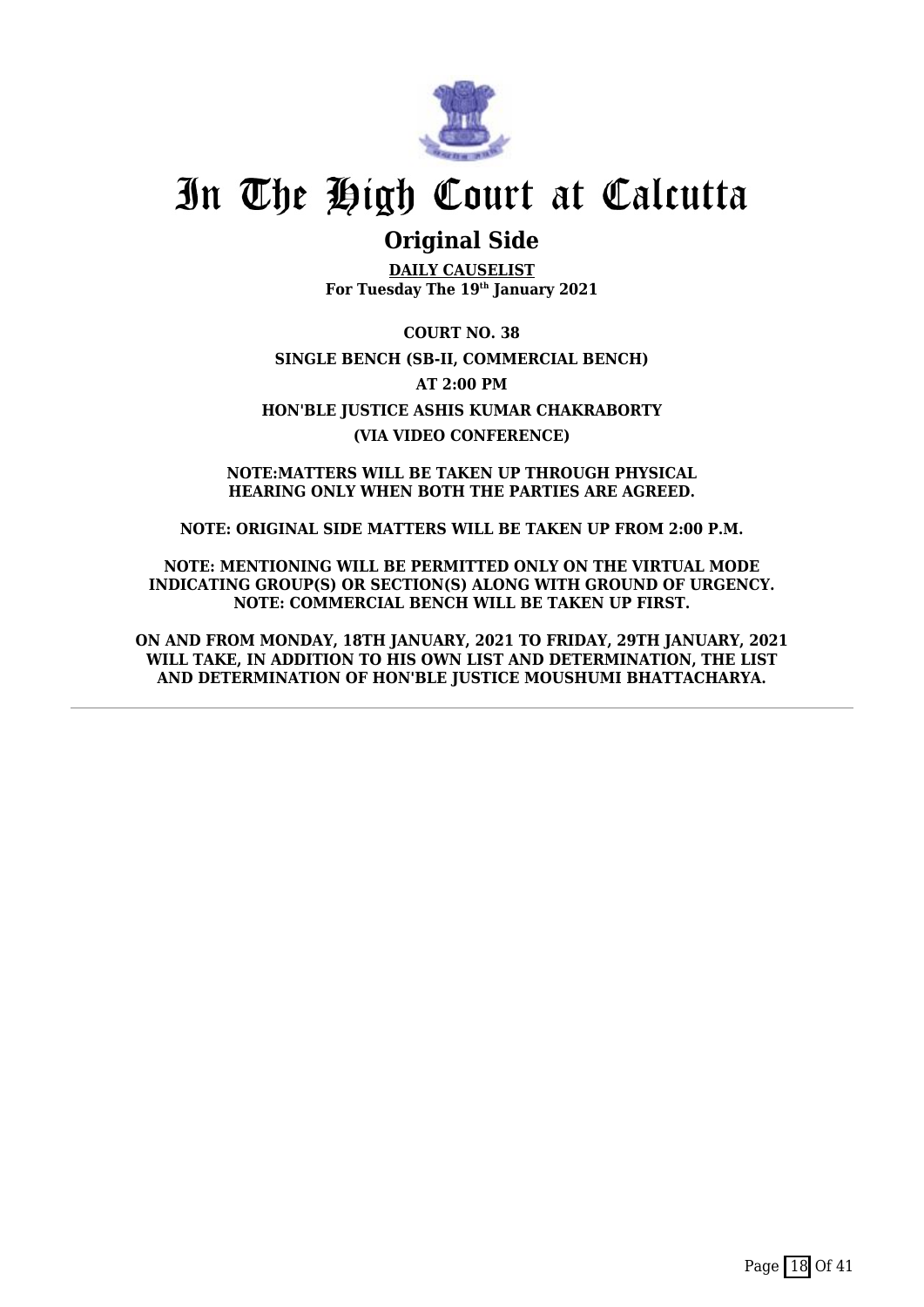

### **Original Side**

**DAILY CAUSELIST For Tuesday The 19th January 2021**

### **COURT NO. 38 SINGLE BENCH (SB-II) AT 2:00 PM HON'BLE JUSTICE ASHIS KUMAR CHAKRABORTY (VIA VIDEO CONFERENCE)**

#### **NOTE:MATTERS WILL BE TAKEN UP THROUGH PHYSICAL HEARING ONLY WHEN BOTH THE PARTIES ARE AGREED.**

### **NOTE: ORIGINAL SIDE MATTERS WILL BE TAKEN UP FROM 2:00 P.M.**

**NOTE: MENTIONING WILL BE PERMITTED ONLY ON THE VIRTUAL MODE INDICATING GROUP(S) OR SECTION(S) ALONG WITH GROUND OF URGENCY.**

**NOTE: COMMERCIAL BENCH WILL BE TAKEN UP FIRST.**

**ON AND FROM MONDAY, 18TH JANUARY, 2021 TO FRIDAY, 29TH JANUARY, 2021 WILL TAKE, IN ADDITION TO HIS OWN LIST AND DETERMINATION, THE LIST AND DETERMINATION OF HON'BLE JUSTICE MOUSHUMI BHATTACHARYA.**

#### **NEW MOTIONS (SECTION 34)**

| 1 | AP/393/2020                                                  | NAZRUL ISLAM MIR<br>VS                                                                          | SOURAV CHATTERJEE                          |
|---|--------------------------------------------------------------|-------------------------------------------------------------------------------------------------|--------------------------------------------|
|   |                                                              | M/S. TATA MOTORS<br>FINANCE LTD. AND ORS.                                                       |                                            |
|   | IA NO: GA/1/2020                                             |                                                                                                 |                                            |
| 2 | AP/410/2020                                                  | ANISH KUMAR SINGH AND<br>ANR<br>VS<br><b>AVANSE FINANCIAL</b><br><b>SERVICES LTD (AFSL)</b>     | RAJ KUMAR SAIN                             |
|   |                                                              | <b>NEW MOTIONS</b>                                                                              |                                            |
| 3 | IA NO. GA/1/2020<br>(Old No:<br>GA/576/2020)<br>In AP/7/2020 | DEBENDRA PRASAD GUPTA<br>AND ANR<br>Vs.<br>THE NATIONAL SMALL<br>INDUSTRIES CORPORATION<br>LTD. | <b>MAYUKH GUPTA</b><br><b>MAYUKH GUPTA</b> |
|   |                                                              | <b>NEW MOTIONS (SECTION 11)</b>                                                                 |                                            |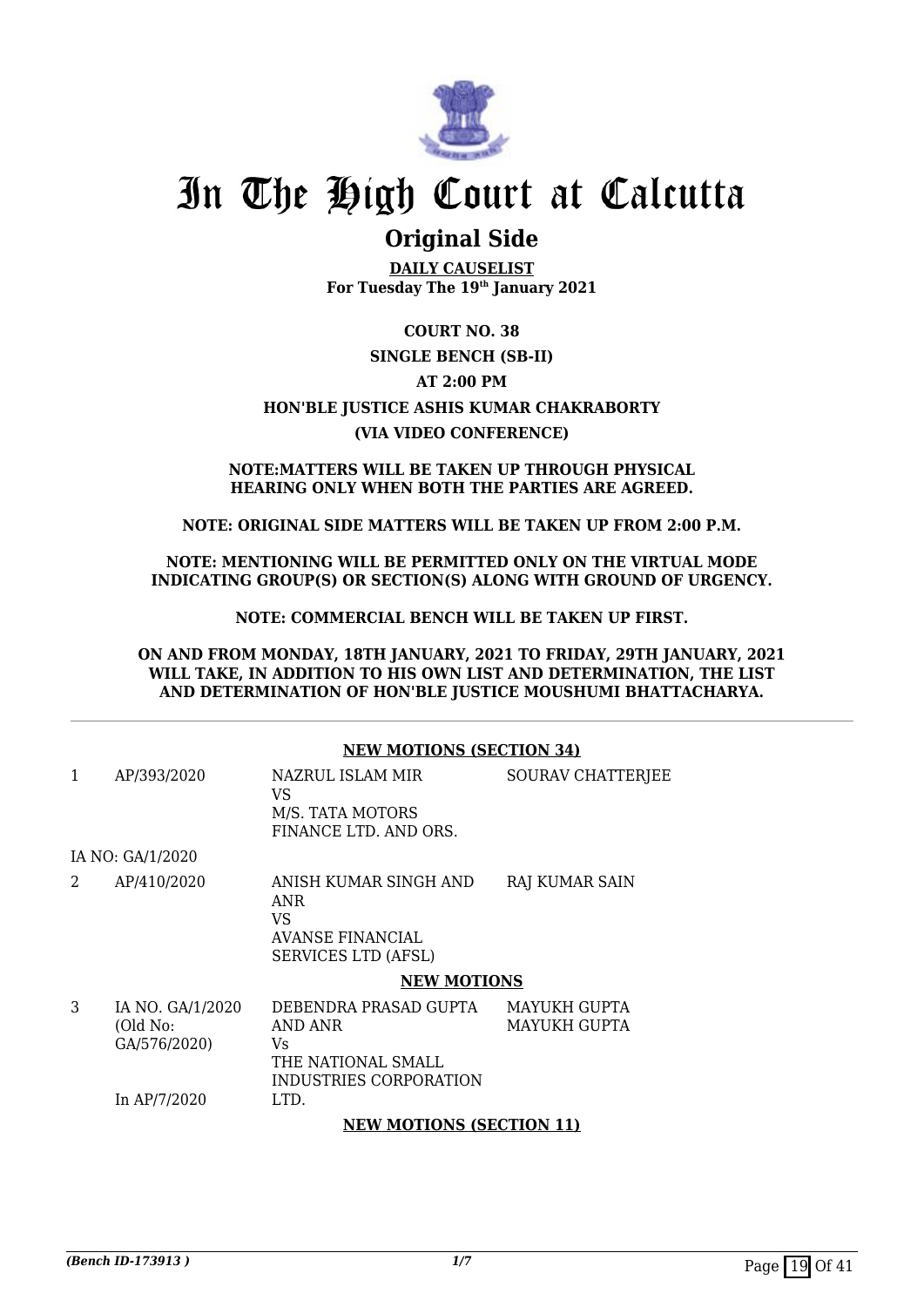| 4  | AP/432/2020                           | SAGAR VYAPAAR PVT. LTD.<br><b>VS</b><br>UNITED INDIA INSURANCE<br>COMPANY LTD.                                  | AJAY GAGGAR                       |                |
|----|---------------------------------------|-----------------------------------------------------------------------------------------------------------------|-----------------------------------|----------------|
| 5  | AP/8/2021                             | <b>GOLF GREEN BUILDERS</b><br>PRIVATE LIMITED<br><b>VS</b><br><b>GOPESHWAR PRASAD</b><br><b>AGARWAL AND ORS</b> | AJAY GAGGAR                       |                |
| 6  | AP/159/2019                           | <b>WEST BENGAL GOLF</b><br>SOCIETY AND ANR.<br><b>VS</b><br>THE INDIAN GOLF UNION<br>AND ORS.                   | R. GINODIA AND CO.                | ANURAG BAGARIA |
| 7  | AP/388/2019                           | KIRAN PATRA AND ANR<br><b>VS</b><br>RATNA DEY AND ORS                                                           | <b>SOUMO CHAUDHURY</b>            |                |
| 8  | AP/512/2019                           | <b>SWAROOP SEN</b><br><b>VS</b><br>AJAY KUMAR BORAL AND<br>ANR.                                                 | SANJIB DAWN                       |                |
| 9  | AP/879/2019                           | M/S. ELECON<br>ENGINEERING COMPANY<br><b>LIMITED</b><br><b>VS</b><br>STEEL AUTHORITY OF<br><b>INDIA LIMITED</b> | PRADEEP KUMAR<br><b>JEWRAJKA</b>  |                |
| 10 | AP/880/2019                           | M/S ELECON ENGINEERING<br><b>COMPANY LIMITED</b><br><b>VS</b><br>STEEL AUTHORITY OF<br><b>INDIA LTD</b>         | PRADEEP KUMAR<br>JEWRAJKA         |                |
| 11 | AP/883/2019                           | M/S ELECON ENGINEERING<br><b>COMPANY LTD</b><br>VS.<br>STEEL AUTHORITY OF<br><b>INDIA LTD</b>                   | PRADEEP KUMAR<br>JEWRAJKA         |                |
| 12 | AP/885/2019                           | PREMCO GPT (JV)<br>VS<br>UNION OF INDIA AND ANR                                                                 | RANANEESH GUHA<br><b>THAKURTA</b> |                |
| 13 | AP/76/2020                            | SUBHRA GHOSH<br><b>VS</b><br><b>SMT MAYA GHOSH AND</b><br><b>ORS</b>                                            | MR ANIRBAN DAS                    |                |
| 14 | AP/81/2020                            | MIPL-DRAIPL (JV)<br><b>VS</b><br><b>EASTERN RAILWAY</b>                                                         | <b>SOUVIK MAJI</b>                |                |
| 15 | AP/200/2020                           | M/S. REMCO AND CO.<br>VS<br>UNION OF INDIA AND ORS.                                                             | RAHUL SARKAR                      |                |
|    | IA NO: GA/1/2020(Old No:GA/878/2020). |                                                                                                                 |                                   |                |

IA NO: GA/1/2020(Old No:GA/878/2020)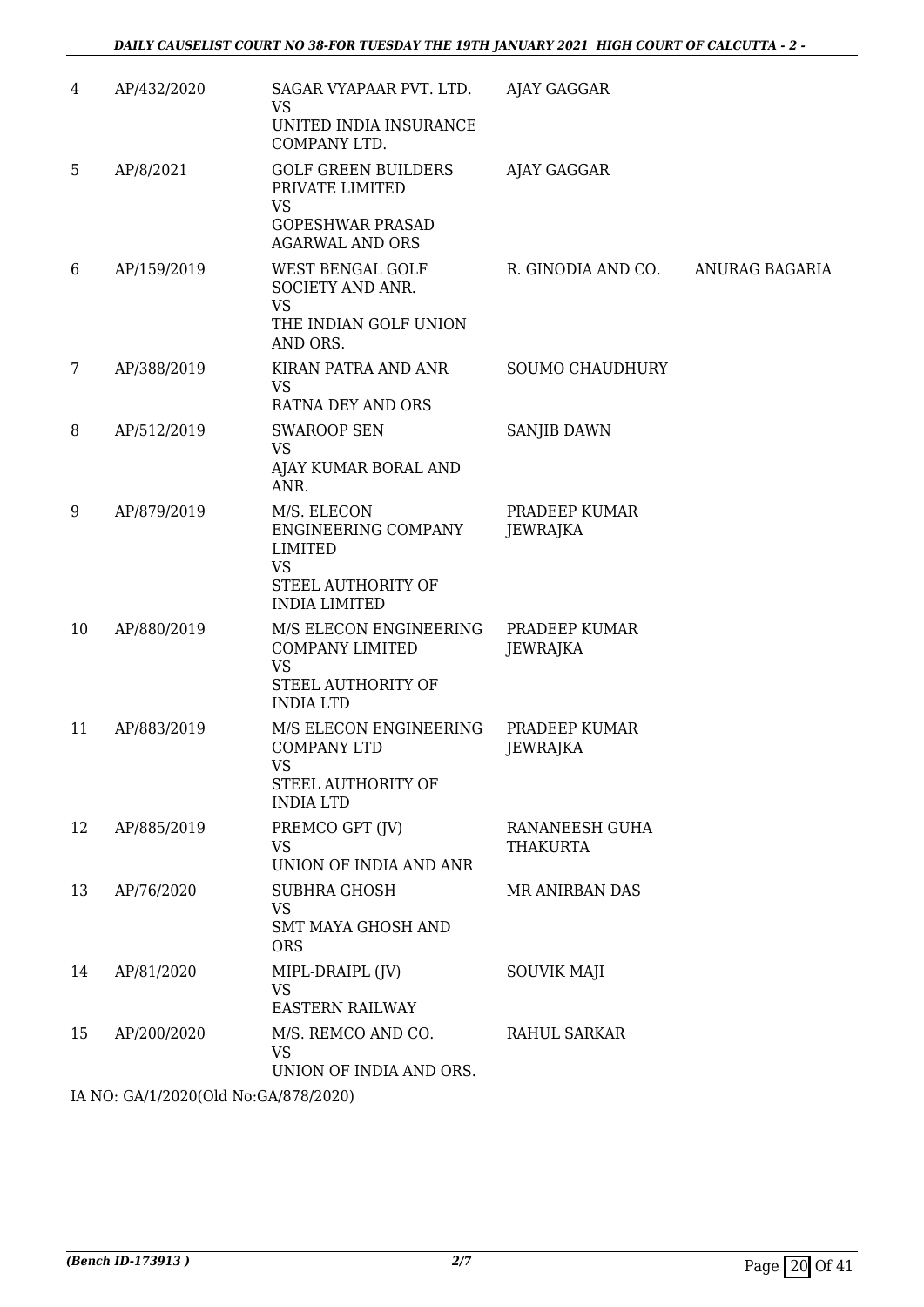| 16 | AP/220/2020 | <b>SK. ANWAR HAQUE AND</b><br>ANR.<br><b>VS</b><br>AMINA BEGUM AND ORS.                                                                  | <b>SHUVANIL</b><br><b>CHAKRABORTY</b>   |
|----|-------------|------------------------------------------------------------------------------------------------------------------------------------------|-----------------------------------------|
| 17 | AP/278/2020 | M/S. MCNALLY BHARAT<br>ENGINEERING CO. LTD.<br>VS<br>STEEL AUTHORITY OF<br><b>INDIA LIMITED</b>                                          | <b>SOMDUTTA</b><br><b>BHATTACHARYYA</b> |
| 18 | AP/279/2020 | UNIVERSAL CONSORTIUM<br>OF ENGINEERS PVT LTD<br><b>VS</b><br>SRI KANAK MITRA AND ANR                                                     | MAHESWARI<br><b>SHARMA</b>              |
| 19 | AP/303/2020 | KAASHVI ESTATE<br><b>VS</b><br>RAMA NARAYANA<br><b>EDUCATION TRUST</b>                                                                   | SANDIP AGARWAL<br>AND CO                |
| 20 | AP/304/2020 | KAUSHIK MUKHERJEE<br><b>VS</b><br>THE STEEL AUTHORITY OF<br><b>INDIA LIMITED AND ANR</b>                                                 | SATRAJIT SINHA ROY                      |
| 21 | AP/312/2020 | <b>RIPLEY AND CO</b><br>STEVEDORING AND<br>HANDLING PRIVATE<br><b>LIMITED</b><br><b>VS</b><br>STEEL AUTHORITY OF<br><b>INDIA LIMITED</b> | TIRTHANKAR DAS                          |
| 22 | AP/316/2020 | SHREE LAXMI IRON AND<br><b>STEEL WORKS PRIVATE</b><br>LIMITED<br><b>VS</b><br>THE EASTERN RAILWAY<br>AND ORS.                            | <b>AVIJIT DEY</b>                       |
| 23 | AP/319/2020 | TARUN KANTI DAS<br>VS.<br>UNION OF INDIA AND ANR.                                                                                        | <b>SOURAV CHATTERJEE</b>                |
| 24 | AP/321/2020 | G. P. TRONICS PRIVATE<br>LIMITED AND ANR.<br><b>VS</b><br>SOLIEL RESTAURANT<br>PRIVATE LIMITED                                           | <b>SANDERSONS AND</b><br><b>MORGANS</b> |
| 25 | AP/326/2020 | M/S. BALAJEE EDUCATION<br>PRIVATE LIMITED<br><b>VS</b><br><b>BISHWAJIT BARNWAL</b>                                                       | <b>SOUMA SIL</b>                        |
| 26 | AP/329/2020 | GILLANDERS ARBUTHNOT<br>AND CO. LTD.<br><b>VS</b><br>STEEL AUTHORITY OF<br><b>INDIA LIMITED</b>                                          | <b>ABHIJIT RAY</b>                      |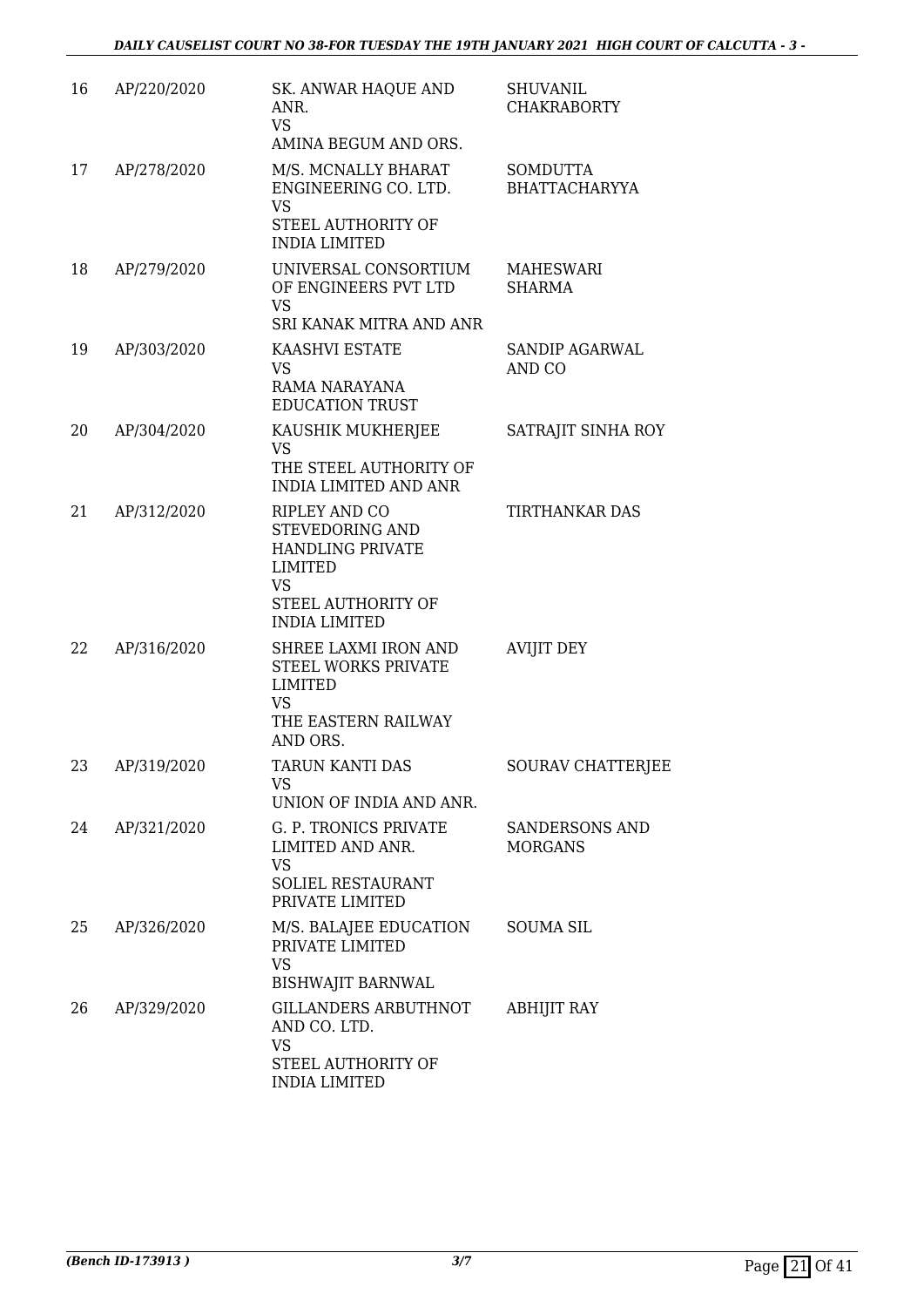| 27 | AP/330/2020 | KRANTI INFRA PROJECTS<br>PRIVATE LIMITED<br><b>VS</b><br>SREI EQUIPMENT FINANCE<br><b>LIMITED</b>                           | <b>RUNA PALIT</b>                    |
|----|-------------|-----------------------------------------------------------------------------------------------------------------------------|--------------------------------------|
| 28 | AP/332/2020 | B. B. R. CONSTRUCTION<br><b>COMPANY</b><br><b>VS</b><br><b>UNION OF INDIA</b>                                               | A. N.<br>BHATTACHARYYA<br>AND CO.    |
| 29 | AP/333/2020 | CIVTECH INDIA PRIVATE<br><b>LIMITED</b><br><b>VS</b><br>THE ORIENTAL INSURANCE<br>CO. LTD.                                  | <b>NAYAN RAKSHIT</b>                 |
| 30 | AP/335/2020 | AIRCARE ENTERPRISES<br>AND ORS.<br><b>VS</b><br>LEVER FOUNDATION, WEST<br>BENGAL AND ANR.                                   | <b>AVIJIT DEY</b>                    |
| 31 | AP/337/2020 | M/S. EASTMAN CRUSHER<br>CO. (P) LTD.<br><b>VS</b><br><b>LARSEN AND TOUBRO</b><br><b>LIMITED</b>                             | <b>GOUTAM KUMAR</b><br><b>GOON</b>   |
| 32 | AP/345/2020 | <b>GYANESHWAR PRASAD</b><br><b>AGARWAL</b><br><b>VS</b><br><b>DISHNET WIRELESS</b><br><b>LIMITED</b>                        | <b>FARHAN GHAFFAR</b>                |
| 33 | AP/348/2020 | DOLLY CHAKRAVORTY<br><b>VS</b><br><b>SHYAMAL RAY</b>                                                                        | <b>SHABANA HASIN</b>                 |
| 34 | AP/349/2020 | <b>BHARAT PETROLEUM</b><br><b>CORPORATION LTD</b><br>VS<br>MAHESH SHAH                                                      | <b>SUMAN DEY</b>                     |
| 35 | AP/356/2020 | <b>GOURI SARKAR</b><br><b>VS</b><br>INDIAN OIL CORPORATION<br><b>LIMITED</b>                                                | CHIRANJIB SINHA                      |
| 36 | AP/363/2020 | MCNROE CONSUMER<br>PRODUCTS PRIVATE<br><b>LIMITED</b><br><b>VS</b><br>ALLURE CONSUMER<br>PRODUCTS PRIVATE<br><b>LIMITED</b> | <b>SOBHAN KUMAR</b><br><b>PATHAK</b> |
| 37 | AP/365/2020 | NAUSHAD ALAM<br><b>VS</b><br>PARTHA CHAKRABORTY                                                                             | <b>MAINAK SWARNOKAR</b>              |
| 38 | AP/366/2020 | NAUSHAD ALAM<br><b>VS</b><br>PARTHA CHAKRABORTY                                                                             | <b>MAINAK SWARNOKAR</b>              |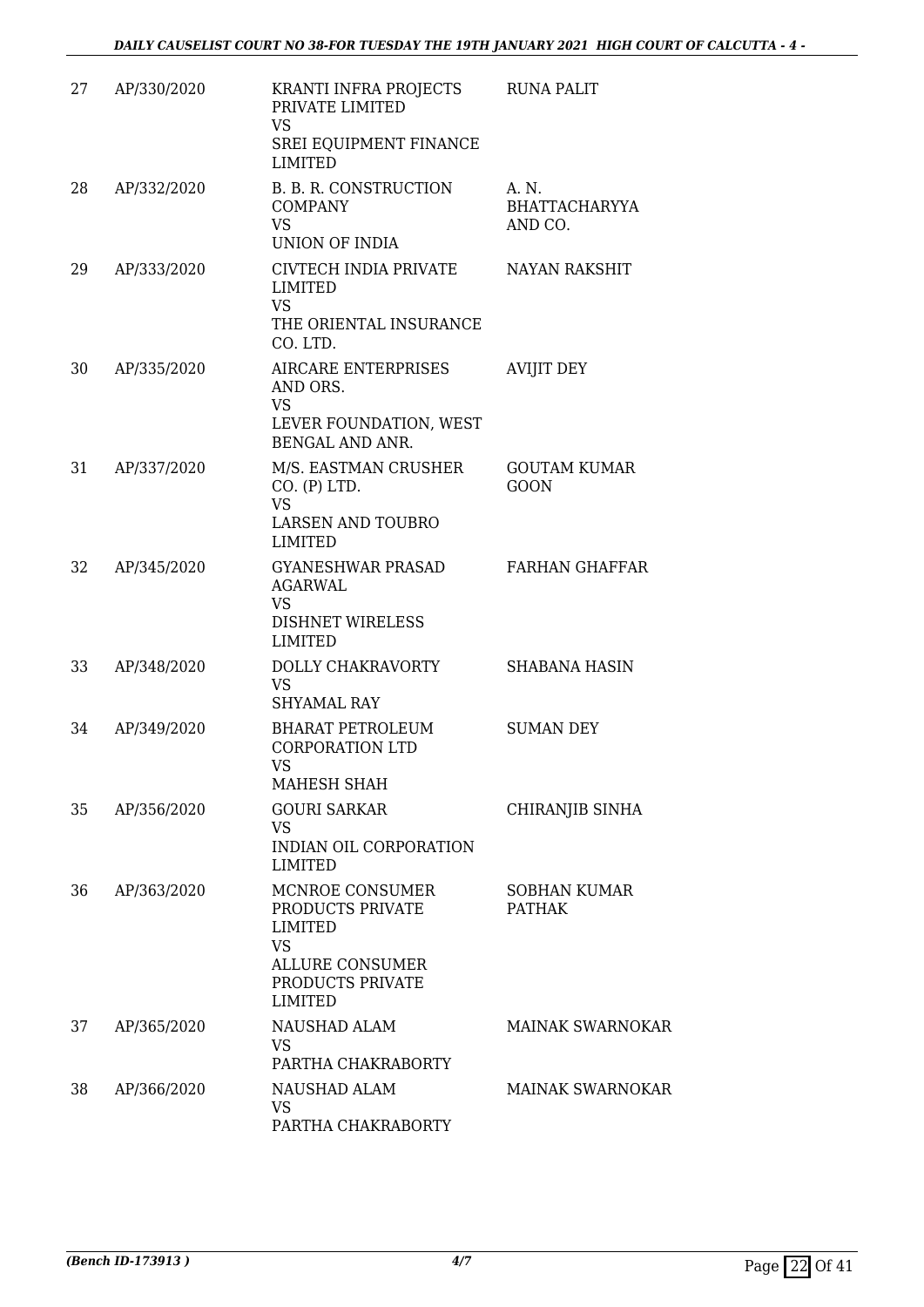| 39 | AP/370/2020 | <b>BRAITHWAITE AND</b><br><b>COMPANY LTD</b><br><b>VS</b><br>LUCKY EXPORTS AND ORS                                                    | AJY GAGGGAR                     |
|----|-------------|---------------------------------------------------------------------------------------------------------------------------------------|---------------------------------|
| 40 | AP/371/2020 | RREPL-KIPL (JV)<br><b>VS</b><br>EASTERN COALFIELDS LTD                                                                                | <b>RIJU GHOSH</b>               |
| 41 | AP/374/2020 | M/S HINDUSTHAN<br><b>BUILDERS</b><br><b>VS</b><br><b>IRCON INTERNATIONAL</b><br><b>LIMITED</b>                                        | SOMNATH SAHA                    |
| 42 | AP/375/2020 | <b>KRISHANU SAHA</b><br><b>VS</b><br><b>SUDIP SATYAPRIYA</b><br><b>CHAKRABORTY</b>                                                    | PRASANTA KUMAR<br><b>BAGCHI</b> |
| 43 | AP/376/2020 | M/S. ELGI EQUIPMENTS<br>LTD.<br><b>VS</b><br>M/S. HIRANMAYE ENERGY<br>LTD.                                                            | DIPANJAN DATTA                  |
| 44 | AP/378/2020 | INDWELL CONSTRUCTIONS<br>PVT. LIMITED<br><b>VS</b><br><b>BHARAT HEAVY</b><br>ELECTRICALS LIMITED<br>(BHEL)                            | PAL CHOUDHURI<br>AND CO.        |
| 45 | AP/386/2020 | WELLSIDE<br><b>INFRASTRUCTURE PRIVATE</b><br><b>LIMITED</b><br><b>VS</b><br><b>INOX LEISURE LIMITED</b><br><b>AND ORS</b>             | <b>MAYANK KAKRANIA</b>          |
| 46 | AP/392/2020 | <b>CIVCON CONSTRUCTION</b><br>PVT. LTD.<br>VS<br>THE WEST BENGAL SMALL<br><b>INDUSTRIES</b><br><b>DEVELOPMENT</b><br>CORPORATION LTD. | PIYALI DUTTA                    |
| 47 | AP/398/2020 | RANJIT GHOSH<br>VS.<br>SOMDEEP GHOSH AND ANR                                                                                          | <b>FARHAN GHAFFAR</b>           |
| 48 | AP/403/2020 | SMPL INFRA LIMITED<br><b>VS</b><br>EAST INDIA UDYOG<br><b>LIMITED</b>                                                                 | S KAKRANIA AND CO               |
| 49 | AP/404/2020 | <b>SPML INFRA LTD</b><br>VS.<br>EAST INDIA UDYOG LTD                                                                                  | S KAKRANIA AND CO               |
| 50 | AP/406/2020 | <b>SPML INFRA LTD</b><br>VS<br>EAST INDIA UDYOG LTD                                                                                   | S KAKRANIA AND CO               |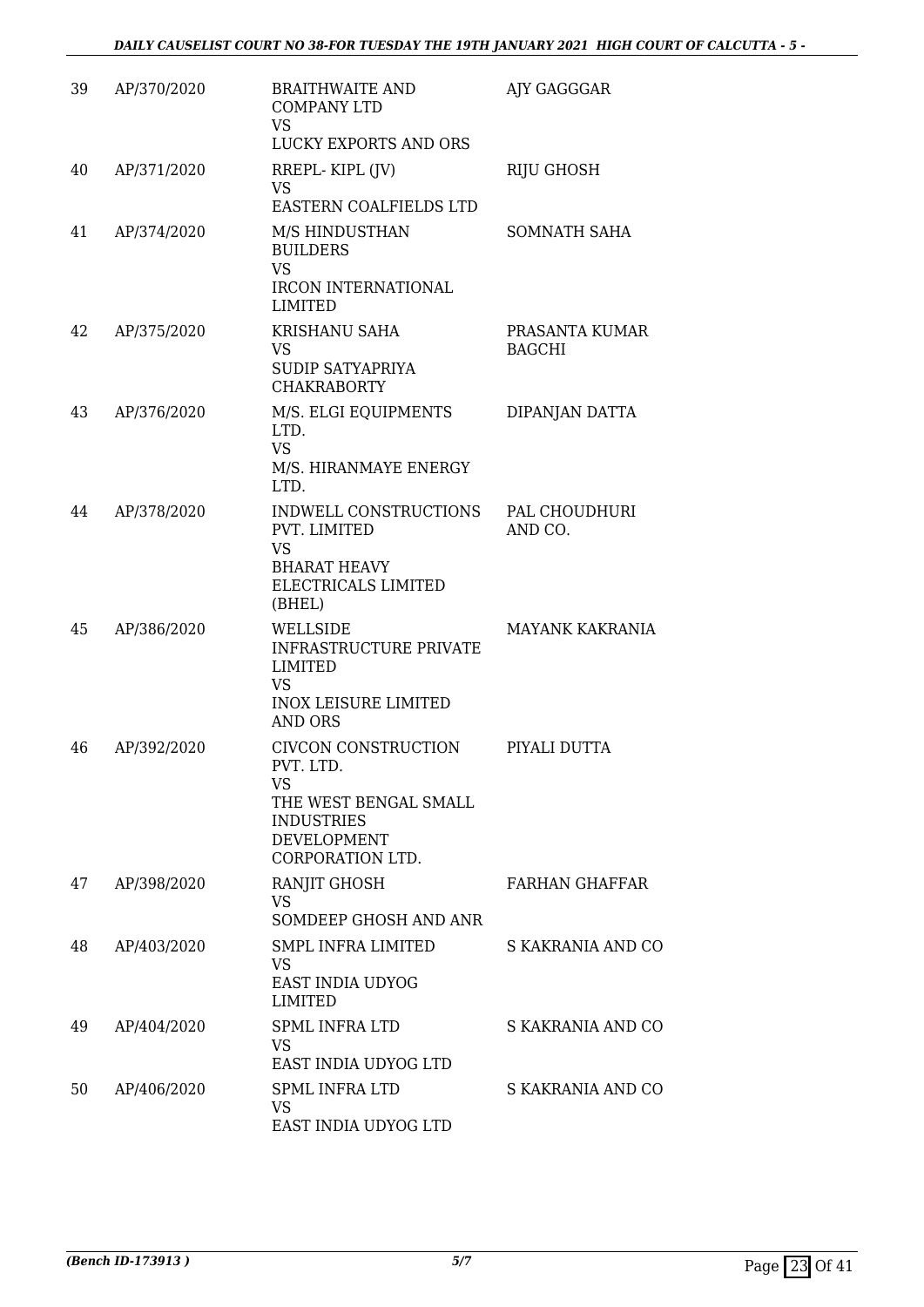| 51 | AP/407/2020      | <b>SMPL INFRA LIMITED</b><br><b>VS</b><br>EAST INDIA LIMITED                                                                                           | S KAKRANIA AND CO              |
|----|------------------|--------------------------------------------------------------------------------------------------------------------------------------------------------|--------------------------------|
| 52 | AP/408/2020      | <b>SPML INFRA LTD</b><br><b>VS</b><br>EAST INDIA UDYOG<br><b>LIMITED</b>                                                                               | S KAKRANIA AND CO              |
| 53 | AP/412/2020      | SRI HIMSEKHAR DUTTA<br>VS<br><b>SMT. MOUMITA SARKAR</b>                                                                                                | DEBASISH<br>MUKHOPADHYAY       |
| 54 | AP/413/2020      | CIVON CONSTRUCTION PVT<br><b>LTD</b><br><b>VS</b><br><b>IRCON INTERNATIONAL</b>                                                                        | TAPAS SINGHA ROY               |
| 55 | AP/414/2020      | <b>LIMITED</b><br><b>JAYANTI CINEMA PRIVATE</b><br><b>LIMITED</b><br><b>VS</b><br><b>GSA RETAIL LIMITED</b><br>(FORMERLY RDB REGENT<br>RETAIL LIMITED) | <b>VICTOR MOSES AND</b><br>CO. |
| 56 | AP/6/2021        | SRI KRISHNA AND CO.<br><b>VS</b><br>SIMPLEX INFRASTRUCTURE<br>LTD.                                                                                     | <b>MANDEEP KAUR</b>            |
| 57 | AP/11/2021       | M/S. B. B. M. ENTERPRISES<br>VS<br>THE STATE OF WEST<br>BENGAL AND ORS.                                                                                | <b>SUPRATIK BASU</b>           |
| 58 | AP/14/2021       | PAHARPUR COOLING<br><b>TOWERS LTD</b><br><b>VS</b><br><b>BHARAT HEAVY</b><br>ELECTRICALS LTD                                                           | <b>S JALAN AND CO</b>          |
|    |                  | <b>FOR ORDERS</b>                                                                                                                                      |                                |
| 59 | IA NO. CA/1/2020 | IN THE MATTER OF<br>ROLLSPRING (PACKAGING)<br>LIMITED                                                                                                  |                                |
|    | In CP/478/1987   | Vs                                                                                                                                                     |                                |
| 60 | AP/355/2020      | SMARTWORKS COWORKING KANODIA AND CO.<br>SPACES PVT. LTD.<br><b>VS</b><br><b>CODENATION SOLUTIONS</b><br><b>LLP</b>                                     |                                |
|    |                  | <b>ADJOURNED MOTION (SECTION-11)</b>                                                                                                                   |                                |
| 61 | AP/348/2019      | R.K.ASSOCIATES AND<br>HOTELIERS PVT LTD<br><b>VS</b><br><b>EASTERN</b><br>RAILWAY, THROUGH ITS<br>DEPUTY CHIEF<br>COMMERCIAL MANAGER                   | M/S. L.P.AGARWALLA<br>AND CO.  |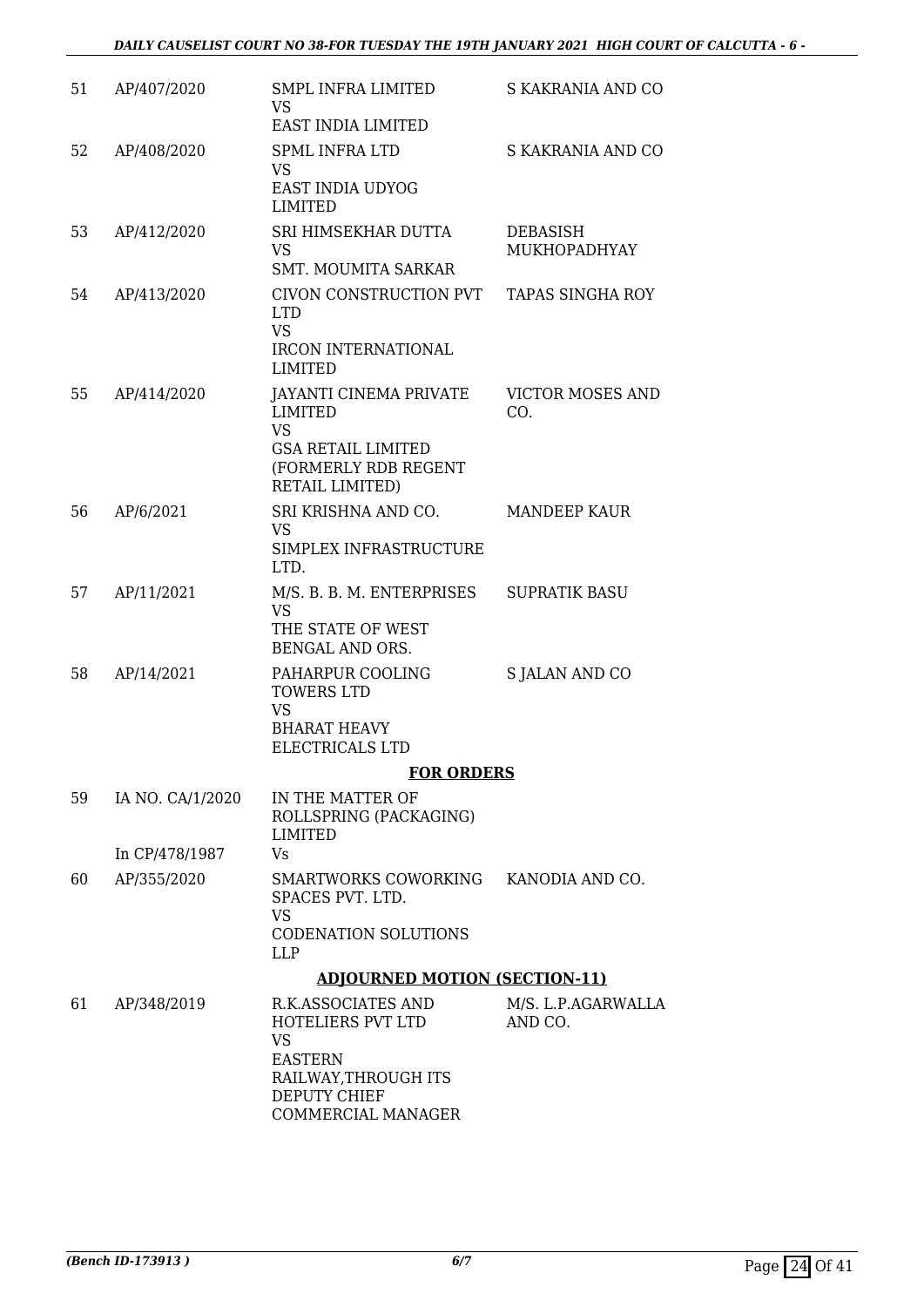| 62 | AP/361/2019                         | RELIANCE COMMERCIAL<br>FINANCE LIMITED<br><b>VS</b>                                                                   | ABM ASSOCIATES           | <b>AMRIN KHATOON</b> |
|----|-------------------------------------|-----------------------------------------------------------------------------------------------------------------------|--------------------------|----------------------|
|    |                                     | <b>AXIS BANK LIMITED</b>                                                                                              |                          |                      |
| 63 | AP/251/2020                         | <b>BLA PROJECTS PRIVATE</b><br>LIMITED<br><b>VS</b><br><b>WEST BENGAL POWER</b><br>DEVELOPMENT<br>CORPORATION LIMITED | DEBDEEP SINHA            |                      |
| 64 | AP/283/2020                         | INDWELL CONSTRUCTIONS<br>PVT. LIMITED<br><b>VS</b><br><b>BHARAT HEAVY</b><br>ELECTRICALS LIMITED<br>(BHEL)            | PAL CHOUDHURI<br>AND CO. |                      |
|    |                                     | <b>SPECIALLY FIXED MATTERS</b>                                                                                        |                          |                      |
| 65 | AP/829/2019                         | KOLKATA METRO RAIL<br><b>CORPORATION LTD</b><br><b>VS</b><br>SIMPLEX INFRASTRUCTURE                                   | FOX AND MANDAL           |                      |
|    |                                     | <b>LTD</b>                                                                                                            |                          |                      |
|    | IA NO: GA/1/2020(Old No:GA/18/2020) |                                                                                                                       |                          |                      |
|    | wt66 AP/830/2019                    | KOLKATA METRO RAIL<br><b>CORPORATION LTD</b><br><b>VS</b><br>SIMPLEX INFRASTRUCTURE<br><b>LTD</b>                     | FOX AND MANDAL           |                      |
|    | IA NO: GA/1/2020(Old No:GA/19/2020) |                                                                                                                       |                          |                      |
|    |                                     | <b>CONTEMPT MATTERS</b>                                                                                               |                          |                      |
| 67 | CC/22/2020                          | PAN SEEDS PVT LTD<br><b>VS</b><br>M/S KISHAN GREEN FIELD<br><b>AGRITECH AND ORS</b>                                   | SOURAV JANA              |                      |
| 68 | CC/42/2020                          | VIDHISHREE FASHION PVT<br><b>LTD</b><br><b>VS</b><br>VINLINE ENGINEERING PVT<br>LTD AND ANR                           | <b>SWATI KEDIA</b>       |                      |
|    |                                     | <b>RECALLING APPLICATION</b>                                                                                          |                          |                      |
| 69 | AP/120/2020                         | HARMILA N. KOYA<br><b>VS</b>                                                                                          | SINHA AND CO             |                      |
|    |                                     | NARHARI PRASAD K. KOYA                                                                                                |                          |                      |
|    |                                     | IA NO: GA/1/2020(Old No:GA/1211/2020), GA/2/2020                                                                      |                          |                      |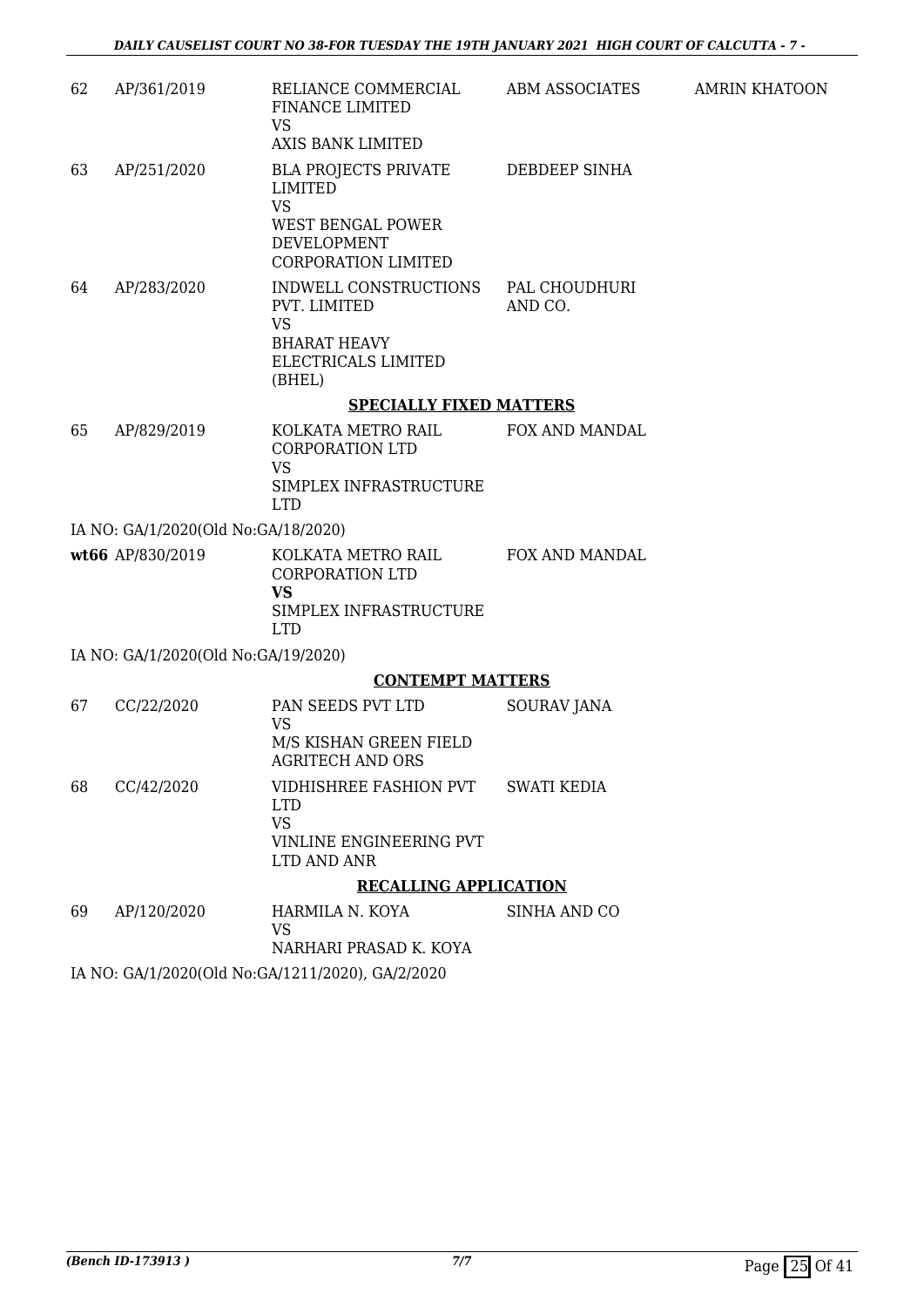

### **Original Side**

**DAILY CAUSELIST For Tuesday The 19th January 2021**

**COURT NO. 13 SINGLE BENCH (SB-IV) AT 2:00 PM HON'BLE JUSTICE RAJASEKHAR MANTHA (VIA VIDEO CONFERENCE)**

#### **NOTE:MATTERS WILL BE TAKEN UP THROUGH PHYSICAL HEARING ONLY WHEN BOTH THE PARTIES ARE AGREED.**

**ON AND FROM MONDAY, THE 11TH JANUARY, 2021 MATTERS (MOTION AND HEARING ) UNDER ARTICLE 226 OF THE CONSTITUTION RELATING TO SERVICE UNDER GROUP - VI AND APPLICATIONS CONNECTED THERETO;**

**MATTERS(MOTION AND HEARING) UNDER ARTICLE 226 OF THE CONSTITUTION RELATING TO ALL SERVICE MATTERS RELATING TO PANCHAYATS AND CO-OPERATIVE SOCIETIES UNDER GROUP - V AND APPLICATIONS CONNECTED THERETO;**

**HEARING OF WRIT PETITIONS IRRESPECTIVE OF CLASSIFICATIONS AND APPLICATIONS CONNECTED THERETO.**

**NOTE: (1) ON TUESDAY AND FRIDAY ORIGINAL SIDE MATTERS WILL BE TAKEN UP FROM 2:00 P.M.**

**(2) ORIGINAL SIDE MENTIONING WILL BE ALLOWED UPON BEING LISTED AS "TO BE MENTIONED" OF EVERY TUESDAY & FRIDAY AT 2:00 P.M. ONLY IN THE VIRTUAL MODE AS PER NOTIFICATION NO. 4286-RG, DATED 27.11.2020 FOLLOWING THE PRESCRIBED PROCEDURE.**

**(3) ALL THE LISTED MATTERS WILL BE TAKEN UP SERIALLY, UNLESS OTHERWISE FIXED.**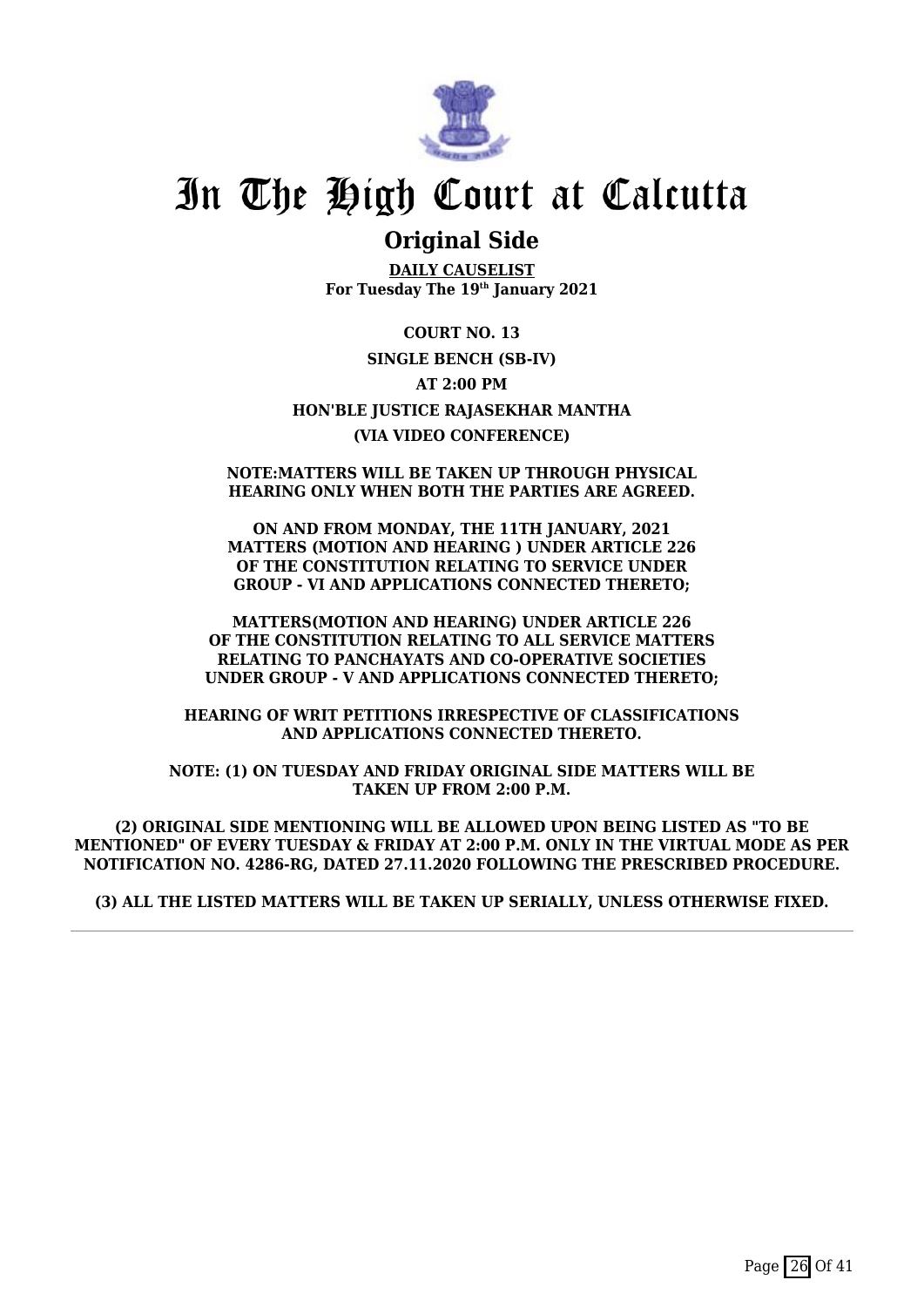

### **Original Side**

**DAILY CAUSELIST For Tuesday The 19th January 2021**

**COURT NO. 8**

**SINGLE BENCH (SB-V)**

### **AT 10:45 AM HON'BLE JUSTICE SABYASACHI BHATTACHARYYA (VIA VIDEO CONFERENCE)**

**NOTE:MATTERS WILL BE TAKEN UP THROUGH PHYSICAL HEARING ONLY WHEN BOTH THE PARTIES ARE AGREED;**

**NOTE: (I) ORIGINAL SIDE MATTERS WILL BE TAKEN UP FROM 10:45 A.M. UPTO 12:00 NOON ONLY ON TUESDAYS AND THURSDAYS;**

**(II) APPELLATE SIDE MATTERS WILL BE TAKEN UP FROM 12:00 NOON ONWARD OR IMMEDIATELY AFTER COMPLETION OF ORIGINAL SIDE MATTERS, WHICHEVER IS EARLIER, ON TUESDAYS AND THURSDAYS;**

**(III) ON MONDAYS, WEDNESDAYS AND FRIDAYS, APPELLATE SIDE MATTERS WILL BE TAKEN UP THROUGHOUT THE DAY.**

**(IV) MENTIONING WILL BE ALLOWED ONLY AT THE FIRST SITTING OF COURT ON THE FIRST WORKING DAY OF EVERY WEEK.**

**V) FROM MONDAY (18/01/2021)** 

**--------------------------------------------- LEARNED ADVOCATES APPEARING IN MATTERS PERTAINING TO**

**-----------------------------------------------------------------------------------------------**

**DIN (COMPANIES ACT, 2013) ARE REQUESTED TO HAND OVER**

**-------------------------------------------------------------------------------------------- THE DETAILS (NUMBER/ITEM NO. .... ETC.) TO THE COURT OFFICER**

**---------------------------------------------------------------------------------------------------**

**FOR BEING CLUBBED TOGETHER FOR HEARING.**

**------------------------------------------------------------------------**

#### **COURT APPLICATIONS UNDER ART.226**

|   | WPO/556/2019 | SUPRIYA MANCHERII<br>VS<br>THE STATE OF WEST<br>BENGAL AND ORS             | <b>SUDESHNA BASU</b><br><b>THAKUR</b> |
|---|--------------|----------------------------------------------------------------------------|---------------------------------------|
| 2 | WPO/20/2021  | MKN INVESTMENT PRIVATE<br>LIMITED<br>VS<br>STATE BANK OF INDIA AND<br>ORS. | PRANAV SHARMA                         |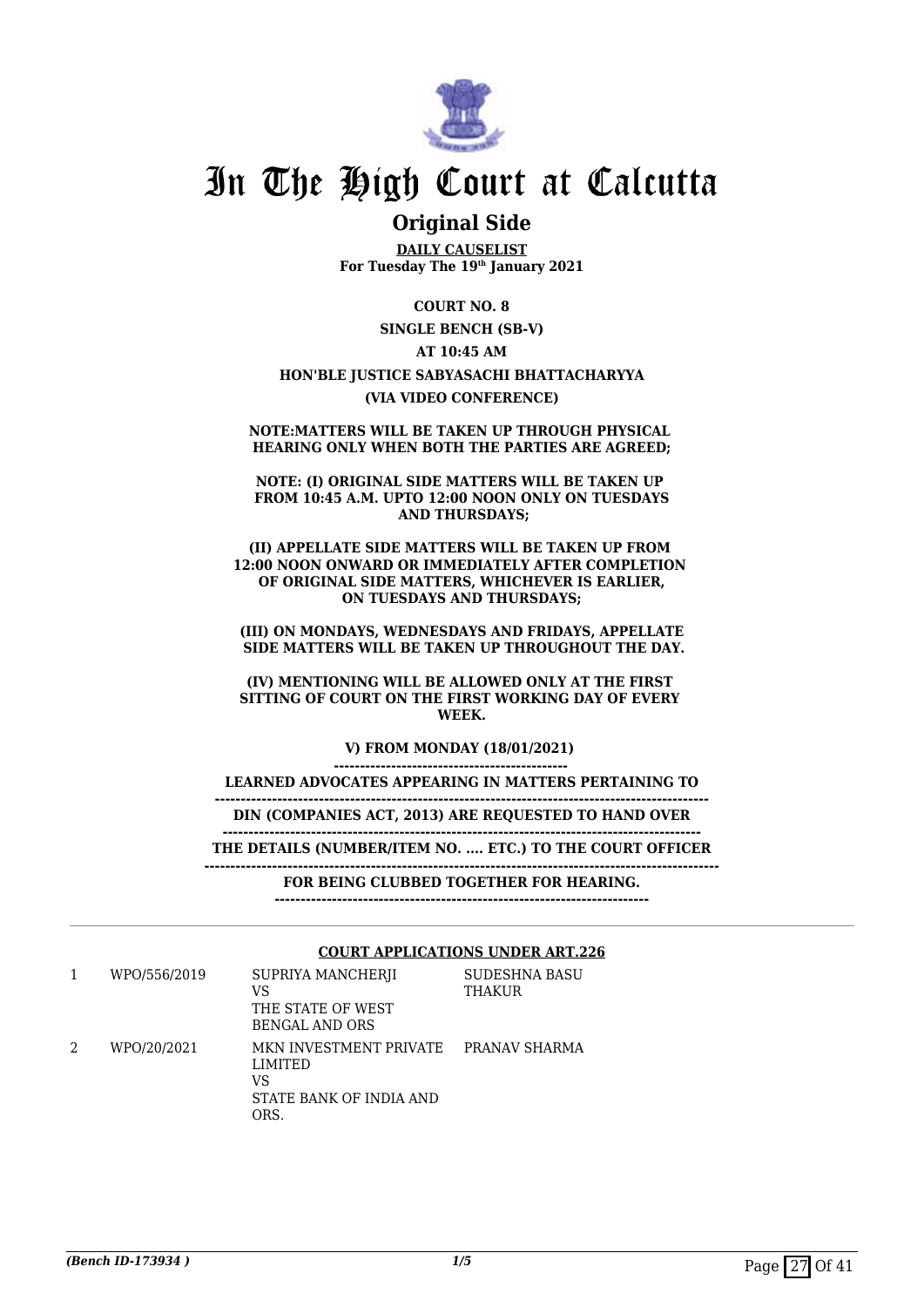| 3  | WPO/24/2021                            | <b>BIPLAB SHANKAR BOSE</b><br><b>VS</b>                                                                          | PRANAV SHARMA                      |                                                                                                        |
|----|----------------------------------------|------------------------------------------------------------------------------------------------------------------|------------------------------------|--------------------------------------------------------------------------------------------------------|
|    |                                        | STATE BANK OF INDIA AND<br>ORS.                                                                                  |                                    |                                                                                                        |
| 4  | WPO/26/2021                            | SWAPAN KUMAR DATTA<br>VS                                                                                         | PRANAV SHARMA                      |                                                                                                        |
|    |                                        | STATE BANK OF INDIA AND<br><b>ORS</b>                                                                            |                                    |                                                                                                        |
|    |                                        |                                                                                                                  | <b>FOR HEARING</b>                 |                                                                                                        |
| 5  | WPO/437/2019<br>[PT.HD.]               | SOVA SOLAR LTD AND ANR.<br>VS<br>THE STATE OF WEST<br><b>BENGAL AND ORS</b>                                      | FOX AND MANDAL                     | TALAY MASOOD SIDDIQUI<br>(FOR RES.2,3)                                                                 |
| 6  | WPO/12/2021<br>[PT.HD.]                | RAMESH CHANDRA BARDIA<br><b>VS</b><br>STATE BANK OF INDIA AND<br>ORS.                                            | PRANAV SHARMA                      |                                                                                                        |
| 7  | WPO/13/2021<br>[PT.HD.]                | MANOJ TOSHNIWAL<br>VS<br>STATE BANK OF INDIA AND                                                                 | PRANAV SHARMA                      |                                                                                                        |
|    |                                        | ORS.                                                                                                             |                                    |                                                                                                        |
| 8  | WPO/108/2018<br>WITH WPA<br>8571W/2018 | JAGJEET SINGH KOHLI<br>VS<br>STATE OF WEST BENGAL<br>AND ANR.                                                    | JAGJEET SINGH KOHLI<br>(IN PERSON) | <b>DEBASREE</b><br>DHAMALI(RES.5), SOUMOSREE<br>CHATTERJEE(6), AVRA<br>MAJUMDER(RES.NO.1,2,3 AND<br>4) |
| 9  | WPO/109/2018<br>WITH WPA<br>8571W/2018 | JAGJEET SINGH KOHLI<br><b>VS</b><br>STATE OF WEST BENGAL<br>AND ORS.                                             | JAGJEET SINGH KOHLI<br>(IN PERSON) | DEBASREE DHAMALI(RES.<br>5), AVRA MAJUMDER<br>(RES.NO.1,2,3 AND 4)                                     |
| 10 | WPO/402/2018                           | RASHMI METALIKS<br>LIMITED & ANR.<br><b>VS</b><br>UNION OF INDIA & ORS.                                          | R. N. GHOSE & ASSO.                | SOMNATH BOSE (FOR<br>RES.3,6)                                                                          |
| 11 | WPO/3/2019                             | DR. KUNAL SAHA<br><b>VS</b><br>THE STATE CONSUMER<br>DISPUTES REDRESSAL<br>COMMISSION & ORS.                     | SRIKANTA DUTTA                     |                                                                                                        |
| 12 | WPO/185/2019                           | RANJIT KUMAR PAUL AND<br>ORS.<br><b>VS</b><br>HINDUSTAN PETROLEUM<br>CORPORATION AND ORS.                        | MULLICK AND CO.                    | PRASUN MUKHERJEE(RES.1)                                                                                |
| 13 | WPO/398/2019                           | <b>HOOGHLY EXTRUSIONS</b><br>LTD AND ANR<br><b>VS</b><br>THE GOVERNMENT OF<br>WEST BENGAL AND 3<br><b>OTHERS</b> | <b>SAMRAT DEY PAUL</b>             |                                                                                                        |
| 14 | WPO/491/2019                           | BLUEDIAMOND TRACOM<br>PVT LTD AND ANR<br><b>VS</b><br>ALLAHABAD BANK AND ORS                                     | SHARMA KAJARIA AND<br>CO           |                                                                                                        |
| 15 | WPO/508/2019                           | NAND LAL SHAW<br><b>VS</b><br>UNION OF INDIA AND ORS                                                             | PROTYUSHCHATTERJEE                 |                                                                                                        |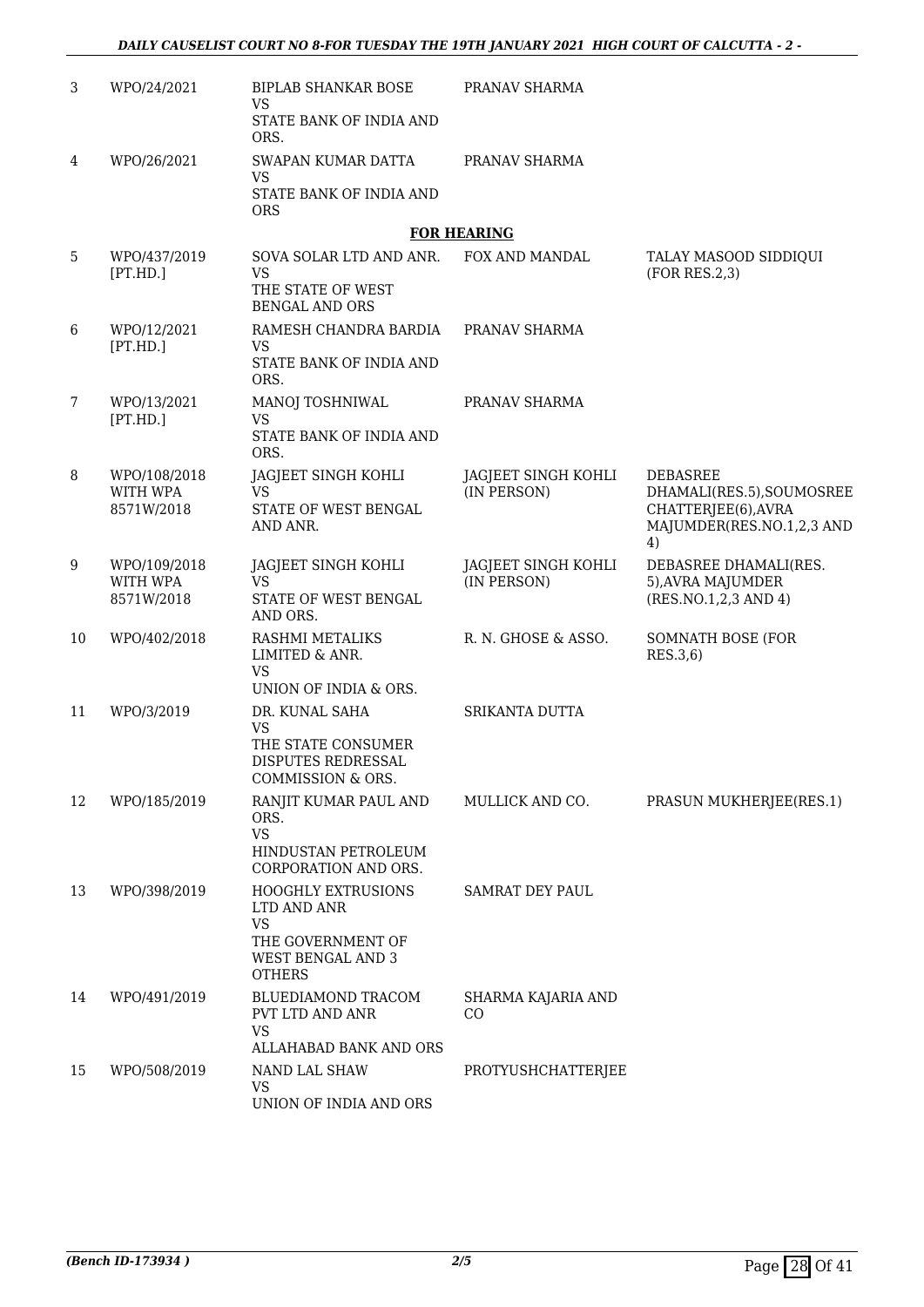| 16 | WPO/524/2019 | GLACIER ENGINEERING CO<br><b>AND ORS</b><br>VS<br>STATE OF WEST BENGAL<br><b>AND ORS</b>                           | <b>SINTHIA BALA</b>                  |
|----|--------------|--------------------------------------------------------------------------------------------------------------------|--------------------------------------|
| 17 | WPO/541/2019 | JAJU BROTHERS<br>VS<br>THE BOARD OF TRUSTEES<br>FOR KOLKATA PORT TRUST<br><b>AND ORS</b>                           | SHREYASI SANYAL                      |
| 18 | WPO/550/2019 | <b>BRGK PROPERTIES LLP</b><br>(BRGK PROPERTIES PVT<br>LTD) AND ANR<br>VS<br>THE REGISTRAR OF<br>ASSURANCES KOLKATA | CHOUDHURY AND CO                     |
| 19 | WPO/100/2020 | <b>B S CONFIN PVT LTD AND</b><br>ANR<br><b>VS</b><br>ALLAHABAD BANK AND ORS                                        | SHARMA KAJARIA AND<br>CO             |
| 20 | WPO/101/2020 | HIGH TIME HOLDINGS PVT<br>LTD AND ANR<br><b>VS</b><br><b>ALLAHABAD BANK AND ORS</b>                                | SHARMA KAJARIA AND<br>CO             |
| 21 | WPO/102/2020 | <b>NAIRIT TIE-UP PRIVATE</b><br>LIMITED AND ANR.<br>VS<br>ALLAHABAD BANK AND ORS                                   | SHARMA KAJARIA AND<br>CO.            |
| 22 | WPO/103/2020 | PROCHETA CONSULTANTS<br>PRIVATE LIMITED<br>VS<br>ALLAHABAD BANK AND ORS                                            | SHARMA KAJARIA AND<br>CO.            |
| 23 | WPO/104/2020 | <b>DEVESH ADVISORY</b><br>SERVICES PVT LTD AND<br>ANR<br>VS<br>ALLAHABAD BANK AND ORS                              | SHARMA KAJARIA AND<br>CO             |
| 24 | WPO/105/2020 | MRITUNJAY SINGH<br>vs<br>THE UNION OF INDIA AND<br>ORS.                                                            | <b>DIPAK RANJAN</b><br>MUKHERJEE     |
| 25 | WPO/106/2020 | KAMYABI VANIJYA PVT LTD<br><b>AND ANR</b><br><b>VS</b><br>ALLAHABAD BANK OF ORS                                    | SHARMA KAJARIA AND<br><b>COMPANY</b> |
| 26 | WPO/107/2020 | SANEE CAPITAL AND<br>LEASING PRIVATE LIMITED<br>AND ANR<br>VS<br>ALLAHABAD BANK AND ORS                            | SHARMA KAJARIA AND<br><b>COMPANY</b> |
| 27 | WPO/108/2020 | <b>ILEX PVT LTD AND ANR</b><br>VS<br>ALLAHABAD BANK AND ORS                                                        | SHARMA KAJARIA AND<br><b>COMPANY</b> |
| 28 | WPO/109/2020 | SUYASH FINOVEST PRIVATE<br>LIMITED AND ANR<br>VS<br>ALLAHABAD BANK AND ORS                                         | SHARMA KAJARIA AND<br><b>COMPANY</b> |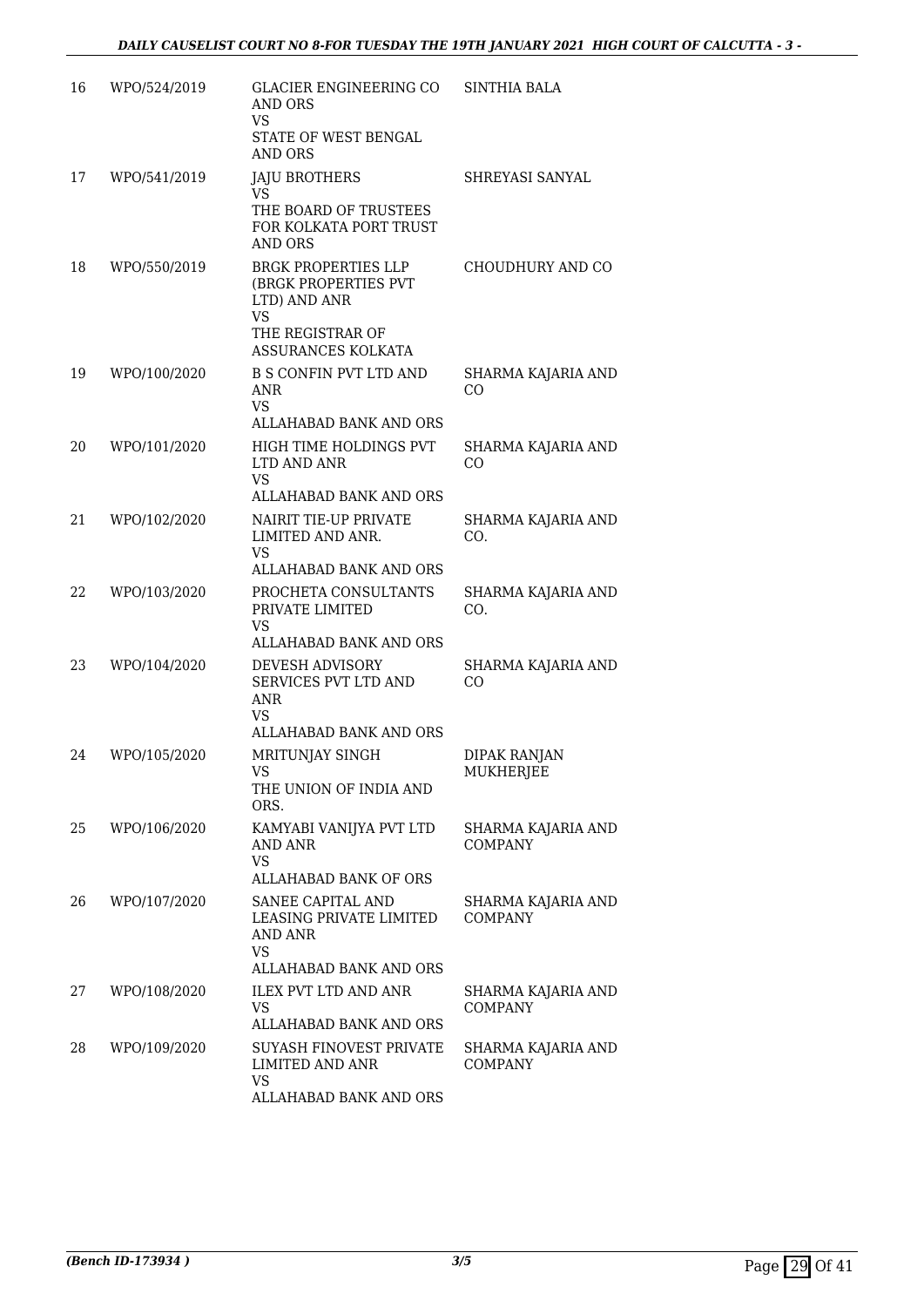| 29 | WPO/111/2020                                 | NIVEDAN VYAPAAR<br>PRIVATE LIMITED AND<br>ANR.<br><b>VS</b><br>ALLAHABAD BANK AND<br>ORS.           | SHARMA KAJARIA AND<br>CO.                      |
|----|----------------------------------------------|-----------------------------------------------------------------------------------------------------|------------------------------------------------|
| 30 | WPO/112/2020                                 | SAMPAT MARKETING<br><b>COMPANY PRIVATE</b><br>LIMITED AND ANR.<br>VS.<br>ALLAHABAD BANK AND<br>ORS. | SHARMA KAJARIA AND<br>CO.                      |
| 31 | WPO/146/2020                                 | <b>BMW INDUSTRIES LTD.</b><br><b>VS</b><br>UCO BANK AND ORS.                                        | <b>BHASKAR GHOSH</b>                           |
| 32 | WPO/252/2020                                 | M/S R P TECHVISION PVT<br>LTD AND ANR<br><b>VS</b>                                                  | RAJESH UPADHYAY                                |
| 33 | WPO/253/2020                                 | <b>CANARA BANK AND ORS</b><br>M/S. R P VYAPAAR PVT<br><b>LIMITED AND ANR</b><br>VS                  | RAJESH UPADHYAY                                |
|    |                                              | <b>CANARA BANK AND ORS</b>                                                                          |                                                |
| 34 | WPO/274/2020                                 | M/S ALOM POLY<br>EXTRUSIONS LTD AND ANR<br>VS                                                       | NILADRI KHANRA                                 |
|    |                                              | STATE OF WEST BENGAL<br><b>AND ORS</b>                                                              |                                                |
| 35 | WPO/278/2020                                 | <b>MONISHA GROVER</b><br>VS.<br>UNION OF INDIA AND ANR                                              | AMALAKSHA JANA                                 |
|    | IA NO: GA/1/2020                             |                                                                                                     |                                                |
| 36 | WPO/369/2020                                 | ASHA EXPO AND CO. LTD.<br>VS<br><b>UCO BANK</b>                                                     | ANURAG BAGARIA                                 |
| 37 | WPO/383/2020                                 | CHEVIOT FOUNDATION<br><b>VS</b>                                                                     | VISHWARUP ACHARYYA                             |
|    |                                              | STATE BANK OF INDIA AND<br>ORS                                                                      |                                                |
|    |                                              |                                                                                                     | <b>CHAMBER APPLICATIONS FOR FINAL DISPOSAL</b> |
| 38 | IA NO. GA/3/2020<br>(Old No:<br>GA/907/2020) | <b>RELIANCE</b><br>INFRASTRUCTURE LIMITED<br>Vs                                                     | PUSHAN MAJUMDAR<br>PUSHAN MAJUMDAR             |
|    | [PT.HD]<br>In EC/77/2020                     | <b>DAMODAR VALLEY</b><br>CORPORATION                                                                |                                                |
| 39 | IA NO. GA/2/2020<br>(Old No:<br>GA/906/2020) | RELIANCE<br>INFRASTRUCTURE LIMITED<br>Vs                                                            | PUSHAN MAJUMDAR<br>PUSHAN MAJUMDAR             |
|    | [PT.HD]<br>In EC/77/2020                     | DAMODAR VALLEY<br>CORPORATION                                                                       |                                                |
|    |                                              |                                                                                                     | <b>CONTEMPT MATTERS</b>                        |
| 40 | CC/58/2020                                   | DEBASHIS CHAKRABORTY<br>VS                                                                          | SAKTI PADA JANA                                |
|    |                                              | MR KHALI AIZAZ ANWAR<br>AND ANR                                                                     |                                                |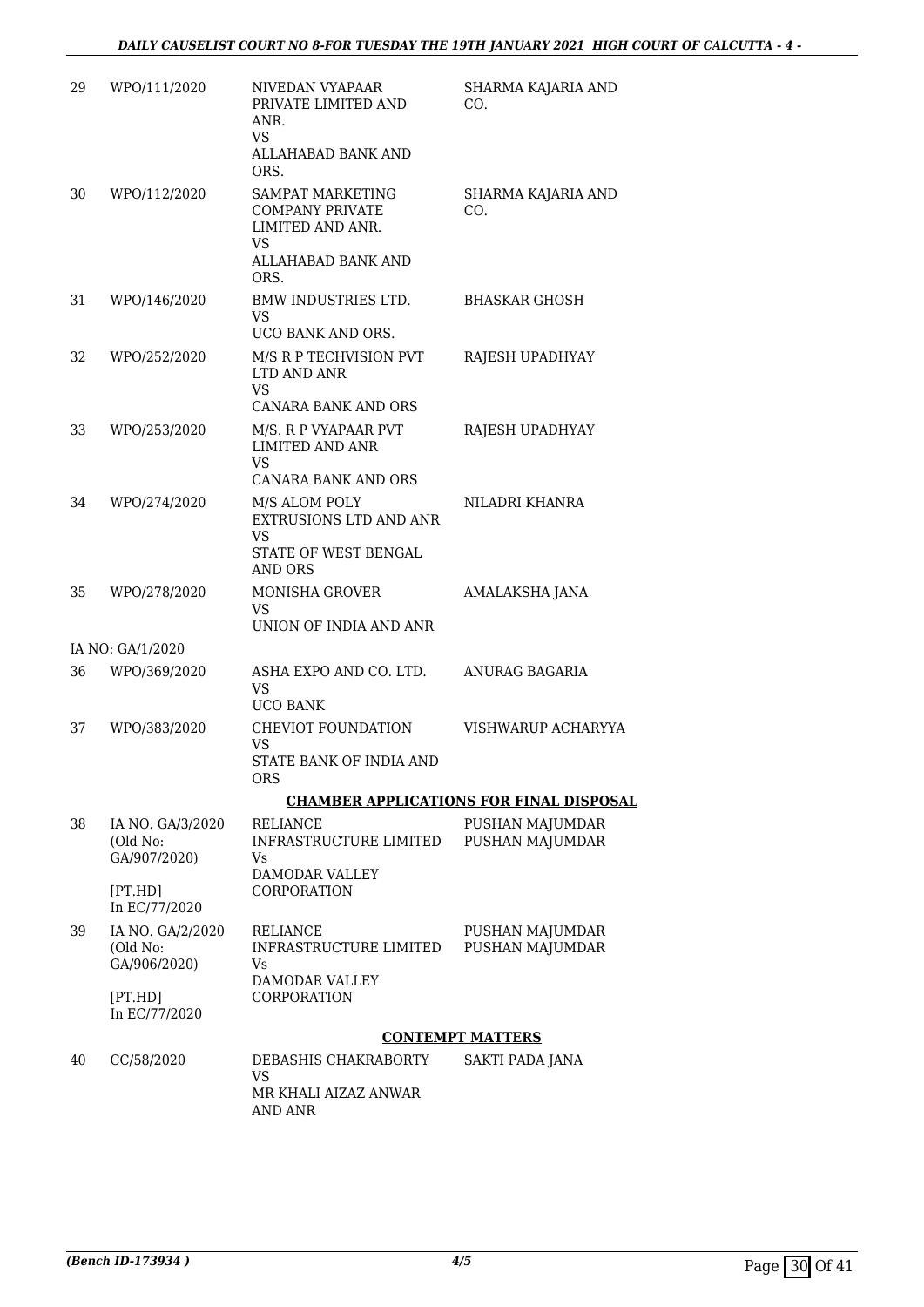**wt41** WPO/68/2020 DEBASHIS CHAKRABORTY **VS** THE STATE OF WEST BENGAL AND ORS SAKTI PADA JANA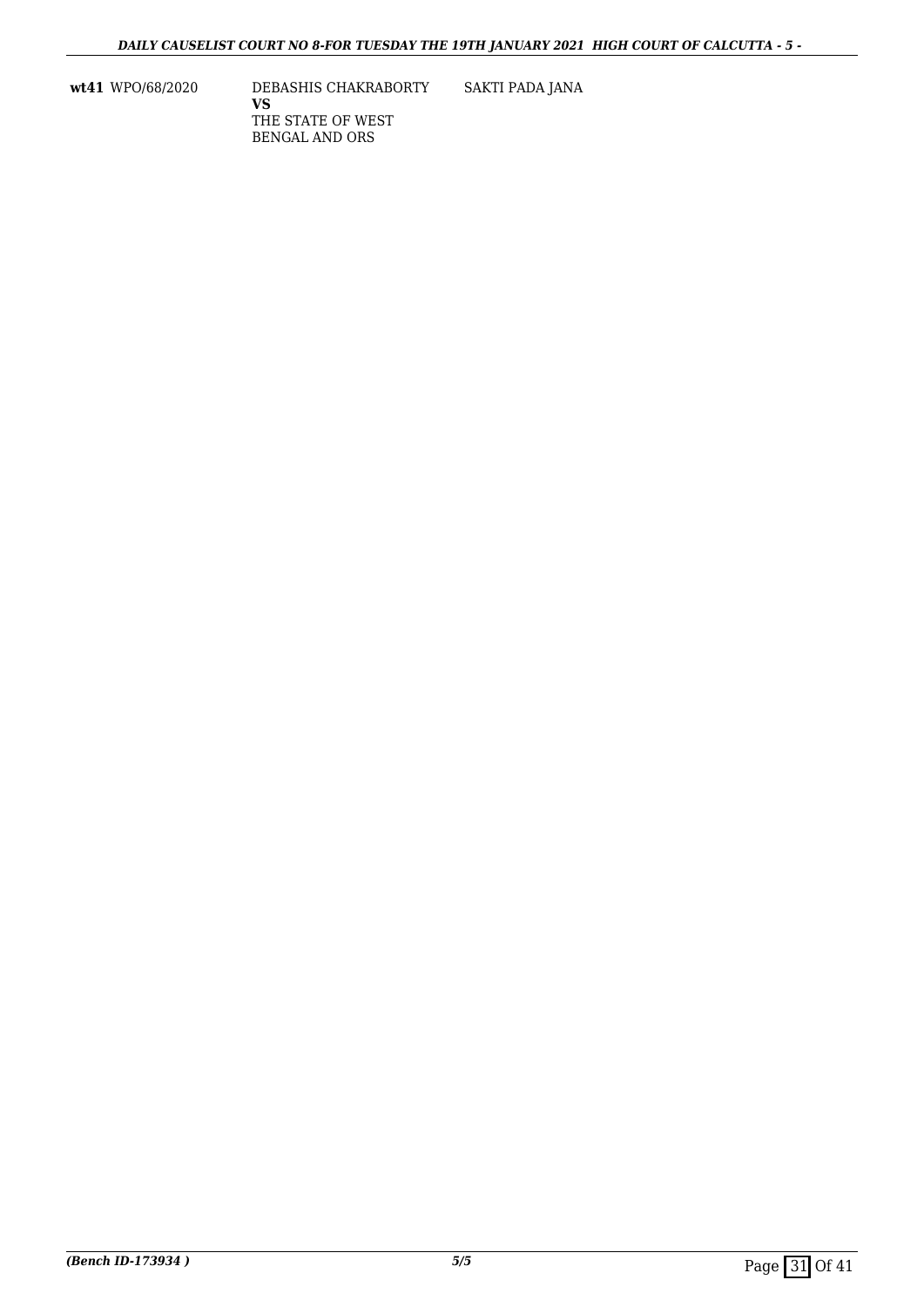

### **Original Side**

**DAILY CAUSELIST For Tuesday The 19th January 2021**

**COURT NO. 26 SINGLE BENCH (SB-VII) AT 3:00 PM HON'BLE JUSTICE SHEKHAR B. SARAF (VIA VIDEO CONFERENCE)**

#### **NOTE:MATTERS WILL BE TAKEN UP THROUGH PHYSICAL HEARING ONLY WHEN BOTH THE PARTIES ARE AGREED.**

### **NOTE : 1) EVERYDAY ORIGINAL SIDE MATTERS WILL BE TAKEN UP IMMEDIATELY AFTER THE COMPLETION OF THE APPELLATE SIDE MATTERS OR AT 3:00 P.M. WHICHEVER IS EARLIER.**

#### **2) ORIGINAL SIDE MENTIONING WILL BE ALLOWED IMMEDIATELY BEFORE THE ORIGINAL SIDE MATTERS ARE TAKEN UP.**

**3) MENTIONING FOR INCLUSION IN THE LIST SHALL BE ENTERTAINED ONLY UPON PROPER NOTICE.**

### **COURT APPLICATIONS UNDER ART.226**

| 1 | WPO/420/2019 | SHIV KUMAR MISHRA<br>VS<br>THE STATE OF WEST<br><b>BENGAL AND ORS</b>               | <b>ANJAN</b><br><b>BHATTACHARYA</b> |                                                     |
|---|--------------|-------------------------------------------------------------------------------------|-------------------------------------|-----------------------------------------------------|
| 2 | WPO/428/2019 | MINAKSHI<br>BANDYOPADHYAY PANDE<br>VS<br>THE STATE OF WEST<br><b>BENGAL AND ORS</b> | ANJAN<br><b>BHATTACHARYA</b>        | <b>SOUNAK</b><br><b>BHATTACHARYA</b><br>(FOR RES.9) |
| 3 | WPO/571/2019 | SHAMPA BHATTACHARYA<br>VS<br>THE STATE OF WEST<br><b>BENGAL AND ORS</b>             | ANJAN<br><b>BHATTACHARYA</b>        | <b>BIKRAM BANERJEE</b><br>(FOR RES, 4, 6, 7)        |
| 4 | WPO/25/2021  | DEBJANI ROYCHOWDHURY<br>VS<br>THE STATE OF WEST<br><b>BENGAL AND ORS</b>            | <b>ANJAN</b><br><b>BHATTACHARY</b>  |                                                     |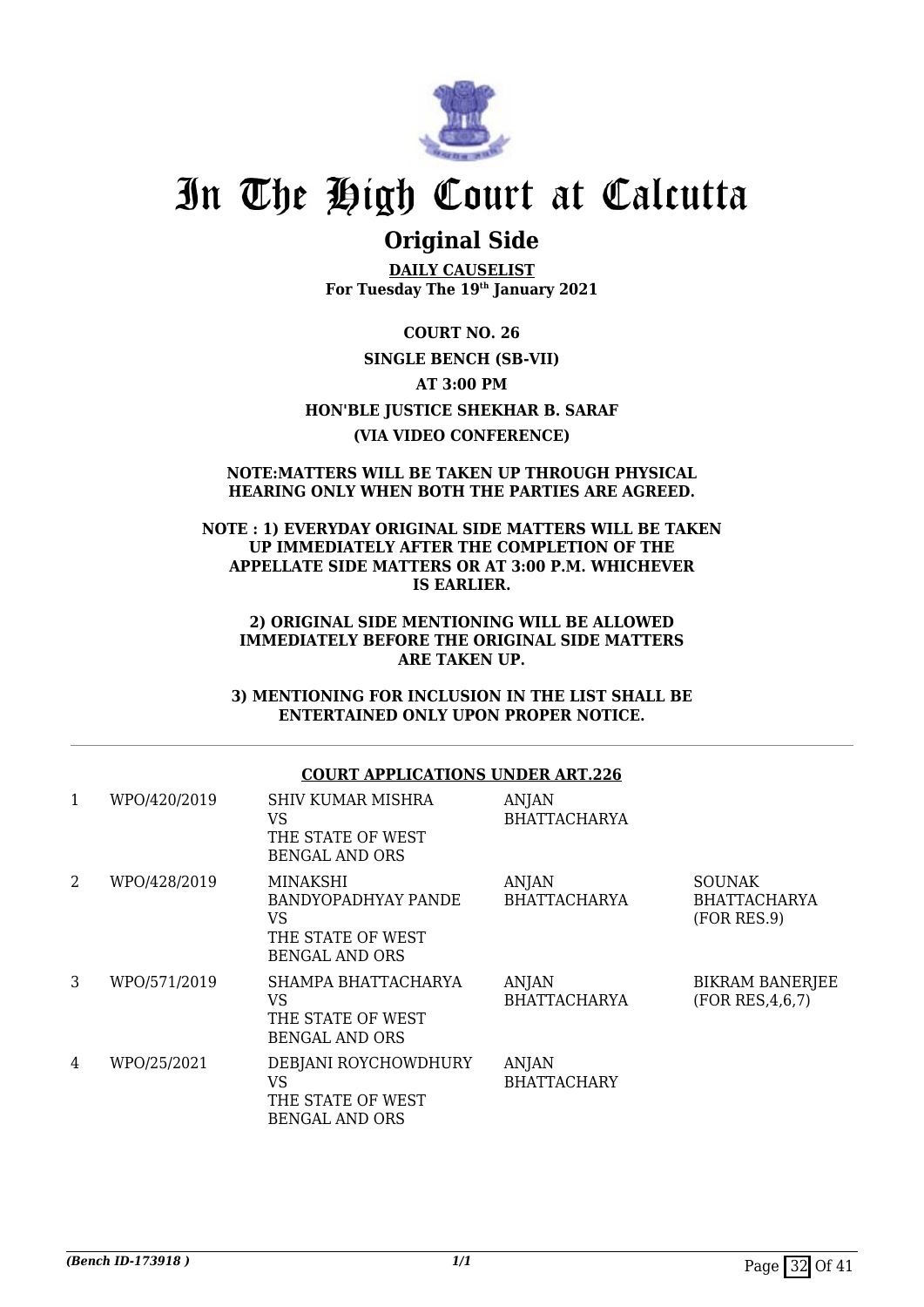

### **Original Side**

**DAILY CAUSELIST For Tuesday The 19th January 2021**

**COURT NO. 15 SINGLE BENCH (SB-VIII) AT 10:45 AM HON'BLE JUSTICE RAJARSHI BHARADWAJ (VIA VIDEO CONFERENCE)**

**NOTE:MATTERS WILL BE TAKEN UP THROUGH PHYSICAL HEARING ONLY WHEN BOTH THE PARTIES ARE AGREED.**

**NOTE: ON FRIDAY (22/01/2021) ORIGINAL SIDE MATTERS WILL BE TAKEN UP AT 10:45 A.M.**

**AFTER COMPLETION OF ORIGINAL SIDE MATTERS, APPELLATE SIDE MATTERS WILL BE TAKEN UP.**

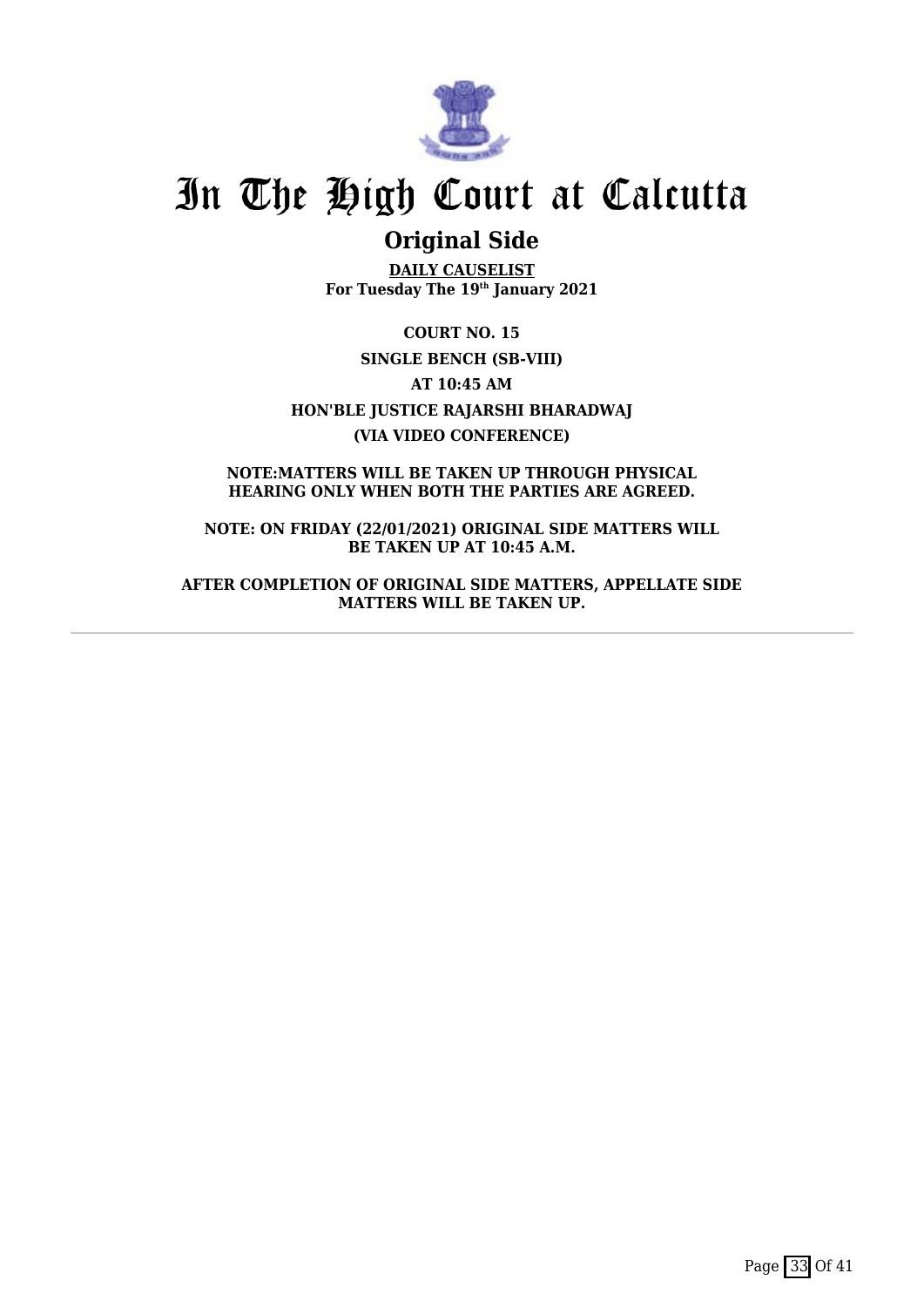

### **Original Side**

**DAILY CAUSELIST For Tuesday The 19th January 2021**

**COURT NO. 19**

**SINGLE BENCH ()**

**AT 10:45 AM**

**HON'BLE JUSTICE SHAMPA SARKAR**

### **(VIA VIDEO CONFERENCE)**

**NOTE:MATTERS WILL BE TAKEN UP THROUGH PHYSICAL HEARING ONLY WHEN BOTH THE PARTIES ARE AGREED.**

 **(BEFORE APPELLATE SIDE)** 

**ON TUESDAY, 19TH JANUARY, 2021 AT 10:45 A.M. (BEFORE TAKING UP THE APPELLATE SIDE MATTERS)- WILL SIT SINGLY TO PRONOUNCE A JUDGMENT AND TAKE UP AN ASSIGNED MATTER.**

### **FOR JUDGEMENT**

1 WPO/186/2020 ANURADHA CHAUDHURI VS THE KOLKATA MUNICIPAL CORPORATION AND ORS SNIGDHA SAHA

IA NO: GA/1/2020(Old No:GA/823/2020)

### **TO BE MENTIONED**

| WPO/567/2017 | HIMALAY PAPER & BOARD  | MR. PINGAL           |
|--------------|------------------------|----------------------|
| [S.A.]       | MILLS PVT LTD          | <b>BHATTACHARYYA</b> |
|              | VS                     |                      |
|              | STSTE OF WEST BENGAL & |                      |
|              | ORS                    |                      |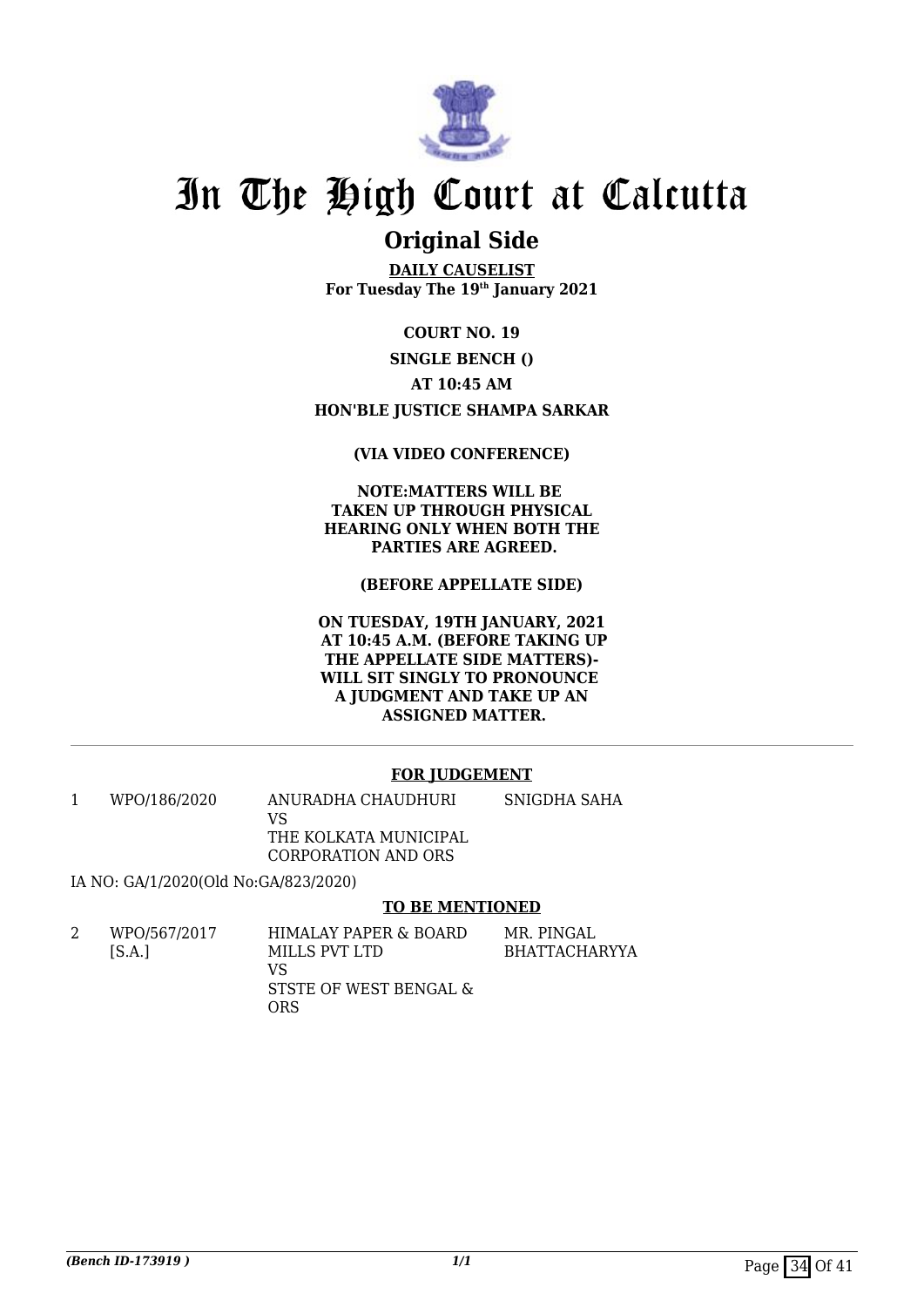

### **Original Side**

**DAILY CAUSELIST For Tuesday The 19th January 2021**

**COURT NO. 10 SINGLE BENCH (SB-X) AT 10:45 AM HON'BLE JUSTICE RAVI KRISHAN KAPUR (VIA VIDEO CONFERENCE)**

**NOTE:MATTERS WILL BE TAKEN UP THROUGH PHYSICAL HEARING ONLY WHEN BOTH THE PARTIES ARE AGREED.**

**NOTE: (I) ORIGINAL SIDE MENTIONING EVERY WEDNESDAY AND THURSDAY AT 10:45 A.M.**

**(II) ORIGINAL SIDE MATTERS WILL BE TAKEN UP EVERY WEDNESDAY AND THURSDAY AT 10:45 A.M. BEFORE APPELLATE SIDE MATTERS. AFTER COMPLETION OF ORIGINAL SIDE MATTERS, APPELLATE SIDE MATTERS WILL BE TAKEN UP.**

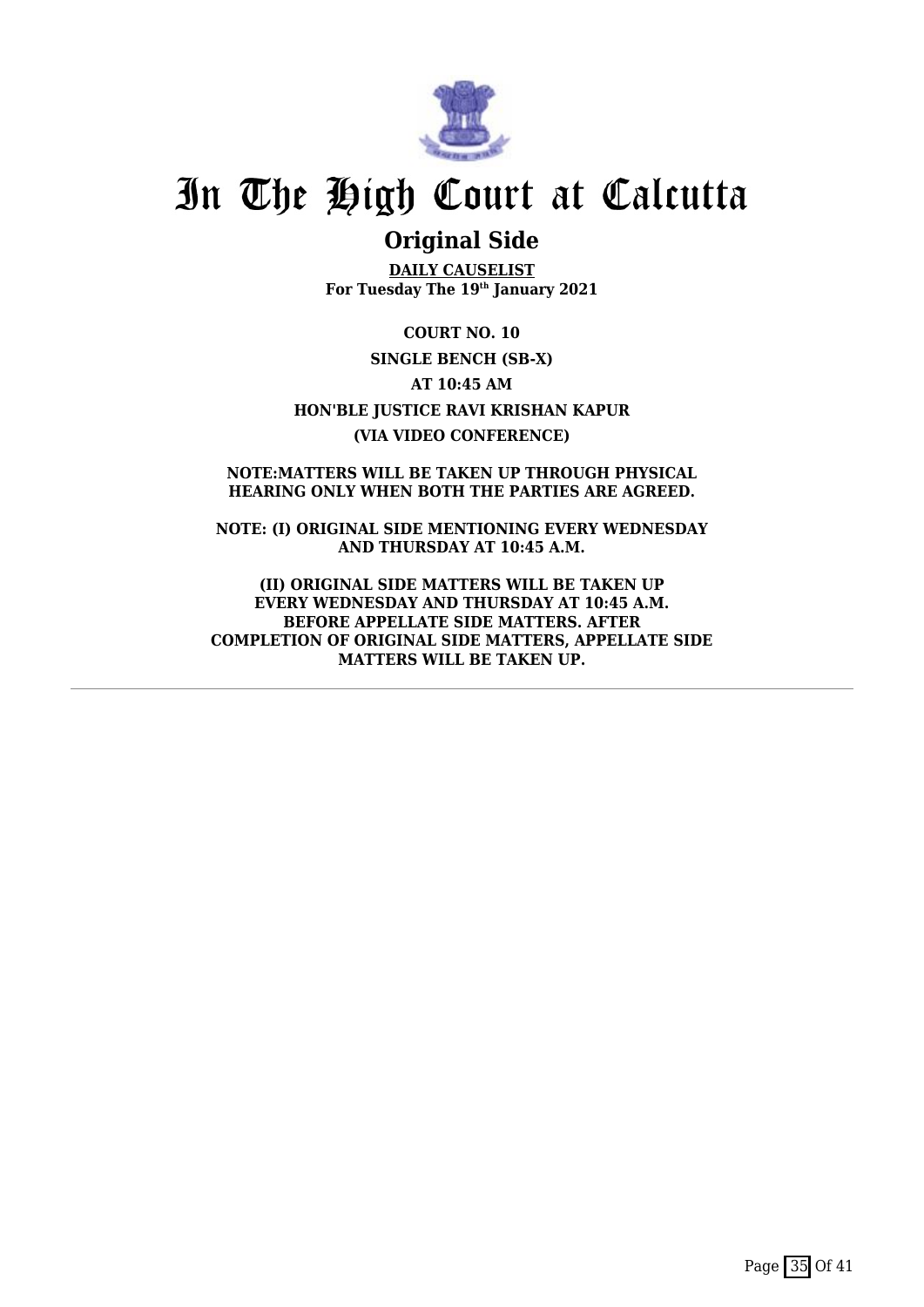

### **Original Side**

**DAILY CAUSELIST For Tuesday The 19th January 2021**

**COURT NO. 23 SINGLE BENCH (SB-XI) AT 2:00 PM HON'BLE JUSTICE ARINDAM MUKHERJEE (VIA VIDEO CONFERENCE)**

#### **NOTE:MATTERS WILL BE TAKEN UP THROUGH PHYSICAL HEARING ONLY WHEN BOTH THE PARTIES ARE AGREED.**

**NOTE: 1) ORIGINAL SIDE MATTERS SHALL BE TAKEN UP EVERYDAY AT 2:00 P.M.**

**2) ORDINARILY, SPECIALLY ASSIGNED MATTERS SHALL BE TAKEN UP ON FRIDAY AT 2:00 P.M.**

**3) AFTER COMPLETION OF ORIGINAL SIDE MATTERS, IF TIME PERMITS, APPELLATE SIDE MATTERS SHALL BE AGAIN TAKEN UP.**

### **COURT APPLICATIONS UNDER ART.226**

1 WPO/27/2021 SYED AZIZ AHMED VS CESC LIMITED AND **OTHERS** 

### MULLICK AND CO

*(Bench ID-173931)* 1/1 Page 36 Of 41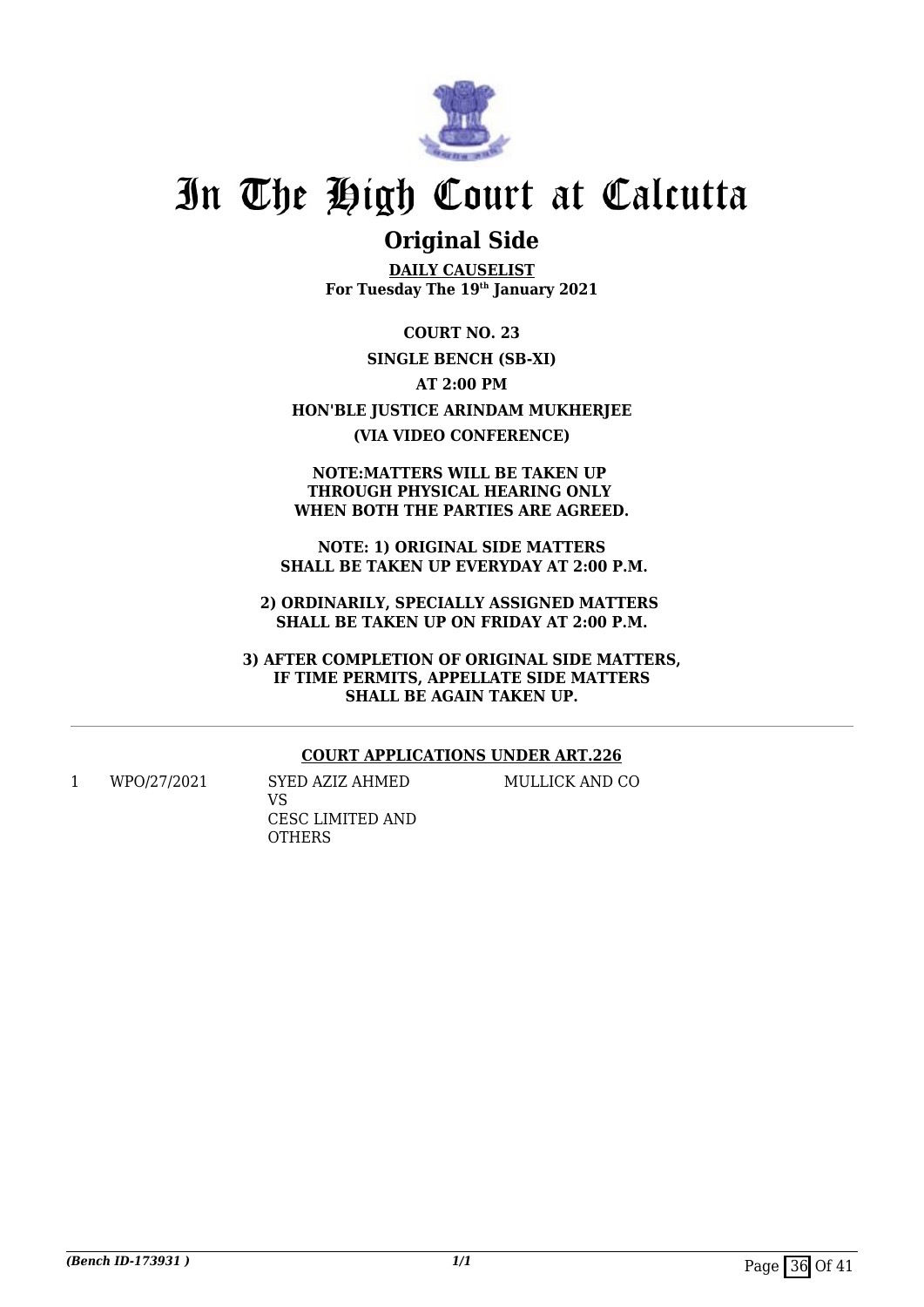

## **Original Side**

**DAILY CAUSELIST For Tuesday The 19th January 2021**

**COURT NO. 18 SINGLE BENCH (SB-XII) AT 10:45 AM HON'BLE JUSTICE BISWAJIT BASU (VIA VIDEO CONFERENCE)**

**NOTE:MATTERS WILL BE TAKEN UP THROUGH PHYSICAL HEARING ONLY WHEN BOTH THE PARTIES ARE AGREED.**

**NOTE: ORIGINAL SIDE MENTIONING WILL BE TAKEN UP AT 10:45 A.M**

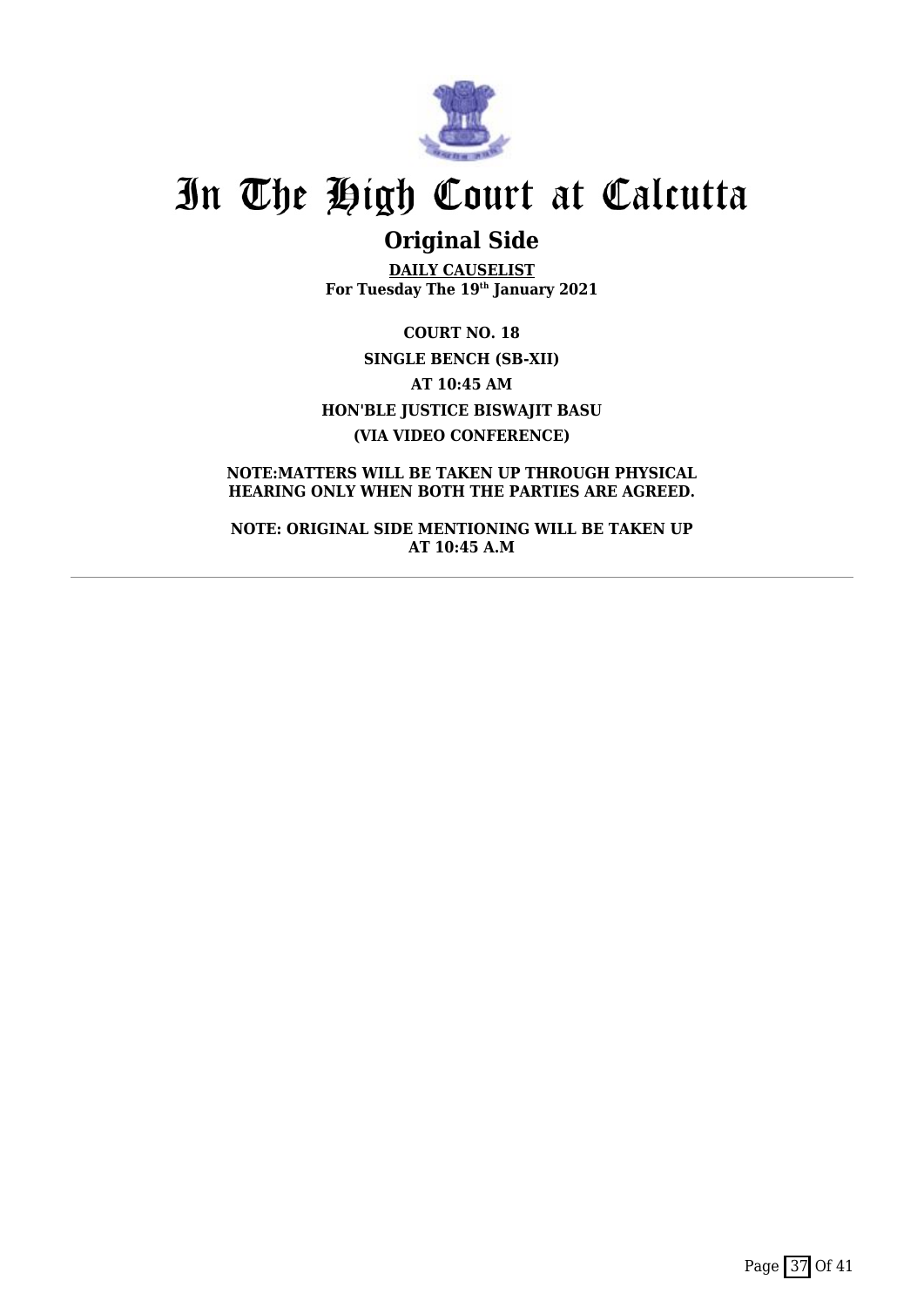

### **Original Side**

**DAILY CAUSELIST For Tuesday The 19th January 2021**

**COURT NO. 24 SINGLE BENCH (SB- XIII) AT 10:45 AM HON'BLE JUSTICE AMRITA SINHA (VIA VIDEO CONFERENCE)**

#### **NOTE:MATTERS WILL BE TAKEN UP THROUGH PHYSICAL HEARING ONLY WHEN BOTH THE PARTIES ARE AGREED.**

#### **NOTE: ORIGINAL SIDE MATTERS WILL BE TAKEN UP AT THE FIRST SITTING OF THE COURT.**

### **AFTER COMPLETION OF ORIGINAL SIDE MATTERS, APPELLATE SIDE MATTERS WILL BE TAKEN UP.**

**NO PHYSICAL MENTIONING IN COURT.**

### **COURT APPLICATIONS UNDER ART.226**

| 1 | WPO/433/2019                                 | SUKHAMOY MALLICK<br>VS<br>THE KOLKATA MUNICIPAL<br>CORPORATION AND ORS                           | MAHABOOB AHMED                         |
|---|----------------------------------------------|--------------------------------------------------------------------------------------------------|----------------------------------------|
| 2 | WPO/443/2019                                 | SANJOY DUTTA<br>VS<br>THE KOLKATA MUNICIPAL<br><b>CORPORATION AND ORS</b>                        | <b>DEB KUMAR</b><br><b>CHANDRA</b>     |
| 3 | WPO/519/2019                                 | PRASANTA SEN<br>VS<br>THE KOLKATA MUNICIPAL<br>CORPORATION AND ORS                               | SHARMISTHA LAHA                        |
| 4 | IA NO. GA/1/2020<br>(Old No:<br>GA/362/2020) | JUSTIN CONRAD NAGLE<br><b>AND ORS</b><br>Vs<br>THE DY. CHIEF ENGINEER<br>(N) BOROUGH VI CALCUTTA | J BANERJEE AND CO<br>J BANERJEE AND CO |
|   | In WPO/439/2019                              | MUNICIPAL CORPORATION<br>AND ORS                                                                 |                                        |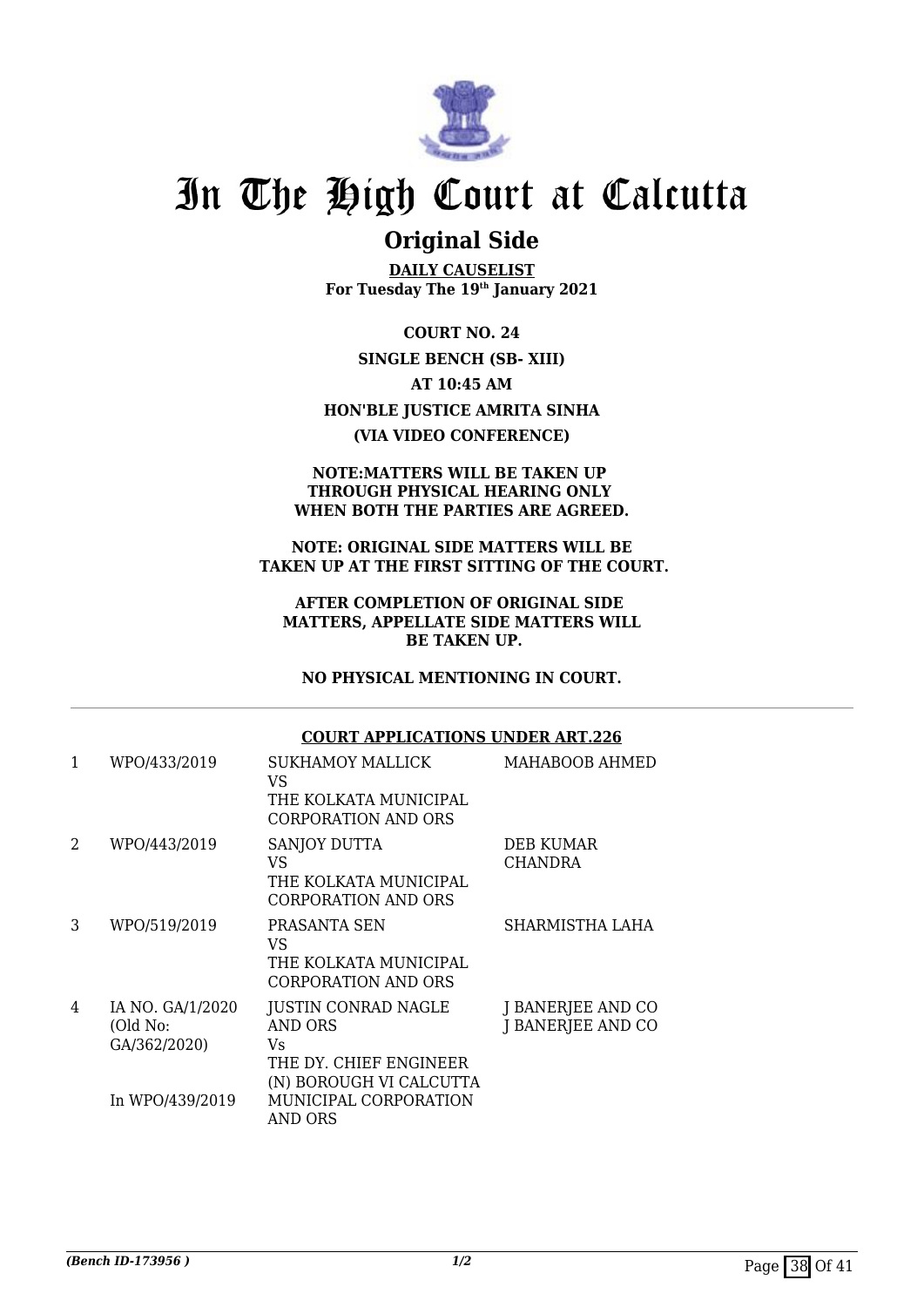5 WPO/270/2020 MD. ISSA HUSSAIN VS THE KOLKATA MUNUCIPAL CORPORATION OTHERS

TANUSREE DAS

IA NO: GA/1/2020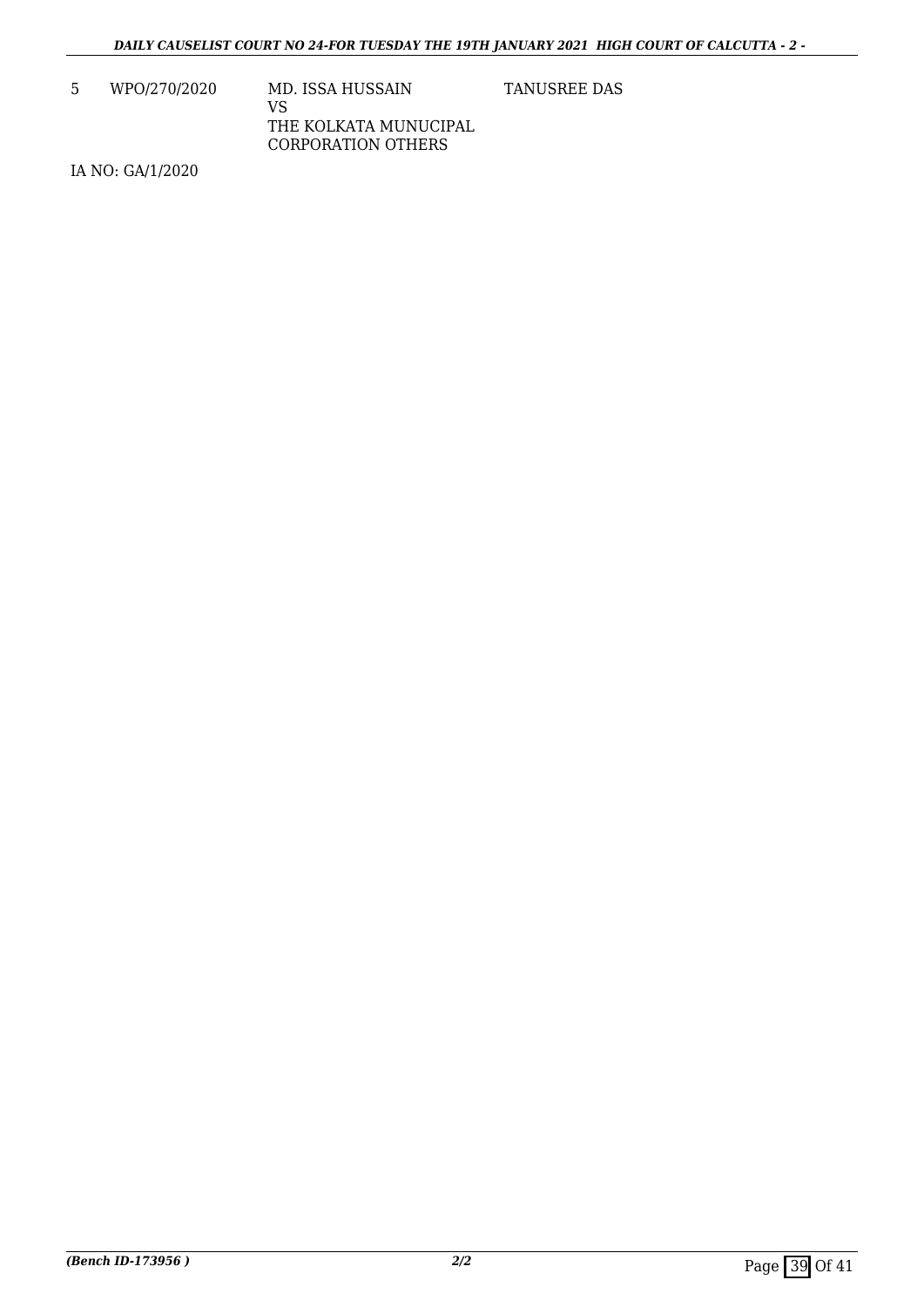

### **Original Side**

**DAILY CAUSELIST For Tuesday The 19th January 2021**

**COURT NO. 22 SINGLE BENCH (SB-XIV) AT 3:30 PM HON'BLE JUSTICE ABHIJIT GANGOPADHYAY (VIA VIDEO CONFERENCE)**

### **NOTE:MATTERS WILL BE TAKEN UP THROUGH PHYSICAL HEARING ONLY WHEN BOTH THE PARTIES ARE AGREED.**

### **NOTE: 1) ORIGINAL SIDE MATTERS WILL BE TAKEN UP EVERY TUESDAY AND THURSDAY AT 3:30 P.M.**

### **2) MENTIONING ON THE ORIGINAL SIDE WILL BE ALLOWED EVERY TUESDAY AND THURSDAY AT 3:30 P.M**

### **COURT APPLICATIONS UNDER ART.226**

| 1 | WPO/133/2020  | HINDUSTAN UNILEVER<br>LIMITED (KIDDER PORE<br><b>FACTORY) WORKERS</b><br><b>UNION</b><br>VS.<br>THE STATE OF WEST<br><b>BENGAL AND 2 OTHERS</b> | RANANEESH GUHA<br><b>THAKURTA</b> |                                    |
|---|---------------|-------------------------------------------------------------------------------------------------------------------------------------------------|-----------------------------------|------------------------------------|
|   |               | <b>FOR HEARING</b>                                                                                                                              |                                   |                                    |
| 2 | WPO/1568/2006 | M/S. LIGHT HOUSE<br>(HUMAYAN PROPERTIES<br><b>LTD</b><br><b>VS</b><br>STATE OF W.B.                                                             | SOMNATH GANGULI                   |                                    |
| 3 | WPO/1663/2008 | AAJKAAL PUBLISHERS PVT.<br>LTD.<br><b>VS</b><br><b>EMPLOYEES STATE</b><br>INSURANCE CORPORATION<br>& ANR.                                       | <b>SUSHIL KUAMR</b><br>KARMAKAR   |                                    |
| 4 | WPO/825/2016  | M/S. P. C. NEWS AGENCY<br>$(P)$ LTD.<br><b>VS</b><br>SRI PRADIP BISWAS & ANR.                                                                   | <b>ABUL MANSOOR</b>               | <b>ISHITA</b><br>CHATTERJEE(RES.1) |